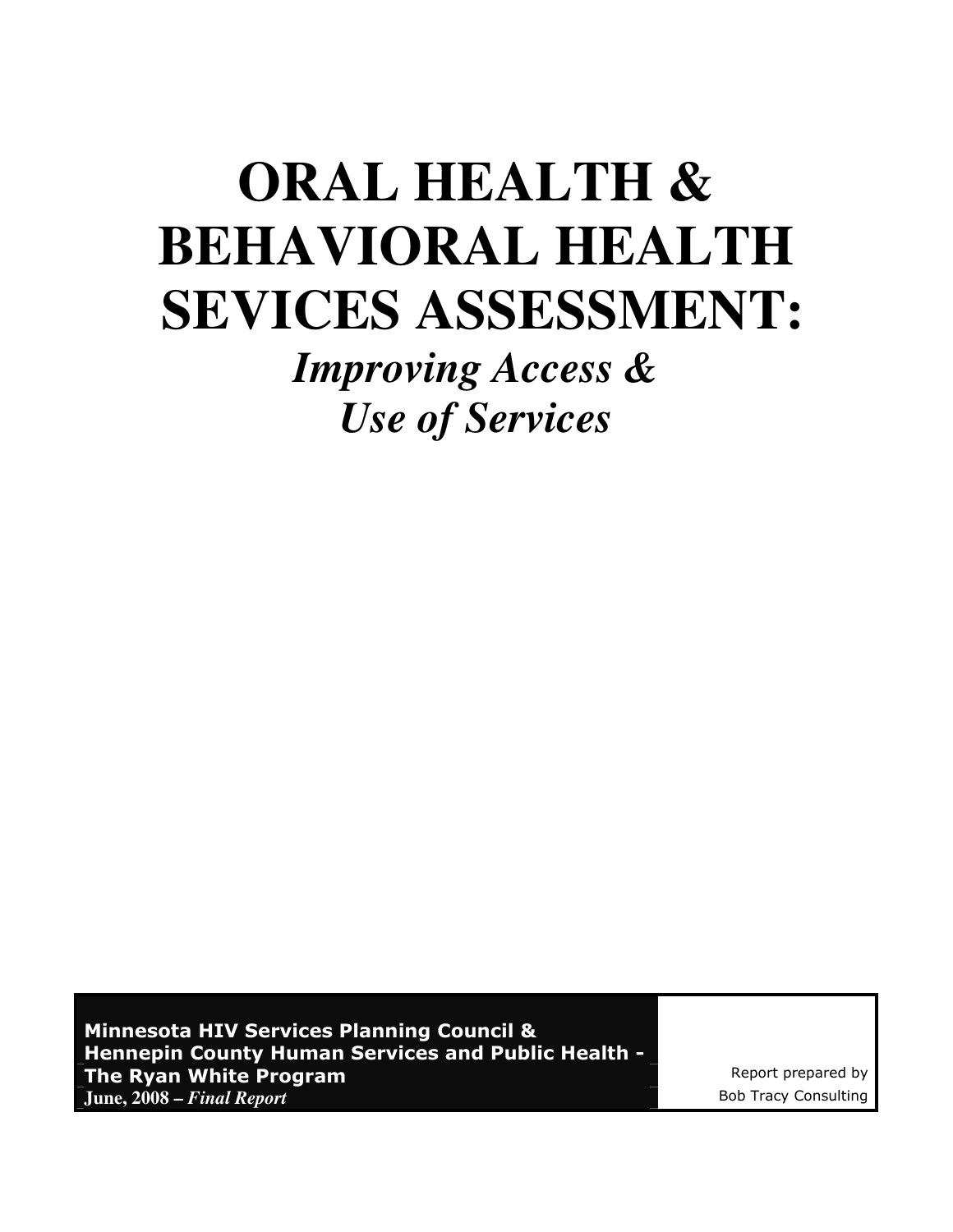# ORAL HEALTH AND BEHAVIORAL HEALTH SEVICES ASSESSMENT IMPROVING ACCSS AND USE OF SERVICES

#### **June, 2008 TABLE OF CONTENTS**

| <b>Section I</b>   | <b>Executive Summary</b>                                       | 2  |
|--------------------|----------------------------------------------------------------|----|
|                    | Key Observations & Recommendations - Oral Health               | 2  |
|                    | Key Observations & Recommendations - Mental Health             | 4  |
|                    | Key Observations & Recommendations - Chemical Health           | 6  |
|                    | Key Observations & Recommendations - Prevention with Positives | 7  |
| <b>Section II</b>  | <b>Assessment Process</b>                                      | 10 |
| <b>Section III</b> | <b>Oral Health Services Assessment</b>                         | 12 |
|                    | A. Standards for Care                                          | 12 |
|                    | B. Challenges & Barriers/Discussion                            | 12 |
|                    | C. Ryan White Program as a Resource                            | 15 |
|                    | D. Key Observations and Options for Action                     | 16 |
| <b>Section IV</b>  | <b>Mental Health Services Assessment</b>                       | 19 |
|                    | A. Standards for Care                                          | 19 |
|                    | B. Challenges & Barriers/Discussion                            | 20 |
|                    | C. Ryan White Program as a Resource                            | 22 |
|                    | D. Key Observations and Options for Action                     | 23 |
| <b>Section V</b>   | <b>Chemical Health Services Assessment</b>                     | 26 |
|                    | A. Standards for Care                                          | 26 |
|                    | B. Challenges & Barriers/Discussion                            | 26 |
|                    | C. Ryan White Program as a Resource                            | 27 |
|                    | D. Key Observations and Options for Action                     | 28 |
| <b>Section VI</b>  | <b>Prevention with Positives Services Assessment</b>           | 30 |
|                    | A. Standards for Care                                          | 30 |
|                    | <b>B.</b> Challenges & Barriers/Discussions                    | 31 |
|                    | C. Ryan White Program as a Resource                            | 33 |
|                    | D. Key Observations and Options for Action                     | 34 |
| <b>Section VII</b> | <b>Appendices</b>                                              |    |
|                    | A. Interview & Group Meeting Participants                      | 37 |
|                    | <b>B.</b> Schedule of Group Meetings                           | 39 |
|                    | C. Endnotes & Resources                                        | 40 |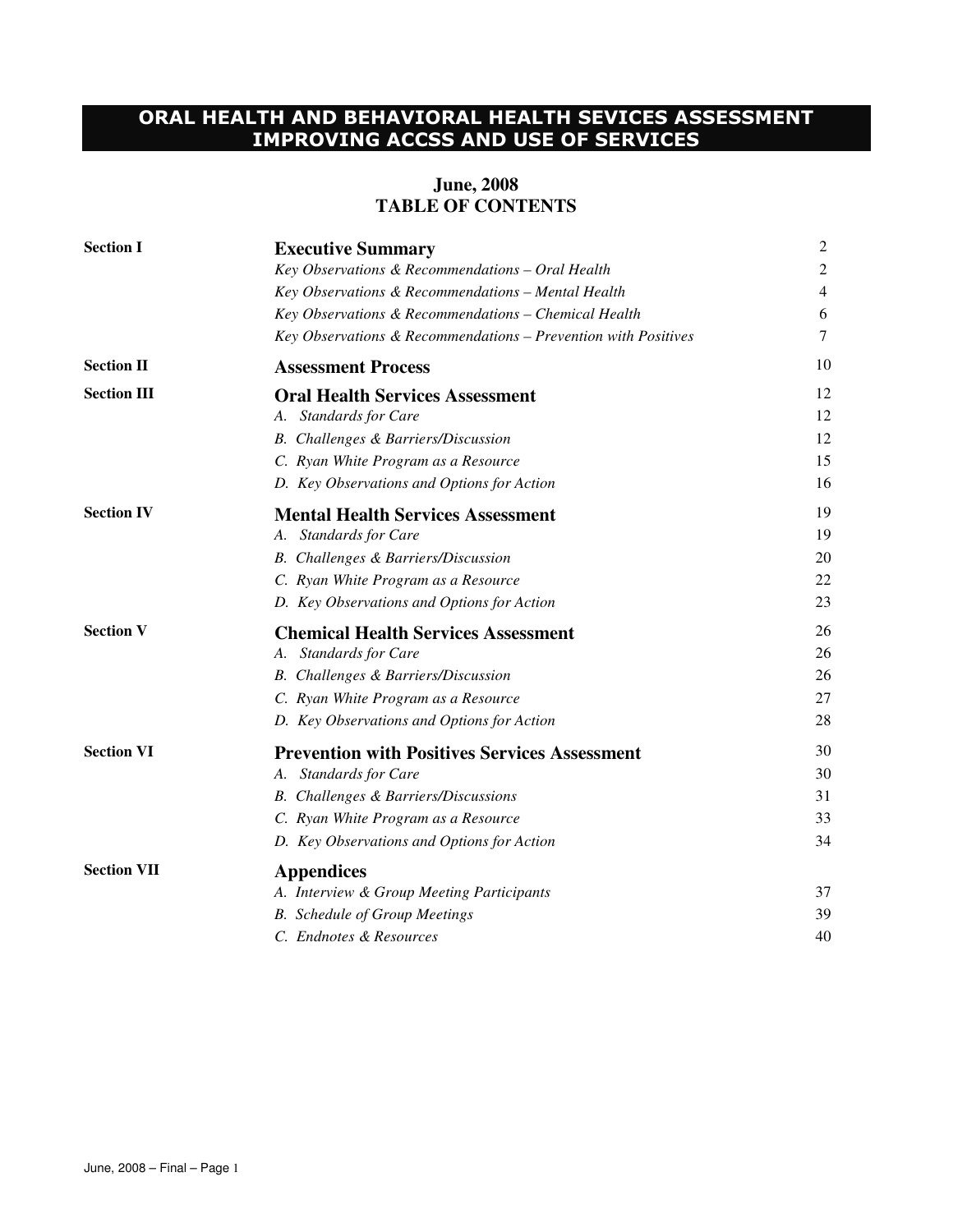## SECTION I: EXECUTIVE SUMMARY

Assessment Focus. This assessment explores barriers to access and use of oral health and behavior health services by people living with HIV in Minnesota. The focus is on barriers to services for lower income people living with HIV and supported with funding available through The Ryan White HIV/AIDS Treatment Modernization Act [the Ryan White Program]. Additionally, this assessment provides recommendations for addressing these barriers. The specific services constituting the focus for the assessment are (1) oral health, (2) mental health, (3) chemical health and (4) prevention with positives.

*Purpose for Assessment.* The Hennepin County Human Services and Public Health Department [HSPHD], in coordination with the Minnesota HIV Services Planning Council [the Planning Council] initiated and funded the assessment. The assessment's intent is to provide information to the Planning Council to help fulfill its priority-setting obligations related to The Ryan White HIV/AIDS Treatment Modernization Act [the Ryan White Program]. Specifically, to help the Planning Council (a) understand the need and utilization of services in these four areas, (b) establish priorities for allocating resources and (c) approve service area budget recommendations.

Additionally, the assessment is intended to help the Ryan White Program Part A and Part B grantees in Minnesota, namely HSPHD and Minnesota Department of Human Services] (a) develop Ryan White service area budget recommendations to present to the Planning Council and (b) develop requests for proposals to solicit providers who can deliver these services.

**Summary of Process.** The assessment process included review of existing reports, key informant interviews, and group discussions with people living with HIV, providers of services to people living with HIV and public program managers. Findings and recommendations were reviewed with the Planning Council and its Needs Assessment and Evaluation committee periodically through the assessment process. The assessment was conducted between June 2007 and May 2008 by Bob Tracy Consulting.

*Key Observations & Recommendations.* The following is a summary of key observations for each of the four services addressed by this assessment.

#### Oral Health

## *Oral Health – Key Observations:*

A. **Most – but not all – get the care they need.** Two-thirds of the people living with HIV interviewed as part of the Planning Council's 2006 Minnesotans Living with HIV survey reported they had a regular oral health care provider and 71 percent reported they visited that provider within the past year. These rates are comparable to national responses for the public as a whole regarding routine access and use of oral health care services. However, there are differences between Whites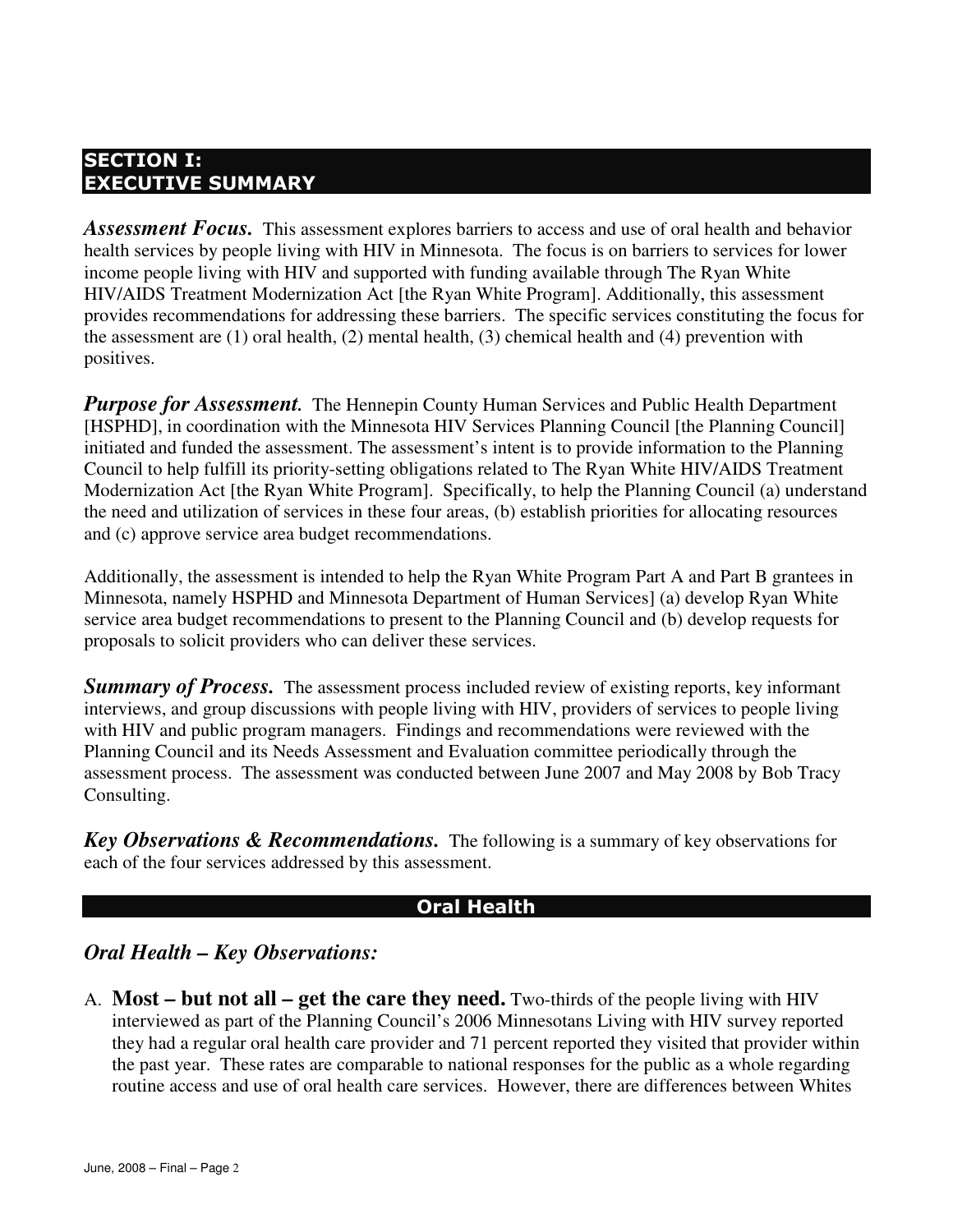who reported having a usual source of dental care compared to people of color, seemingly due to a difference in access to dental coverage through private insurance or an HMO.

- B. **Consumer knowledge about HIV and oral health needs improvement.** Consumers and HIV service providers perceive lower levels of knowledge among people living with HIV about the impact of oral health on HIV disease management, compared to other aspects of HIV care. 29 percent of the people living with HIV interviewed as part of the Planning Council's 2006 Minnesotans Living with HIV survey reported they thought oral health care was not necessary.
- C. **Medicaid reimbursement rates create a structural barrier to care.** The availability of oral health care providers willing and able to serve lower income individuals is severely compromised by low Medicare reimbursement rates. *This is a barrier to care for all lower income individuals and not just people living with HIV.*
- D. **Benefits vary.** Consumers and HIV service providers report challenges managing gaps in coverage resulting from differences in dental procedures that are paid for by the various oral health care programs available to lower income people and people living with HIV. Due to the multiple challenges to finding and paying for oral health services, consumers and HIV service providers report it is difficult to get timely oral health treatment, even in acute situations.
- E. **Finding an HIV-capable dentist is challenging.** Consumers and HIV service providers report significant challenges finding providers who are perceived to be welcoming to people living with HIV, well-informed about HIV and/or willing or able to accept patients who are unable to pay market rates for services. Consumers and HIV service providers express a desire for assistance to help them narrow their provider searches to those most willing and capable of providing HIVresponsive care. This is true in all parts of the state, but the challenge is even more pronounced in Greater Minnesota where there are fewer providers with HIV-specific knowledge or experience.

# *Oral Health – Options for Action – Key Recommendations:*

- 1. **Sustain wrap-around assistance to fill gaps in benefits.** Dental assistance provided through DHS' HIV/AIDS Program's HH Program fills gaps in coverage due to limitations on benefits provided through publicly-funded dental insurance programs, as well as some private insurance. It assures that those living with HIV and particularly those who depend on public programs for dental coverage have access to a comprehensive array of dental services reflective of standards for oral health care in the context of HIV care. Recent staffing adjustments in the DHS HIV/AIDS Program designating a single staff person to help consumers, case managers and dental care providers access these funds and coordinate their use with other coverage will certainly not eliminate some of the administrative challenges, but should make them easier to navigate and less of a barrier. It would be appropriate to consider continuation of funding for this service as priority expenditure for any resources allocated oral health services.
- 2. **Improve information and referral support to help find HIV-capable oral health providers.** People living with HIV and those helping them find dental services need access to a narrowed list of reliable providers of oral health services for people living with HIV. They need to know which providers are (a) known to be knowledgeable about and experienced providing care consistent with standards of oral health care for people living with HIV, (b) sensitive to and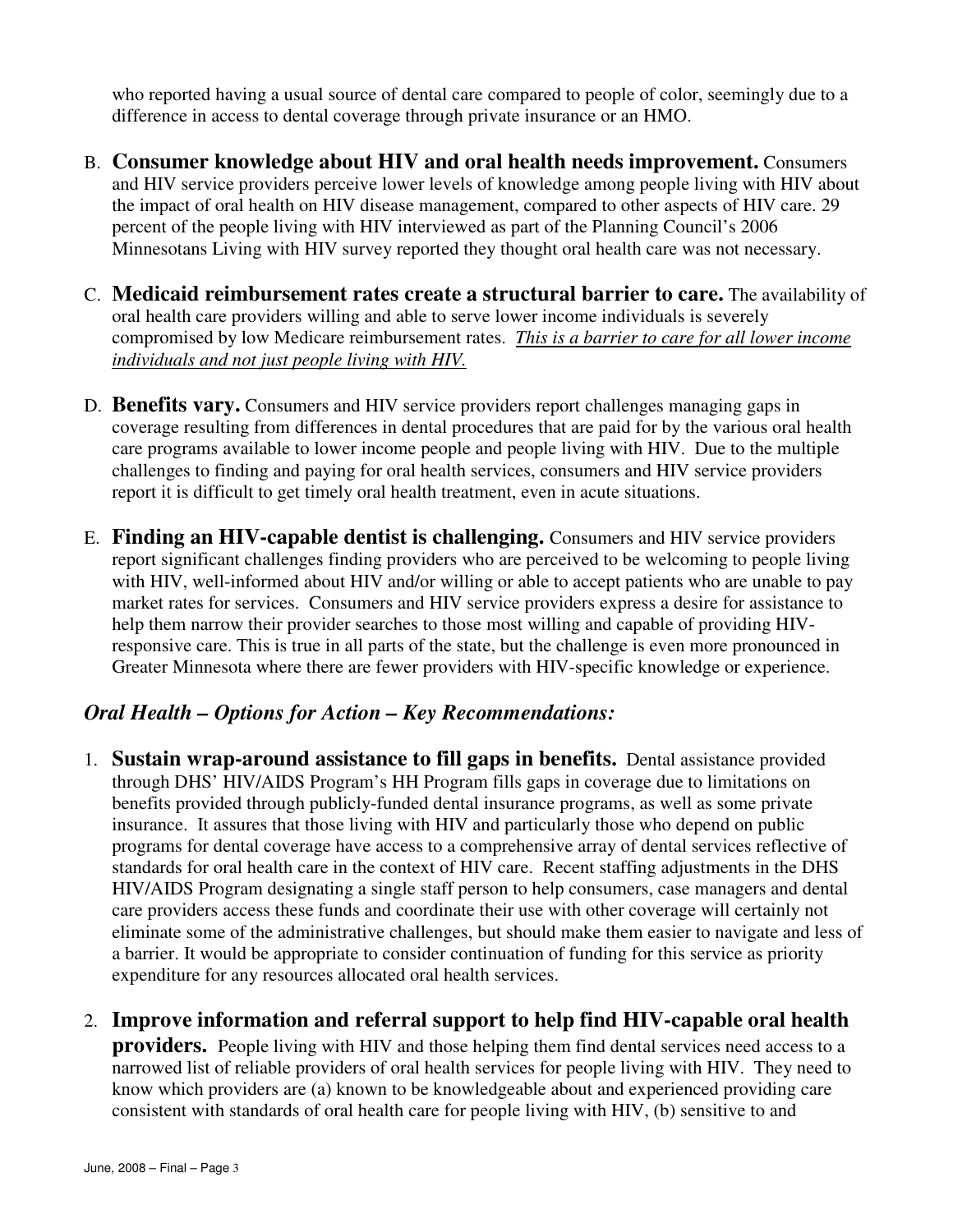experienced working with populations affected by HIV, and (c) most familiar with and likely to accept and take advantage of publicly funded programs providing oral health coverage. There is a need for a well-research and periodically updated "insiders guide" to help locate that relatively small network of HIV-ready providers. This network needs to include providers both in the Twin Cities metropolitan area and in Greater Minnesota... In the interest of relieving a barrier and easing access to service, it is worth exploring the opportunity to leverage and build-upon the Ryan White Program's investment in the AIDSLine infrastructure to make this service available to people living with HIV and those helping them find dental services. Initial development of this service might be an appropriate use of oral health capacity development resources, should they be available. However, sustaining the service might be achieved through a refocusing of currently funded information and referral services.

## 3. **Promote co-located services to help close the gap for those not getting the care**

**they need.** Co-location of oral health services within the same complex and network of services as other HIV health care services has been demonstrated to be an effective model for increasing access and use of oral health services. Consumers are able to perceive the integral connection between oral health care and their HIV care when the services are organizationally linked. Clinicians are better able to facilitate and follow-up on referrals, as well. It is also easier to respond and manage emergency and acute care situations when the care can be coordinated within the same system.

 If the Planning Council were to expand funding for oral health services to support this service model, it would want to consider some of the following special considerations. First, while a feefor-service reimbursement structure is appropriate, a capacity-development contract is also necessary to support a specialty-focus service such as this. Second, the service needs to be open to clients who receive care outside of the affiliated HIV care clinic, at least for emergency or acute care or for early intervention services to those new to HIV care. Third, while the most affordable option would be to augment or improve the sustainability of existing clinic-affiliated oral health services, this also needs to be balanced with needs to address lower affiliations with a usual source of oral health care in communities of color. Finally, while supporting a well-dispersed network of dental care services that are co-located with HIV services would prove to be a steep financial challenge, partnerships between metro-based clinics and Greater Minnesota HIV care services should be explored to at least provide access to services and transportation assistance to address emergency situations.

# Mental Health

## *Mental Health – Key Observations:*

- A. **Coverage is available for many low income Minnesotans.** In 2006, 536 lower income people living with HIV, slightly over ten percent of those reported to be living with HIV in Minnesota, received mental health services through a health care assistance program administered by the Minnesota Department of Human Services. The total expenditure for mental health services for people living with HIV was \$685,590.
- B. **Navigating the mental health care system and finding an HIV-capable provider is challenging.** Numerous factors complicate finding a mental health services provider for people living with HIV. First, consumer knowledge about differences in types of mental health care and providers is limited [e.g. mental health care versus emotional support, or a counselor versus a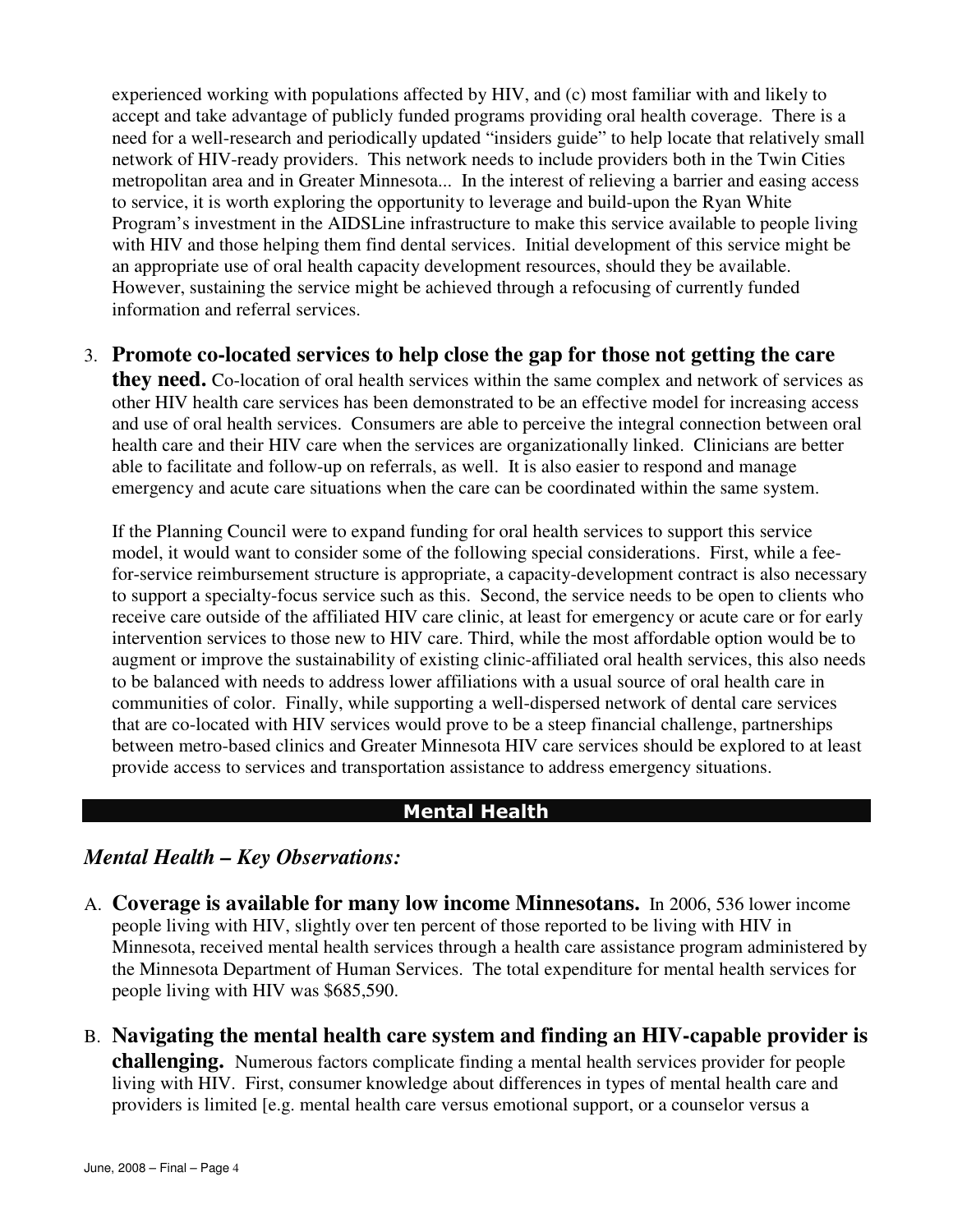therapist]. This can limit their abilities to be self care advocates. Then there are challenges finding a provider they can trust, particularly someone who has experience and a good reputation that supports their ability to incorporate HIV into their mental health service and sensitivity to populations affected by HIV. Finally, the pool of HIV-ready providers to choose from is shallow. The push for peer-to-peer training of mental health professionals to improve incorporation of HIV into their care has stalled, an indicator that the already small HIV-ready provider network is not growing. Additionally, providers and consumers indicate they have experienced a wide range of professional capacity within programs providing group support or counseling specifically for people living with HIV.

- C. **There are significant barriers to getting timely psychiatric care.** There is a shortage of psychiatric care providers in the Minnesota medical market. Consequently, psychiatric services are expensive. These factors combine to make it difficult for HIV clinics to include psychiatric service providers in their staff budgets. The consequence is that it makes it difficult to gain access to psychiatric services at the time when they are needed, and in some cases, it places HIV health care providers in the position of having to prescribe and manage both psychotropic medications and HIVrelated medications without the desired level of consultation with a psychiatric or psychiatric nurse practitioner.
- D. **Providers' routine skills and experiences are put to a test when working with and negotiating the needs of clients with mental distress or disorder.** Providers perceive an increase in the numbers of clients in their care who experience more serious mental distress or disorder, or at the very least, are finding clients with these higher needs are requiring more time and skill. They also note the specialized nature of mental health screening and assessment processes, legal protections to guide care and treatment of those with mental illnesses, unique funding structures for reimbursing care and significant changes in how services are structured. In short, the mental health care system has unique features that are beyond the routine experiences of HIV medical case managers.
- E. **The Ryan White Program's current approach to addressing gaps in access to mental health services is under performing.** Administrative complications with providing mental health care subsidy payments through DHS centralize health care services have proven to be out of scale for the service. Despite efforts to resolve the problem, the service continues to be underutilized.

## *Mental Health – Key Recommendations:*

1. **Ease access to psychiatric care.** HIV primary care providers need dedicated access to psychiatric care services, both those provided by a psychiatrist and qualified nurse practitioner. HIV care for clients who experience severe and persistent mental illness pose unique challenges for providers and to their own self care. Stabilizing HIV treatment and care, particularly if the prescription of drug treatments to address psychiatric distress or disorders is required, calls for timely collaboration between the HIV and the psychiatric care providers and coordinated care. HIV clinics, particularly those that see larger numbers of clients who present with severe and persistent mental illness, need assistance to purchase dedicated time and services of psychiatric care providers. While an expensive proposition, this is a critical gap in HIV-related mental health care for which there few other options and should be considered a priority should sufficient resources be available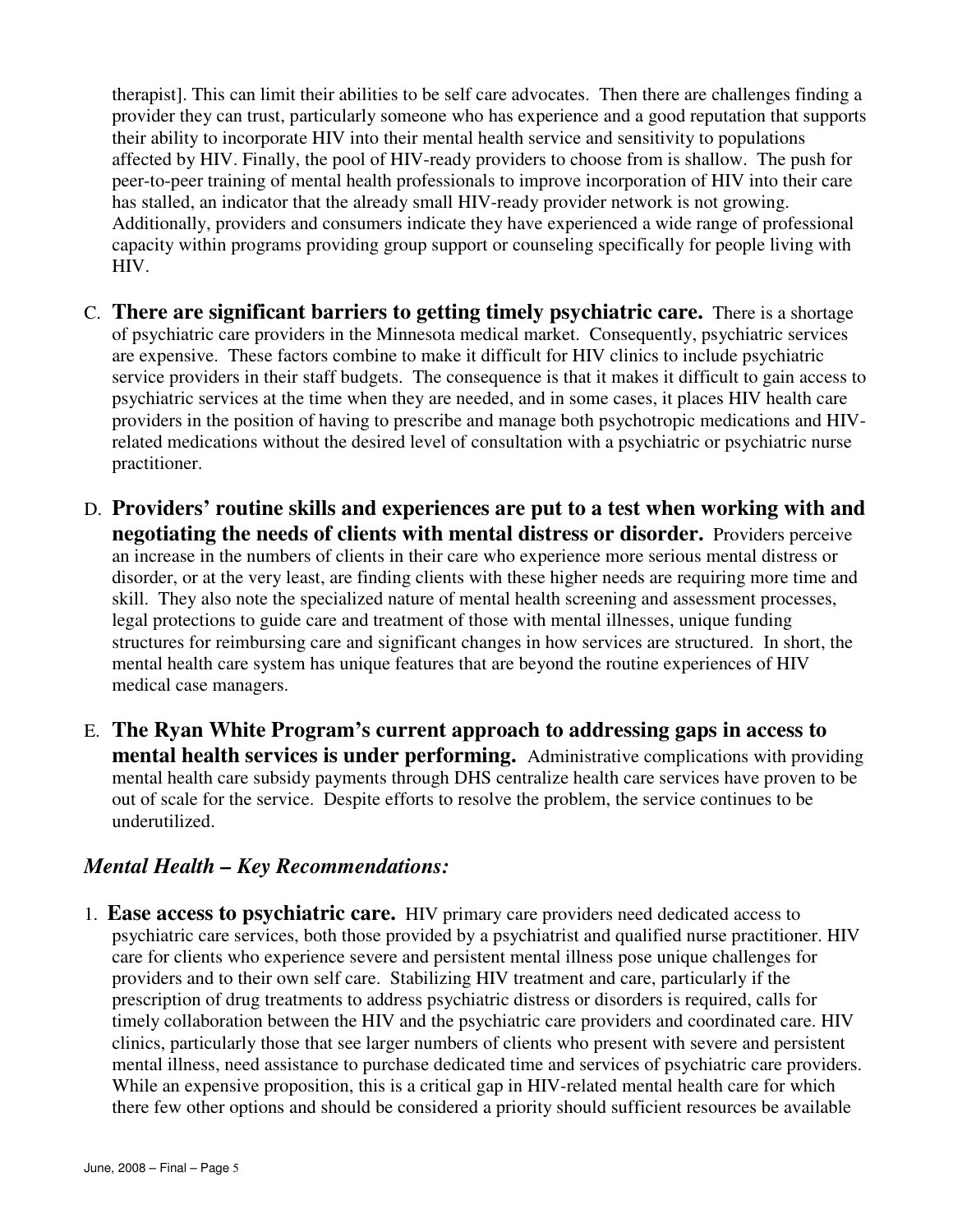through mental health services allocations. Such an arrangement should include a consultative relationship with HIV care providers providing services in Greater Minnesota.

## 2. **Improve information and referral support to help find HIV-capable mental**

**health providers.** People living with HIV and those helping them find mental health services, particularly the services of a therapist or counselor, need access to a narrowed list of reliable providers of mental health services for people living with HIV. They need to know which providers are (a) known to be knowledgeable about and experienced working with populations affected by HIV, and also those who are (b) familiar with and likely to accept and take advantage of coverage provided through publicly funded programs. There is a need for a well-research and periodically updated "insiders guide" to help locate that relatively small network of HIV-ready providers who are working both in the Twin Cities metropolitan area and in communities in Greater Minnesota. In the interest of relieving a barrier and easing access to service, it is worth exploring the opportunity to leverage and build-upon the Ryan White Program's investment in the AIDSLine infrastructure to make this service available to people living with HIV who are looking for an HIV-ready therapist or counselor. Initial development of this service might be an appropriate use of mental health capacity development resources, should they be available. However, sustaining the service might be achieved through a refocusing of currently funded information and referral services.

## Chemical Health

#### *Chemical Health – Key Observations:*

- A. **Chemical health issues complicate coordination of care for many.** HIV case managers surveyed as part of the Planning Council's 2006 Minnesotans Living with HIV survey reported that 13 percent of their clients demonstrated problems adhering to their care plans because of alcohol or drug use. HIV service providers who participated in service assessment interviews agreed this was a problem and suggested that based on their experiences it was greater than reported.
- B. **Timely access to a Rule 25 assessment is a critical step in the path to receiving treatment.** HIV service providers consider funding for treatment services to be accessible in Minnesota. However, they cite timely access to individuals capable of conducting Rule 25 assessments required to establish eligibility for funding for treatment as a barrier to linking clients to chemical health services.
- C. **Funding system doesn't assure access to HIV-capable service.** Consumers and HIV service providers report confidence in the system's ability to provide access to treatment services, but a concern that local differences in the administration of treatment access programs can limit access to providers that have specialized capacity to address the needs of people living with HIV.
- D. **Providers need capacity development and support to explore alternative**

**approaches to care.** HIV service providers and systems planners report the need to develop alternative approaches to providing HIV services, including case management, and chemical health services. Alternative approaches were considered to be needed to for after care or and for those for whom a service based in harm-reduction principles might be more relevant.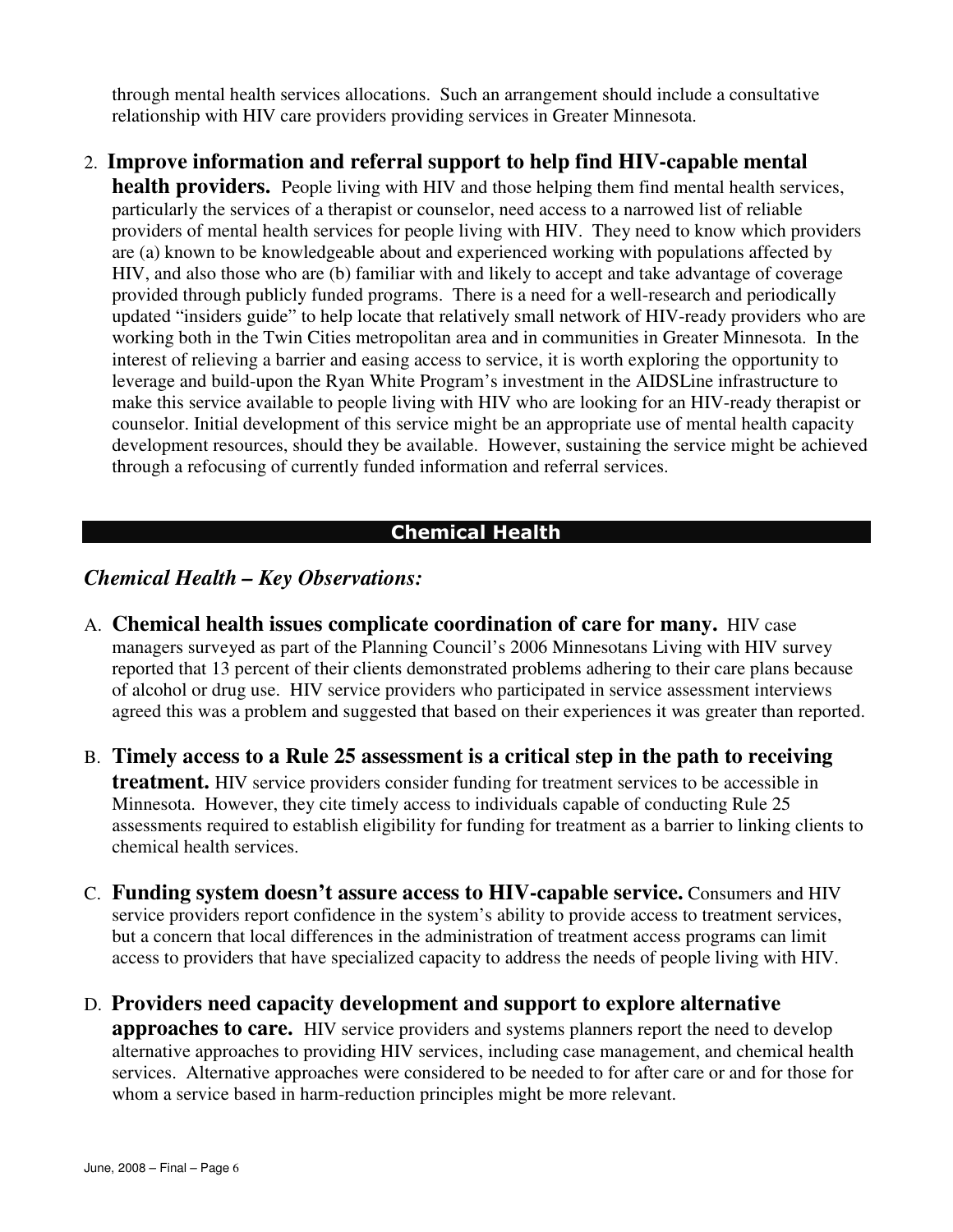## *Chemical Health – Key Recommendations*

#### 1. **Provide funding for staff to be trained, certified and to provide Rule 25**

**assessments.** A priority use for any funds allocated for chemical health services should be provide access to certified Rule 25 assessors, particularly for the Ryan White Program's primary care, early intervention services, medical case management and outreach services providers. Options for organizing such a service might include designating this as part of the responsibility of staff person within one of these programs, or by a group of providers coming together to purchase the service through an "on call" assessor. Additionally, capacity development resources should be available to support initial and ongoing training and certification for staff within these programs to qualify as Rule 25 assessors.

2. **Re-establish ongoing HIV education and networking support for HIV and chemical health service providers.** There a number of challenges within HIV and chemical health services systems that create barriers for people with HIV who need chemical health services. Among these are staff training and support to either work more sensitively with people living with HIV or to be more effective in working with clients who have chemical health issues, developing policies and procedures that can relieve unnecessary barriers to getting people into treatment, or developing alternatives to treatment programs for helping people living with HIV address chemical health issues. ASAP [the AIDS and Substance Abuse Partnership] was an effective professional network that identified and created solutions within existing systems and services to improve chemical health services for people living with HIV. A combination of substance abuse services capacity development and quality management resources through the Ryan White Program might provide enough leverage to attract additional resources [for example through the DHS Chemical Health Division, a supporter of ASAP's initial development] to revive this valuable and effective professional network.

#### Prevention with Positives

#### *Prevention with Positives – Key Observations:*

#### A. **Consumers view prevention to be an integral part HIV self-care and wellness.**

Consumers report risk-reduction information to be most useful when it is part of a holistic approach to HIV wellness that combines information about HIV disease management, general health and wellness promotion and risk-reduction, along with peer-influenced learning and support. Consumers look for providers of emotional support, health education, outreach and information and referral services to be able to provide reliable information about risk reduction and opportunities to explore options and problem-solve challenges to sustaining risk reduction behaviors. Consumers express a preference for emotional support and health education services that have clearly-defined beginning and ending points and that are centered on discussions related to HIV wellness. They identified the value of being introduced to role-models [e.g. Hero's Conference] and to access to anonymous or confidential, individual level services to help them start the process of learning HIV medical and emotional self-care and risk reduction behaviors [e.g. AIDSLine, confidential meetings with other individuals living with HIV].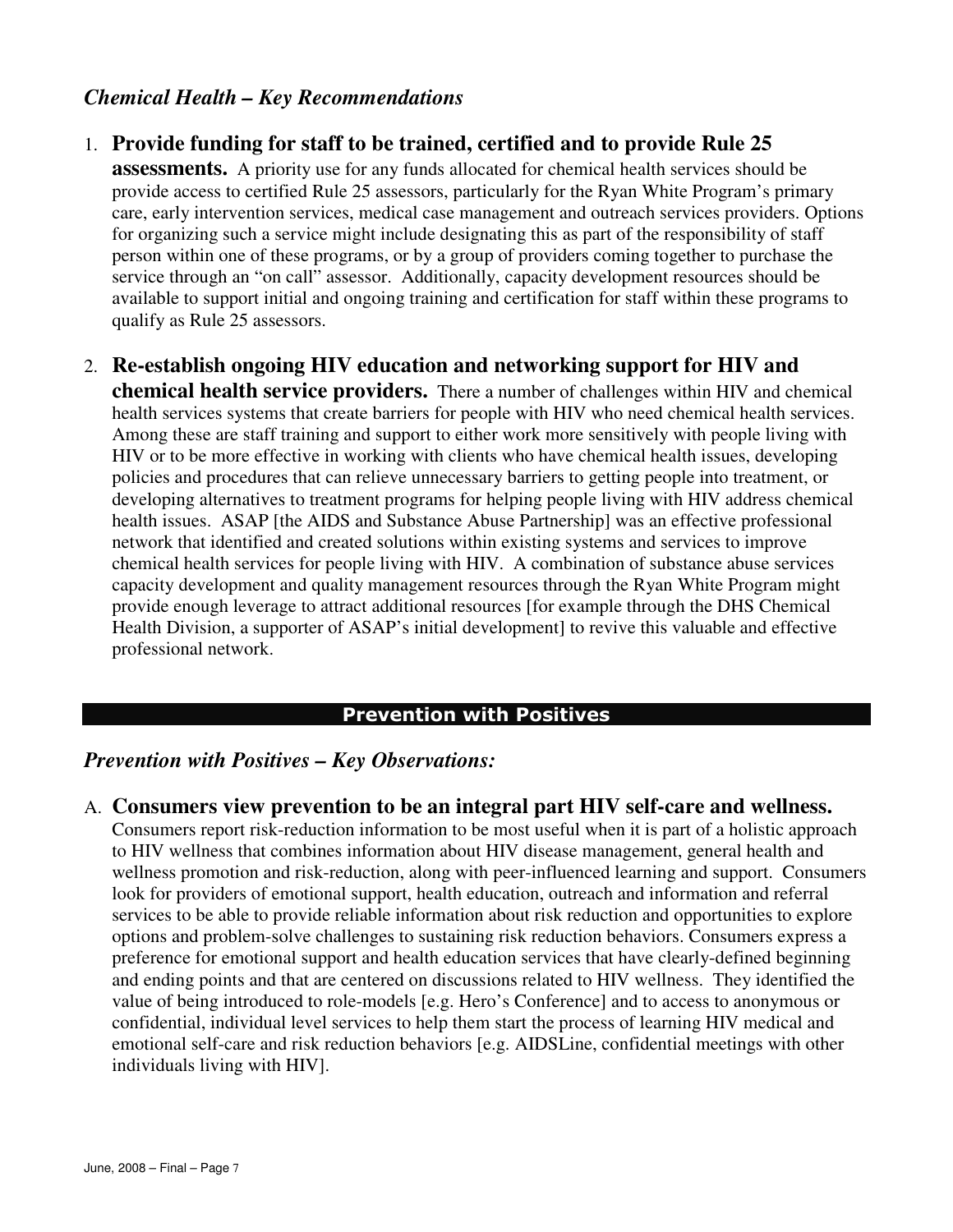- B. **The funding structure poses barriers.** Difficulties associated with integrating federal funding for HIV prevention available through the CDC and HIV care available through HRSA make it difficult to develop and sustain prevention with positives service. This problem is further complicated by the multiple core and support service areas within the Ryan White Program structure that touch upon prevention-related activities. Currently, almost a half million dollars is allocated through the Ryan White Program in Minnesota in three distinct service areas that include prevention as a significant service element. An additional \$148,000 is allocated by the Minnesota Department of Health for prevention with positives services. The total amount of funding available for services that have an impact on prevention with positives is relatively significant. However, the dollars are not allocated in a coordinated manner that providers feel have a targeted or strategic impact. According to interviews with HIV service providers, because the resources are allocated through a variety of different service areas and in relatively small contracts across a range of providers, it is difficult for to develop and sustain services that replicate or adapt effective, research-based intervention models.
- C. **Providers want to learn more about prevention with positives interventions.**  Providers report a need for education and technical assistance to develop evidence-based prevention with positives services, particularly services incorporating group, community or multi-level interventions.
- D. **Peer-based service is what consumers want.** Consumers report a desire to promote riskreduction among peers. They also report a need for training and support for their efforts to provide services to peers. They identify individual, group and Web-based communication to all be effective approaches for providing peer-based learning and support. The role of peers in health education and prevention services added element of emotional support to these services.
- E. **Clinic-based prevention services are not maximized.** HIV medical care providers report limits to the effectiveness of HIV prevention education in medical care settings to be of without other, community-based interventions to influence and sustain behavior change. A notable exception is prevention of mother-to-child transmission, an intervention that is based primarily on medical rather than behavior intervention. Clinicians have expressed an interest in receiving technical assistance to identify and integrate simple, but effective interventions that are appropriate and sustainable in the clinic setting. Additionally, they note people with HIV are open to making behavior changes to reducing transmission risk upon learning of an HIV positive diagnosis. HIV medical care providers report a need to engage peers when promoting HIV wellness and riskreduction for those clients who are newly diagnosed or new to HIV care. However, they report challenges finding individuals living with HIV who are skilled and experienced at providing peerbased support to participate in this process in a timely manner.

*Of Special Note -* **The Minnesota "epi" points to communities needing special attention.** The large prevalence of HIV, a continuing trend in syphilis infections with notable occurrences among men who are co-infected with HIV and who are in older age groups and substance abuse support a sustained trend in new infections among white men who have sex with men. Social stigma creates closed social networks that are facilitating disproportionately high and increasing infection rates among African American men who have sex with men and Latino men who have sex with men. Almost all of the new infections among young men are among men who have sex with men. Social stigma and cultural norms continue to create higher risk for women of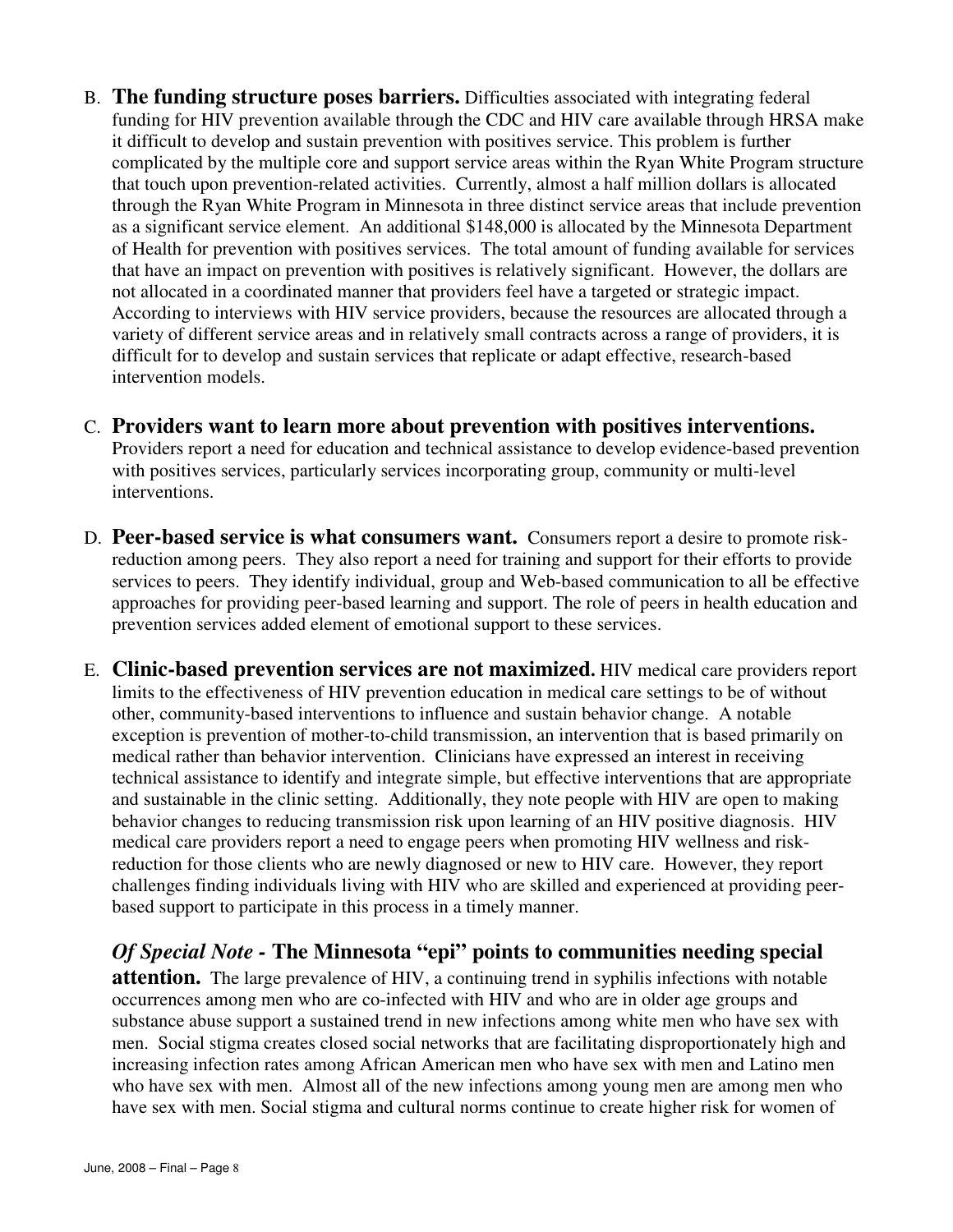color, particular women in African communities, who have heterosexual relationships. The barriers to dealing with risk among African American men who have sex with men contribute to disproportionate infection rates among African American women.

## *Prevention with Positives – Key Recommendations:*

- 1. **Promote collaborative, integrated service delivery.** Budgeting, administration of the requests for proposal and contract management should encourage service providers to collaborate and deliver multi-level prevention intervention services for people living with HIV that integrate risk reduction and health education, psychosocial support, outreach and referral for health care and support services intended to aid self-care. A strong link with one or more primary care clinics is encouraged to be part of such collaborative efforts in order to promote referrals and coordination of efforts to promote and sustain primary and secondary prevention and wellness.
- 2. **Expand peer-based service capacity.** Capacity development services should be available to the network of people living with HIV who deliver services through the Ryan White Program. They should focus on developing professional skills and attributes to support delivery of services as peers, balancing professional and HIV self-care to promote retention, and developing skills to support quality management and improvement with an emphasis on including the perspectives of people living with HIV. While this effort should emphasize supporting development of peer-based service capacity in health education/risk reduction, psychosocial support, outreach and referral for health care and support services intended to aid self-care, there would be benefits to opening this opportunity to peer-based providers of other services. This should be a priority for any capacity development funds available to support health education/risk reduction, psychosocial support, outreach and referral for health care and support services.

Providers of Ryan White Program core services, particularly those providing primary care, early intervention and medical case management, indicate the need for peers to help their clients develop strategies for integrating primary and secondary prevention with general HIV self-care. They seek access to individuals living with HIV who have some training to provide peer support of consistent quality, can support introduction and navigation into the care system, and can be routinely accessed. Should short-term resources become available, it would be a worthy investment to develop this service on a pilot basis to assess its feasibility.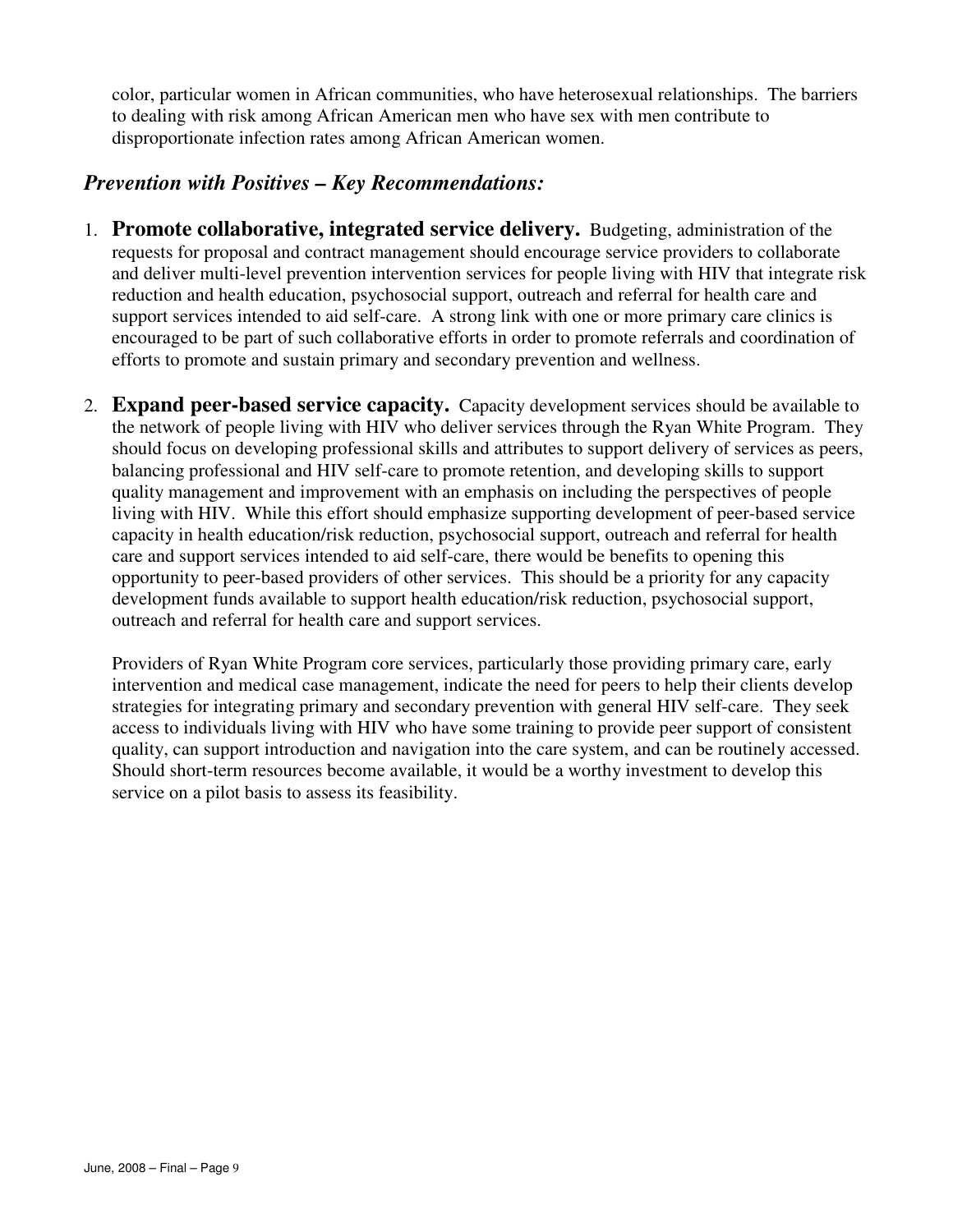## SECTION II: ASSESSMENT PROCESS

The assessment process included review of existing reports, key informant interviews, and group discussions with people living with HIV, providers of services to people living with HIV and public program managers. Findings and recommendations were reviewed with the Planning Council and its Needs Assessment and Evaluation committee periodically through the assessment process. The assessment was conducted between June 2007 and May 2008 by Bob Tracy Consulting.

*Review of Existing Reports.* The assessment design recognizes that both HSPHD and the Planning Council routinely collect, analyze and report about the needs of people living with HIV in Minnesota and access and use of services funded by the Ryan White Program. Rather than duplicate this process, the assessment was designed to draw attention to essential pieces of information members of the Planning Council could use to make decisions. The existing documents reviewed for this assessment include:

- 2006 2008 Minnesota HIV Services Planning Council Comprehensive Plan
- 2003 Needs Assessment of HIV Positive Minnesotans
- Planning Council's 2006 Minnesotans Living with HIV survey
- Service Area Reviews and Summaries
- Minneapolis-St. Paul TGA Application for 2008 Ryan White HIV/AIDS Treatment Modernization Act Part A and Minority AIDS Initiative

**Individual and Group Interviews.** A series of individual and group interviews were conducted with key informants that included people living with HIV, providers of services to people living with HIV and managers of public programs. The interviews were provided qualitative perspective and expert knowledge to build upon information previously collected by HSPHD and the Planning Council and to develop recommendations for addressing access and service use barriers.

Thirty-four [34] individual interviews were conducted. Of those who were interviewed, 50 percent had primary experience as providers, 32 percent had primary experience as public program managers and 18 percent had primary experience as people living with HIV. The interviews were structured around open questions allowing for discussion about each of the four services comprising the focus for the assessment. Sixty-two [62] percent of the interviews were board in scope and addressed all four of the services. Twelve [12] percent covered three of the four services. Twenty-six [26] percent of the interviews addressed only one or two of the services [e.g. chemical health and mental health, or just prevention with positives], reflecting the specific expertise or interest of the interviewee.

Eight group interviews were conducted. Five of the group interviews were with people living with HIV. These included a meeting with the Planning Council's Community Voice Committee, and two community forums hosted by Minnesota AIDS Project's Positive Link program, two community meetings hosted by Rural AIDS Action Network. A total of 21 individuals participated in these group interviews. In another group, seven HIV service providers were interviewed. A group of eleven individuals who manage public programs related to HIV or the four services that were the focus for the assessment was also assembled for a group interview. Finally, a group of four advisors who had both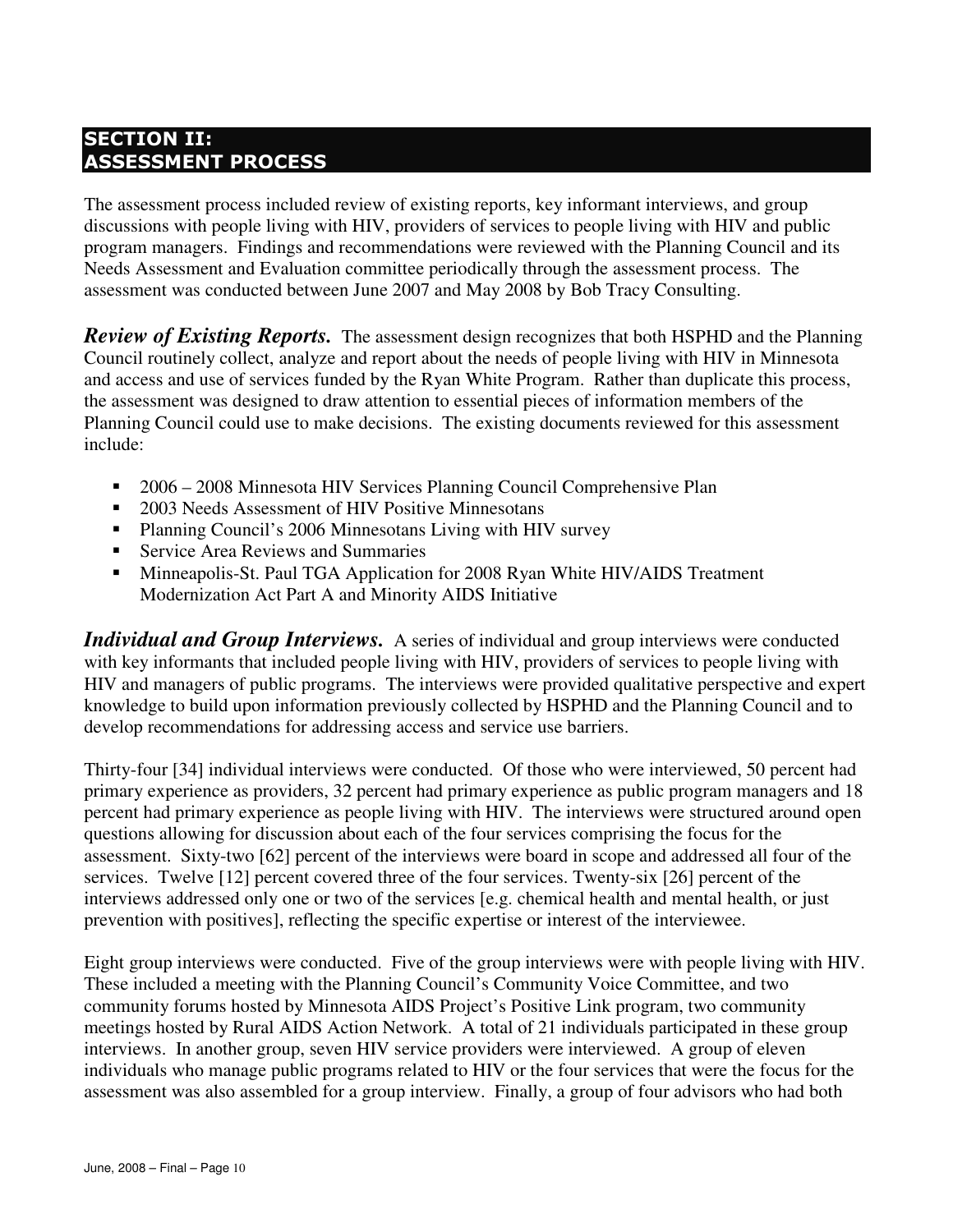service delivery and public program management experiences was assembled to provide technical consultation.

Preliminary findings from the assessment where shared with the Planning Council and its Needs Assessment and Evaluation committee periodically through the assessment process between June 2007 and May 2008. Four presentations were presented to the Planning Council in advance of the completion of this final report on the assessment. Similarly, nine presentations were made to the Planning Council's Needs Assessment and Evaluation Committee.

Concurrent with this service assessment, the consultant conducted a series of health education workshops and interviews for two television programs under contract with HSPHD's Ryan White Program. Information collected through both group discussion and individual interviews in these projects also supported this service assessment process.

*Organization of Report.* The structure of this report assigns a section to each of the four services that are the subjects of this services assessment:

- 1) oral health,
- 2) mental health,
- 3) chemical health and
- 4) prevention with positives.

Each section includes:

- A. a description of the standard for care for the service,
- B. a discussion of challenges and barriers identified through the service assessment research process, including an introduction that highlights what stands out as a primary challenge and barrier,
- C. a summary of how the Ryan White Program resources can be and are used to support the service, and
- D. key observations and options for action, with the options of actions including two or three *key recommendations* for emphasis, along with additional recommendations.

The report's appendices include a listing of those who participated in individual and group interviews, a schedule of the group meetings, acknowledgements and endnotes crediting sources for information presented in the report, other than that collected through the interview process.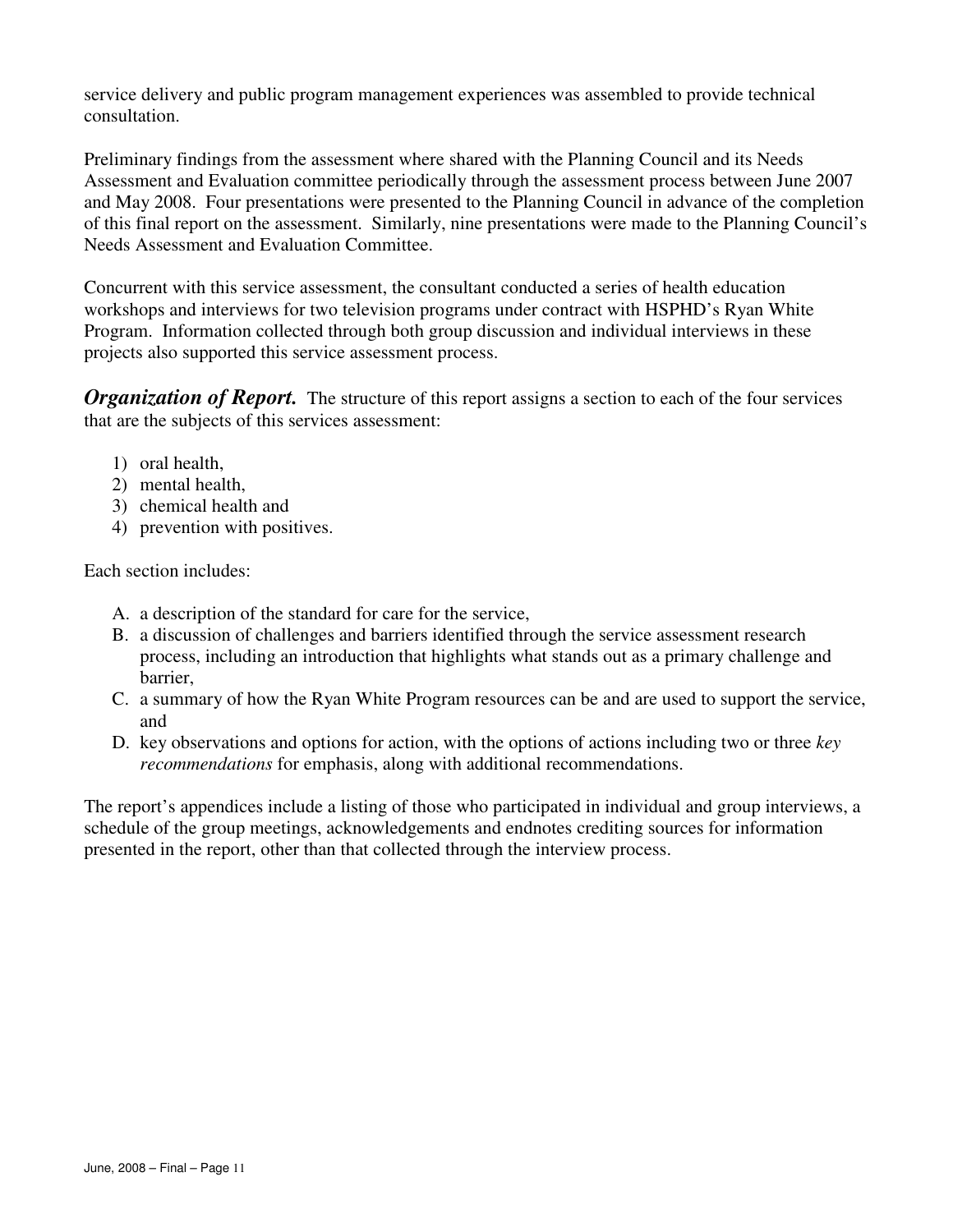## SECTION III: ORAL HEALTH SERVICES ASSESSMENT

## A. Standards for Care

Oral health care is an essential element of comprehensive HIV primary care. Poorly functioning dentition can adversely affect the quality of life, complicate the management of medical conditions and create or exacerbate nutritional and psychosocial problems.<sup>1</sup>

Poorly functioning dentition can be an indicator of immune deterioration and has prognostic significance for diagnosis related to advance HIV disease. For example, oral candidiasis may precede other indicators of immune deficiency. It can be a clinical indicator for initiating or continuing prophylactic treatment for pneumocystic carinii pneumonia [PCC]. Hairy leukoplankia or persistent and painful herpetic lesions and ulcers in the mouth might also be indicators of marked immune deficiency. HIV infected individuals also risk occurrence of specific types of gingival periodontal disease.<sup>2</sup> Left untreated, infections associated with poor oral health conditions due to immune deficiency and complicate HIV-related treatment can have those conditions exacerbated.<sup>3</sup>

Some medications prescribed to treat HIV-related complications have side-effects that may manifest in the mouth causing problems with soft tissue [e.g. candidal growth or ulcers] or lead to increased, cavities or vulnerability of gums and other tissues to disease.<sup>4</sup>

Poor oral health conditions and related pain and discomfort, due to underlying immune deficiency or medication side-effects, have also been known to affect antiretroviral (ARV) treatment adherence. Additionally, they create or exacerbate nutritional and psychosocial problems.<sup>5</sup> Poor nutrition, which is a common challenge in populations disproportionately affected by HIV, also creates risk for poor oral health.

At a minimum, HIV clinical care should include an oral examination as part of each medical visit. When an individual initiates HIV clinical care, he or she should be referred to a dentist for ongoing care. Such care should, at the very least, include semiannual examinations, prophylactic treatment and other appropriate preventive care.<sup>6</sup> Treatment should be available to resolve poor oral health conditions that cause pain and discomfort, exacerbate nutritional and psychosocial problems, and complicate management of HIV-disease. People living with HIV should have a basic understanding of oral health and HIV so they can engage in self-care in a manner appropriate to supporting chronic disease management.

## B. Challenges & Barriers / Discussion

*The primary challenges to oral health care for people living with HIV are: (a) people living with HIV do not view oral health care as an essential part of their HIV or general health care, (b) insurance coverage, especially that provided through public programs for lower income individuals, does not meet provider reimbursement expectations, and (c) finding providers that are both capable of providing oral health care in a context of HIV-disease management is difficult and is made even more difficult if an individual relies on a public program to provide reimbursement for care.*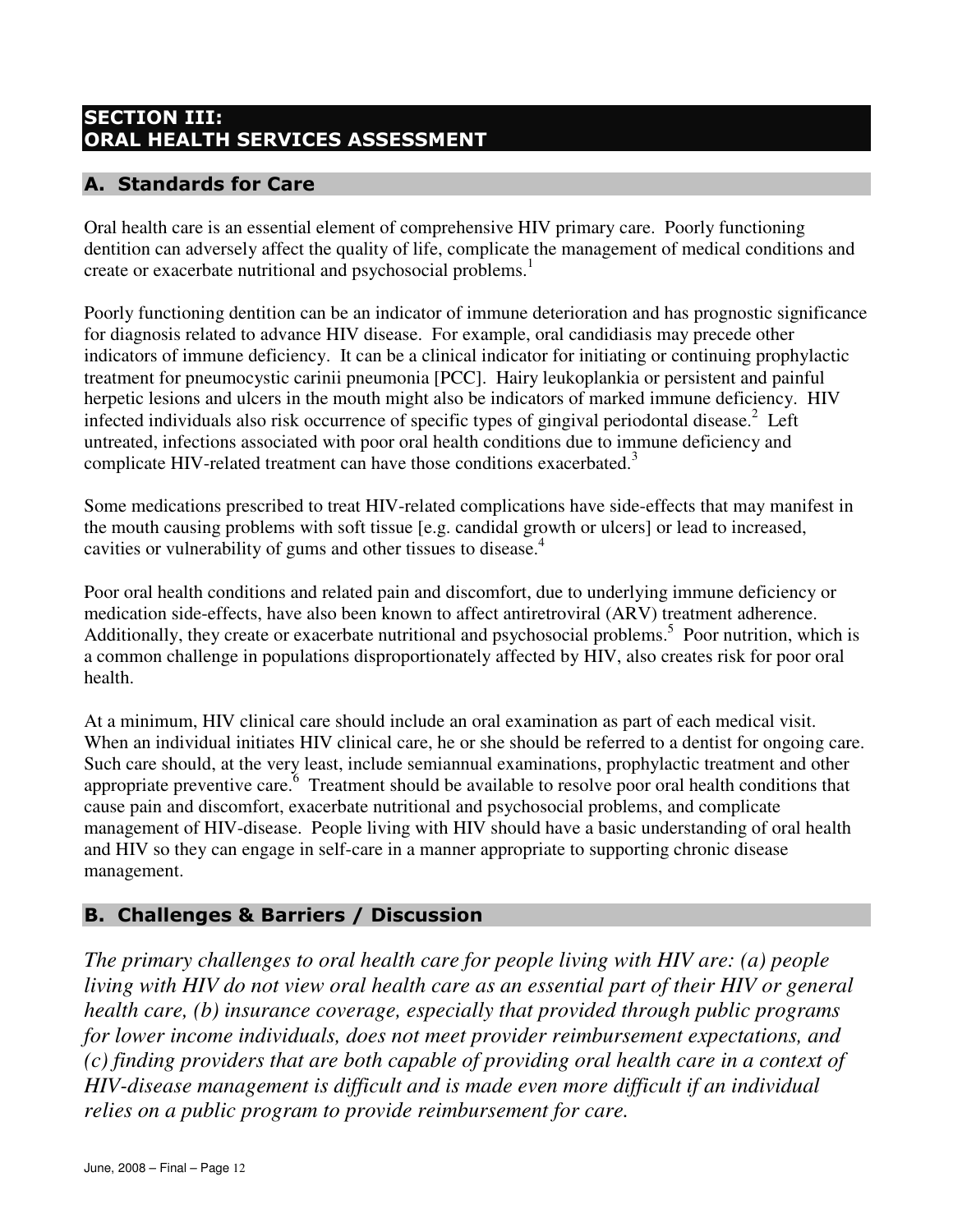**(a)** *Oral health is not viewed as a central part of HIV care.* When it comes to oral health care, the attitudes and behaviors of people living with HIV in Minnesota are not much different than the public as a whole. Socially, many people in the United States consider oral health care a discretionary activity, viewing oral health care as somehow not part of health care. This is mirrored in the way health care service is organized. Rarely are dental services included and co-located in multi-specialty care settings. It is evident in how insurance is provided. It is considered a bonus of sorts if dental coverage is included in an employer's benefits package. Most people, even those with dental insurance, tend to seek care only when they have a problem.

In a survey of HIV-positive Minnesotans conducted in 2006, about two-thirds [60%] of survey respondents had a dentist's office or clinic that they usually go to for care, a rate similar to that for HIVinfected adults in the U.S. Among respondents with a usual source of dental care, 71% had visited a dentist in the six months before the survey. Factors cited by respondents for *not* receiving dental care included that they did not think going to the dentist was necessary [29%] or that they thought it was necessary but they did not try to visit a dentist [11%]. 15% could not afford a dentist. 11% could not get an appointment. 5% could not find a dentist. 6% did not have a dentist that treats HIV in their community. 5% did not want anyone to know in their community they had  $HIV$ <sup>7</sup>

The social norms for oral health care are problematic for people living with HIV since the consequences of poor monitoring and treatment that come from attitudes that disassociate oral health care from primary health care are more pronounced for those experiencing immune deficiency. Based upon interviews conducted as part of this assessment, people living with HIV and their service providers perceive a distinct lack of knowledge about oral health care as part of HIV chronic disease management and self-care. This is particularly true when comparing the opportunities people living with HIV have to learn about monitoring, treating and self-care practices related to the virus, whether available in clinical, social service, public health, self-care education or social networking environments.

Co-location of oral health services in the HIV clinical care setting, or at least the availability of routine preventative examinations and cleaning, has helped to increase awareness about the role of oral health in comprehensive HIV care. Providers increase and intensify the information they provide about oral health care because they are able to follow-up by assisting with a manageable referral, and people living with HIV both see and experience oral health as an integral part of their HIV care.

What does not seem to be as much of a factor in keeping people living with HIV from seeking oral health services is fear of mistreatment when seeking oral health services. During the early years of the HIV epidemic, oral health providers were known to be resistant to providing care to people living with HIV due to stigma and discrimination. In fact, one of the most noted anti-discrimination cases against a health care provider in Minnesota resulted in an adverse action against a dentist. However, based upon interviews conducted through this assessment, it seems that attitudes and willingness to serve people living with HIV in Minnesota have made a positive progression through the years of the epidemic.

The good news is that such a high percentage of people living with HIV have a designated oral health care provider and see that provider on a routine basis. However, for the significant number of those who do not, the bigger barrier keeping them from seeking care is simply not perceiving or understanding the importance of oral health care and the need for routine care.

**(b)** *Public insurance coverage does not meet expectations for reimbursement.* Many oral health providers in Minnesota limit the amount of the service they provide to individuals who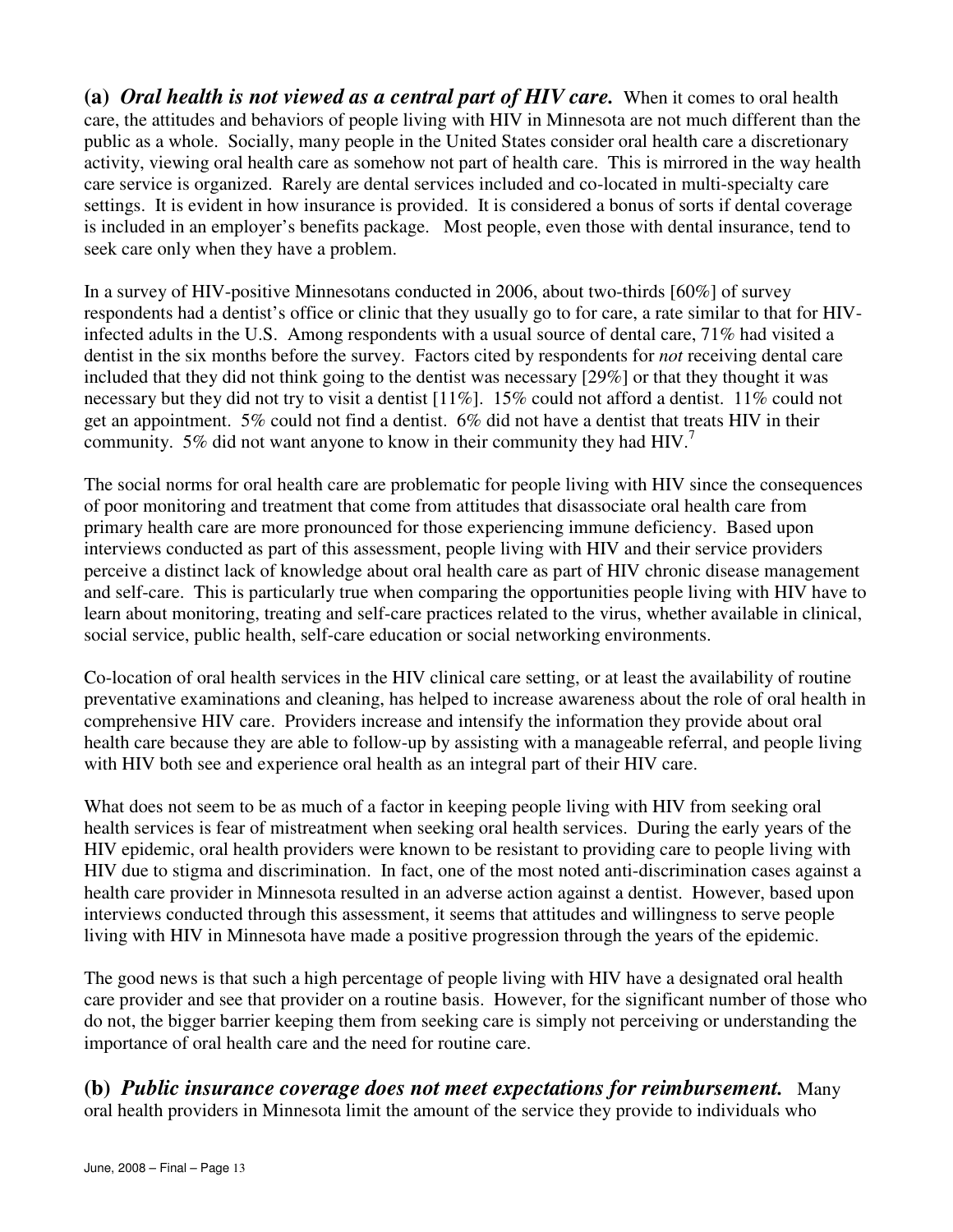depend upon public insurance coverage [e.g. Medical Assistance] to provide coverage for their care. For providers, the reimbursement rates tend to be 50% to 60% less than their usual and customary fees.<sup>8</sup> People living with HIV and providers interviewed as part of this assessment described the experience of being told by a provider they were "no longer accepting Medical Assistance clients because they had reached their limit" as if it were a fairly routine experience. In the past, this response from a provider was sometimes interpreted as an expression of discrimination based on stigma or fear. However, those interviewed through this assessment do not perceive that to be the case any longer. Their perception is providers simply cannot accept too many clients for whom the reimbursement will be so much less than their usual or customary fees.

The practice of not accepting clients who depend upon public programs for oral health care coverage is widespread in Minnesota, and is in no way limited to those who may be living with HIV. It is a systemic problem that has its roots in state health care access policy. Minnesota's health insurance laws are structured in such a way as to allow the state to have a considerable, regulatory influence over access, coverage and cost of care. However, coverage for oral health care is not governed by the same laws, which limits the state's abilities to regulate access, coverage and cost of care. This has resulted in a long-standing policy dispute between public policy makers and oral health care providers. The dispute is evidenced by resistance on behalf of the state to accept providers' usual and customary fee standards for establishing reimbursement rates for its programs. Conversely, providers are resistant to professional standards that might allow other oral health care staff to provide certain services that are delivered by dentists and at a lower cost. People living with HIV who rely on public programs for oral health coverage and, for that matter, all lower income or disabled Minnesotans who rely on these programs, experience the same difficulties in accessing care as a result of this policy impasse.

The problem of dealing with the cost of providing care to individuals with oral health care coverage through public programs is made more difficult because people who depend on this coverage also tend to experience a variety of barriers to efficiently using services and effectively following through on care. It is a population that seems to have a higher rate of "no shows" for appointments, which leave unproductive, costly gaps in provider's schedules. It is also a population that tends to present with more difficult conditions and has trouble following through with self-care instructions, both of which lead to higher and future costs.

The Minnesota Department of Human Services [DHS] administers the Minnesota Health Care Programs [MHCP], which include public programs for oral health care coverage. DHS has taken steps to create incentives for more providers to offer services to people who have state funded coverage. Providers who are willing to accept a higher than usual percentage of Minnesota Health Care Programs clients, receive a slightly higher reimbursement rate. In some cases, insurance and health service providers are willing to operate with rate capitations for dental services. However, to manage cost and operate under this model, the provider has found it to be necessary to limit providers and services for MHCP clients to one clinic in the Twin Cities metropolitan area. DHS has also extended grants to nonprofit clinics to cover capital and equipment expenses as a way to subsidize the cost of providing services to low income individuals.

Further complicating oral health care for people living with HIV relying on MHCP dental coverage are limited benefits that do not provide coverage for services at a level that would meet oral health standards of care for people living with HIV. DHS' HIV/AIDS Program helps close benefits gaps by offering assistance through its HH Program to pay for services that fall outside of the benefit sets established by MHCP dental coverage and at higher reimbursement rate than other MHCP programs. Additionally, the HH Program eases access to coverage by providing assistance with deductibles and co-payments that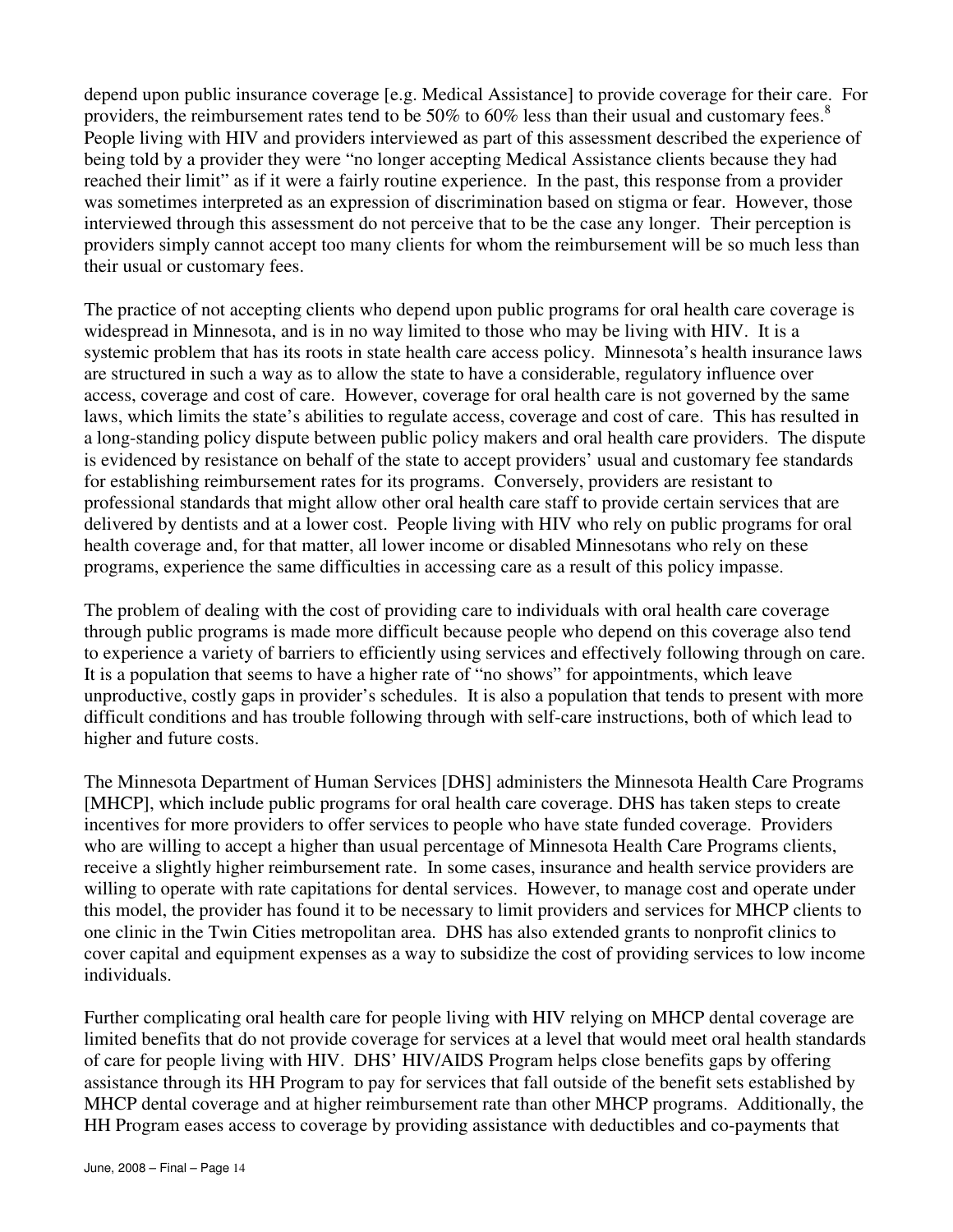might be required as part of MHCP or other dental insurance plans. Since funding for dental assistance provided through the HH Program comes from the Ryan White Program, eligibility requirements including income restrictions apply.

Utilization of HH Program dental assistance resources and information collected through this assessment's interview process suggest the program is generally effective in achieving the objective of closing benefit gaps and coverage affordability gaps. However, consumers and providers commented that matching the various coverage options and benefit sets to achieve full and affordable coverage was cumbersome and particularly difficult to manage when trying to respond to emergency or acute care situations. Also, HIV care providers noted they still encountered oral health service providers who were resistant to accepting clients who had HH Program coverage because they perceived the program to have the same limitations as other MHCP coverage or did not what to assume responsibility for additional administrative paperwork. DHS has taken steps to provide assistance to consumers, HIV service providers and oral health care providers make the process of matching coverage and benefits easier.

It should be noted that according to the Planning Council's 2006 Minnesotans Living with HIV survey, having *private* insurance or HMO enrollment was positively and statistically significant in association with having a usual source of dental care. Additionally, almost two-thirds (66%) of Whites reported a usual source of dental care, compared to 55% of Black Africans/African Americans and 52% of other racial/ethnic groups.<sup>9</sup>

**(c)** *Finding an HIV-capable provider is difficult.* Both people living with HIV and their providers indicated it they had difficulties locating oral health providers who were perceived to be knowledgeable about standards of oral health care for people living with HIV, sensitive and experienced in working with HIV *and* willing to accept coverage offered through publicly-funded program. This situation is only made worse when a client is facing an emergency or acute care need.

DHS offers referrals to providers that accept MHCP coverage. However, the agency's is limited by state law in its ability to tailor and narrow the referrals in a way that people living with HIV and their providers find to be most helpful. Essentially, they are looking for an "insider's guide" that will help them narrow their search for a provider who meets the tests of having current knowledge about standards of oral health care for people living with HIV, demonstrated sensitivity and experience working with populations affected by HIV and likely to accept coverage offered through publiclyfunded programs. They feel that what DHS is able to provide them is a rather a large, unwieldy list that in its lack of focus can be as much of a barrier as an aid. This is particularly true in situations where there is some degree of urgency.

While help narrowing the search for a provider seems to be desired by people living with HIV and providers in all parts of the state, it is especially true for those in Greater Minnesota where there are even fewer options from which to choose.

#### C. The Ryan White Program as a Resource

Oral health care is a HRSA-designated core medical service. Ryan White Program resources can support oral health care that includes "diagnostic, preventative and therapeutic services provided by general dental practitioners, dental specialists, dental hygienists and auxiliaries and other trained primary care providers."<sup>10</sup>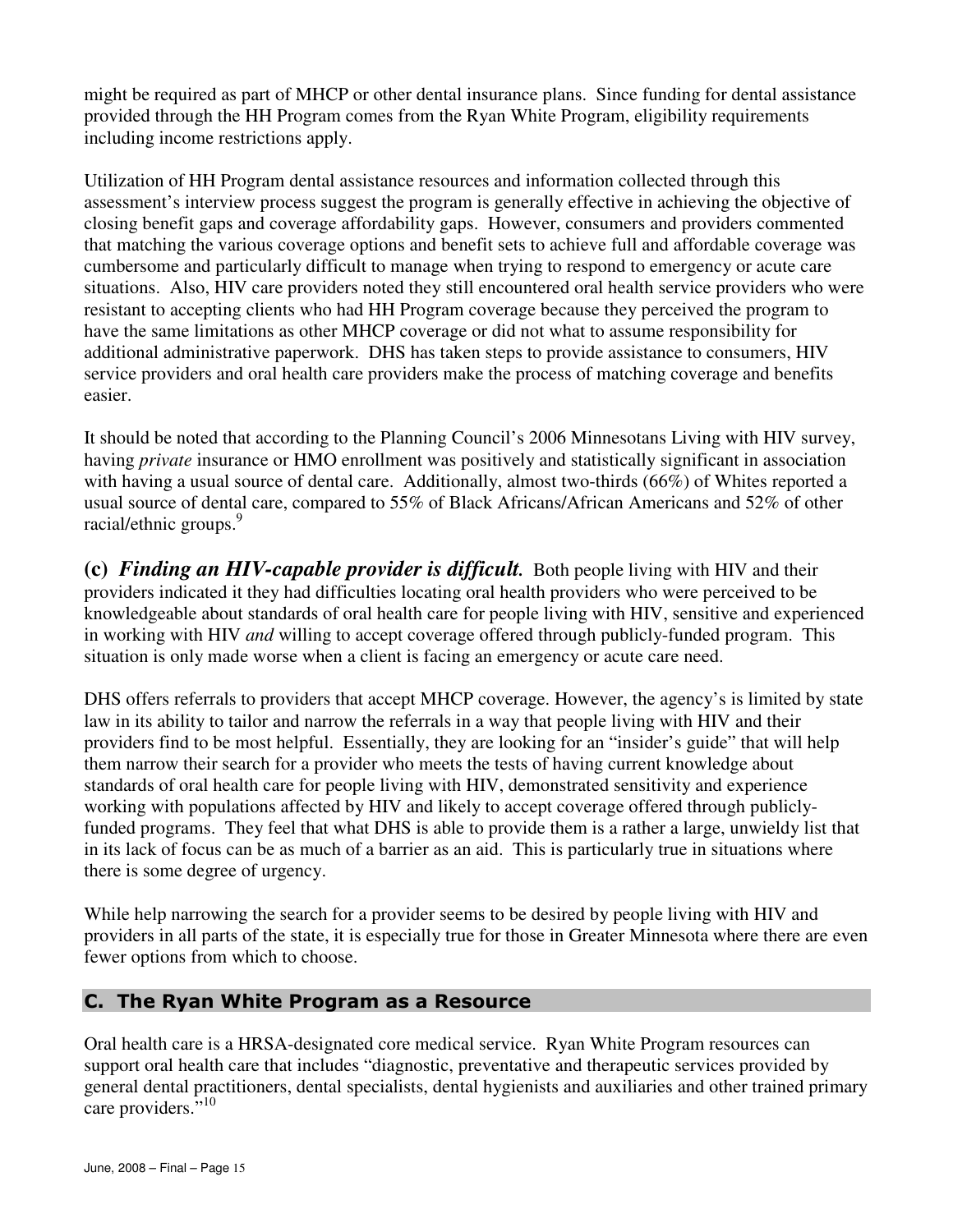The Minnesota HIV Services Planning Council has approved allocations for oral health services that have increased from \$71,000 in 2006-07 to \$138,600 in 2007-08. Funds have been used to close gaps in benefits and to ease access by reducing the burden of co-payments. The service is administered by DHS's HIV/AIDS Program as part of the HH Program, and 272 individuals used the service in 2006.<sup>11</sup>

Additional resources from the Ryan White Program are also available to assist with dental care for people living with HIV in Minnesota. Westside Community Health Services/LaClinica allocates a portion of its Part D allocation to provide dental care to its clients through the agency's dental clinic. Hennepin County Medical Center's [HCMC] Positive Care Center uses a combination of funds received through Part C and Part F of the Ryan White Program to fill gaps in coverage, primarily for clients of its clinic, with provide services through HCMC dental providers.

## D. Key Observations and Options for Action

#### *Oral Health – Key Observations:*

- A. **Most but not all get the care they need.** Two-thirds of the people living with HIV interviewed as part of the Planning Council's 2006 Minnesotans Living with HIV survey reported they had a regular oral health care provider and 71 percent reported they visited that provider within the past year. These rates are comparable to national responses for the public as a whole regarding routine access and use of oral health care services. However, there are differences between Whites who reported having a usual source of dental care compared to people of color, seemingly due to a difference in access to dental coverage through private insurance or an HMO.
- B. **Consumer knowledge about HIV and oral health needs improvement.** Consumers and HIV service providers perceive lower levels of knowledge among people living with HIV about the impact of oral health on HIV disease management, compared to other aspects of HIV care. 29 percent of the people living with HIV interviewed as part of the Planning Council's 2006 Minnesotans Living with HIV survey reported they thought oral health care was not necessary.
- C. **Medicaid reimbursement rates create a structural barrier to care.** The availability of oral health care providers willing and able to serve lower income individuals is severely compromised by low Medicare reimbursement rates. *This is a barrier to care for all lower income individuals and not just people living with HIV.*
- D. **Benefits vary.** Consumers and HIV service providers report challenges managing gaps in coverage resulting from differences in dental procedures that are paid for by the various oral health care programs available to lower income people and people living with HIV. Due to the multiple challenges to finding and paying for oral health services, consumers and HIV service providers report it is difficult to get timely oral health treatment, even in acute situations.
- E. **Finding an HIV-capable dentist is challenging.** Consumers and HIV service providers report significant challenges finding providers who are perceived to be welcoming to people living with HIV, well-informed about HIV and/or willing or able to accept patients who are unable to pay market rates for services. Consumers and HIV service providers express a desire for assistance to help them narrow their provider searches to those most willing and capable of providing HIV-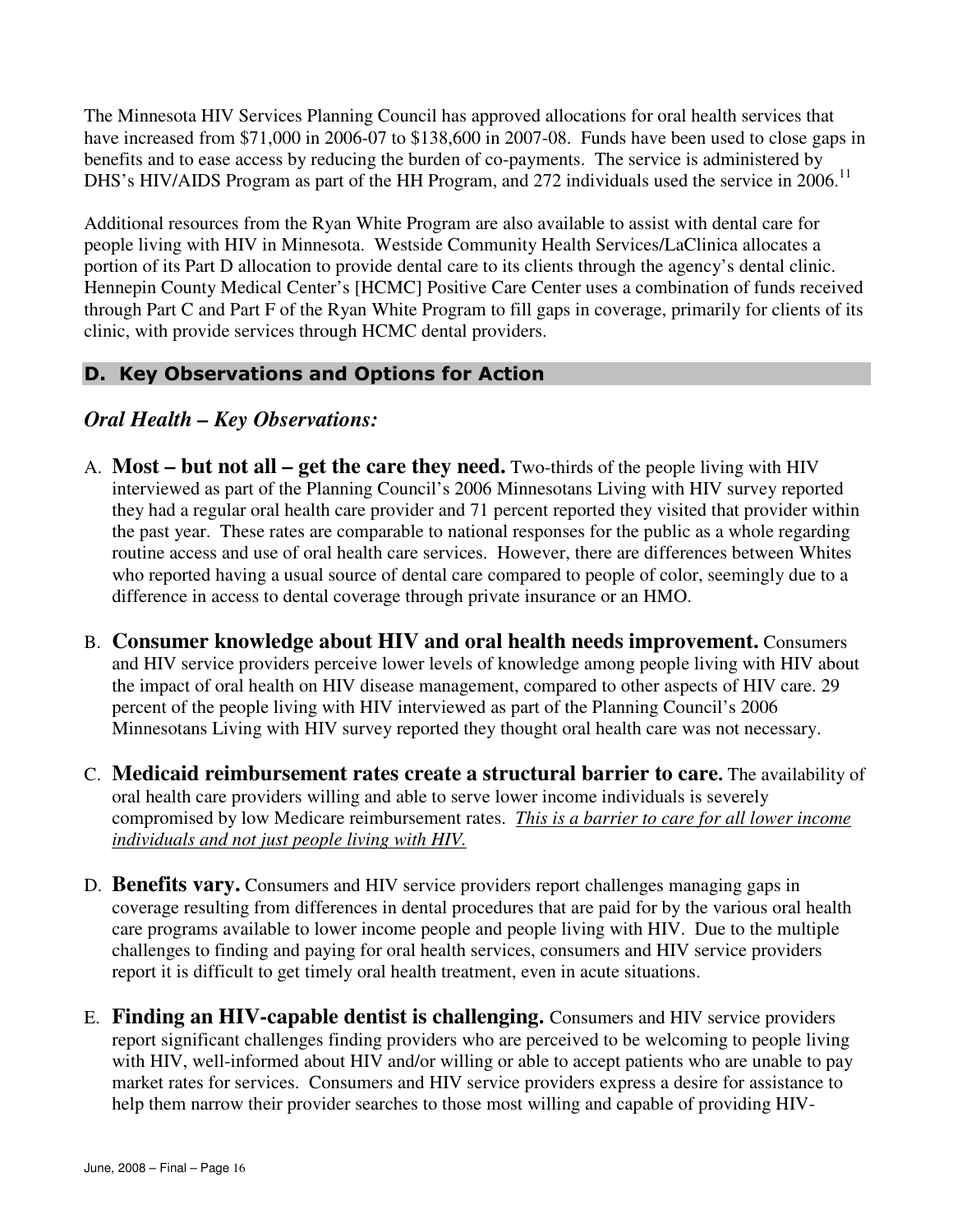responsive care. This is true in all parts of the state, but the challenge is even more pronounced in Greater Minnesota where there are fewer providers with HIV-specific knowledge or experience.

## *Oral Health – Options for Action – Key Recommendations:*

- 1. **Sustain wrap-around assistance to fill gaps in benefits.** Dental assistance provided through DHS' HIV/AIDS Program's HH Program fills gaps in coverage due to limitations on benefits provided through publicly-funded dental insurance programs, as well as some private insurance. It assures that those living with HIV, and particularly those who depend on public programs for dental coverage have access to a comprehensive array of dental services reflective of standards for oral health care in the context of HIV care. Recent staffing adjustments in the DHS HIV/AIDS Program designating a single staff person to help consumers, case managers and dental care providers access these funds and coordinate their use with other coverage will certainly not eliminate some of the administrative challenges, but should make them easier to navigate and less of a barrier.
- 2. **Improve information and referral support to help find HIV-capable oral health care providers.** People living with HIV and those helping them find dental services need access to a narrowed list of reliable providers of oral health services for people living with HIV. They need to know which providers are (a) known to be knowledgeable about and experienced providing care consistent with standards of oral health care for people living with HIV, (b) sensitive to and experienced working with populations affected by HIV, and (c) most familiar with and likely to accept and take advantage of publicly funded programs providing oral health coverage. There is a need for a well-research and periodically updated "insiders guide" to help locate that relatively small network of HIV-ready providers. This network needs to include providers both in the Twin Cities metropolitan area and in Greater Minnesota.. In the interest of relieving a barrier and easing access to service, it is worth exploring the opportunity to leverage and build-upon the Ryan White Program's investment in the AIDSLine infrastructure to make this service available to people living with HIV and those helping them find dental services.

#### 3. **Promote co-located services to help close the gap for those not getting the care**

**they need.** Co-location of oral health services within the same complex and network of services as other HIV health care services has been demonstrated to be an effective model for increasing access and use of oral health services. Consumers are able to perceive the integral connection between oral health care and their HIV care when the services are organizationally linked. Clinicians are better able to facilitate and follow-up on referrals, as well. It is also easier to respond and manage emergency and acute care situations when the care can be coordinated within the same system.

 If the Planning Council were to expand funding for oral health services to support this service model, it would want to consider some of the following special considerations. First, while a feefor-service reimbursement structure is appropriate, a capacity-development contract is also necessary to support a specialty-focus service such as this. Second, the service needs to be open to clients who receive care outside of the affiliated HIV care clinic, at least for emergency or acute care or for early intervention services to those new to HIV care. Third, while the most affordable option would be to augment or improve the sustainability of existing clinic-affiliated oral health services, this also needs to be balanced with needs to address lower affiliations with a usual source of oral health care in communities of color.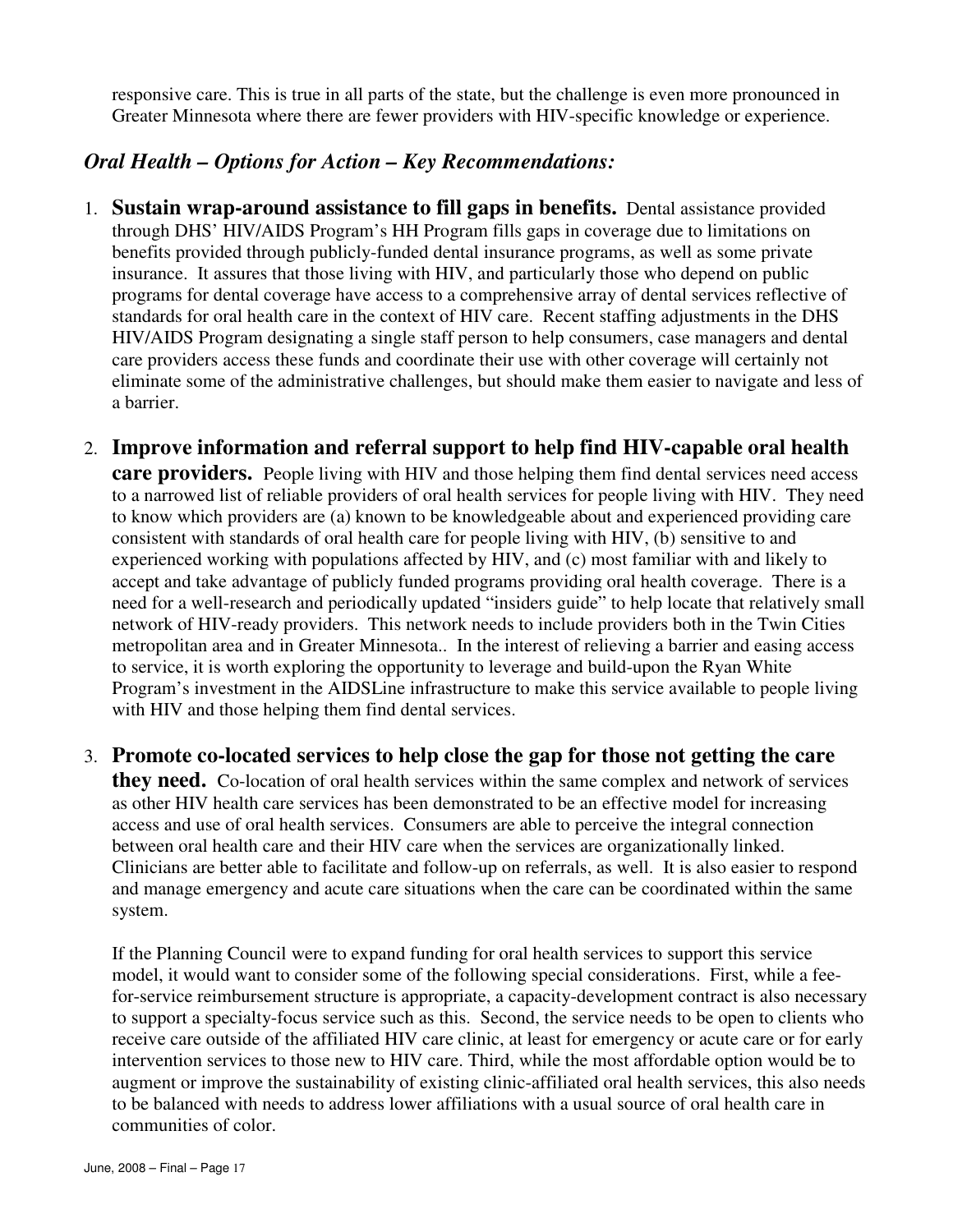## *Oral Health – Options for Action – Additional Recommendations:*

- 4. **Support capacity development for HIV-capable providers.** Support the ability to continue to provide services to HIV positive clients, and particularly those who depend on publicly funded coverage by making capacity development grants to a small network of HIV-ready providers. The grants could be used to support staff and service development to better meet the needs of people living with HIV, and to establish and maintain networking relationships with other HIV core and support services to improve referral and coordination of care. This group of providers might also be encouraged to provide training to support quality improvement efforts related to oral health care among other Ryan White Program providers [see #5 below] and to provide training within their professional organizations. In practical terms, the grants might provide have the effect of providing both an incentive and subsidy to continue to provide specialized care for people living with HIV. While applicable for providers in the Twin Cities metropolitan area, it might be particularly appropriate for providers in Greater Minnesota.
- 5. **Provide training and quality improvement to promote awareness and integration of oral health care into HIV care.** Challenge primary care, medical case management and health education/risk reduction providers supported through the Ryan White Program to incorporate promoting awareness and increasing knowledge of oral health care and HIV care into their screening, monitoring and educational activities. Provide resources and training support to encourage and sustain these quality improvement efforts.
- 6. **Advocate for changes in state funded oral health care that will relieve barriers to**

**care.** The larger systemic problem growing from unmet expectations for reimbursement for oral health care services through publicly funded programs is beyond the Ryan White Program's capacity to solve. But the ability to assure the impact that this public policy impasse has on people living with HIV does not go unnoticed is not. The Minnesota HIV Services Planning Council and the Ryan White Program can pursue advocacy strategies, both through their government agencies and through community agencies to assure that policy makers are aware of the impact this problem is having on the quality of health care for people living with HIV in Minnesota.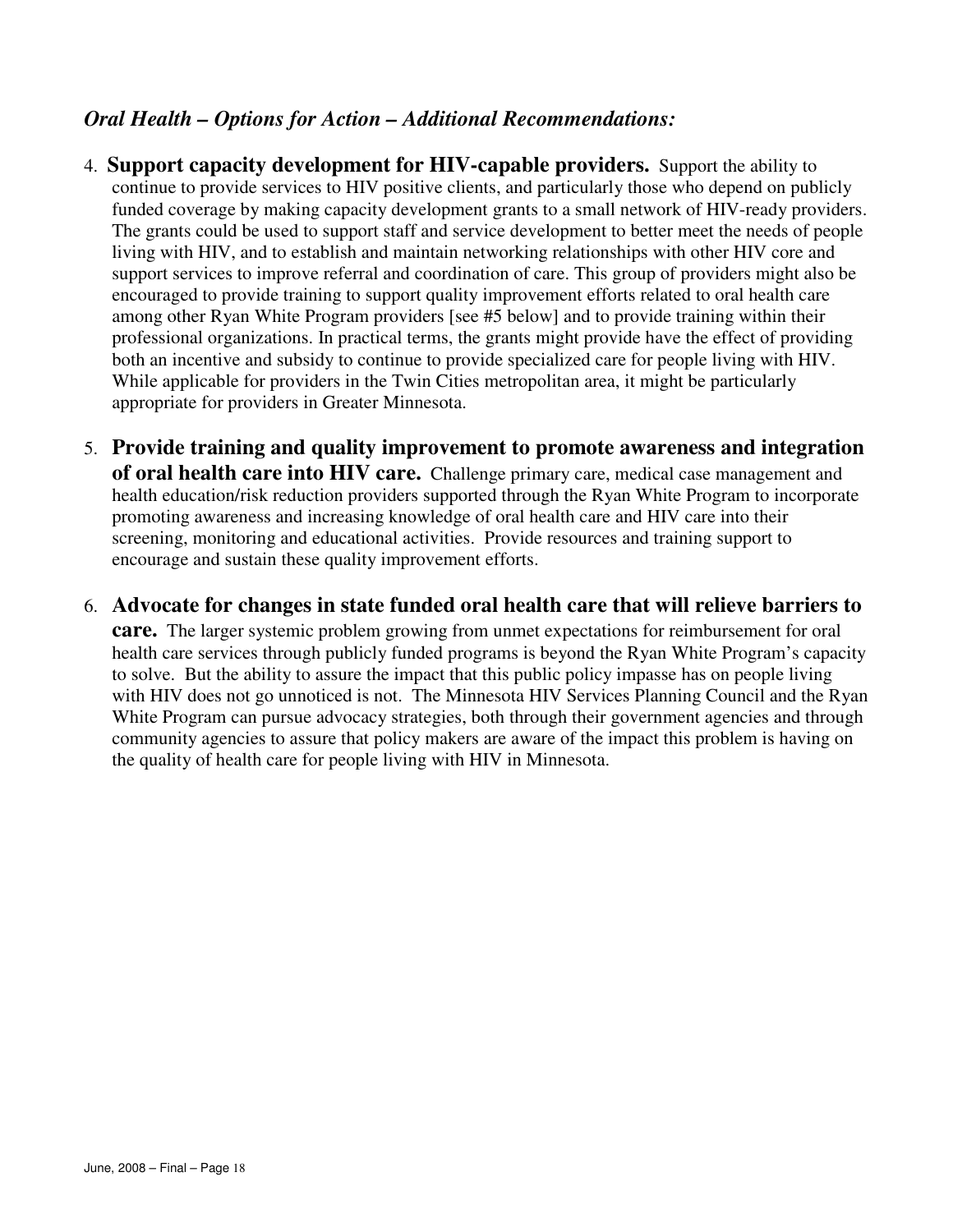## SECTION IV: MENTALHEALTH SERVICES ASSESSMENT

## A. Standards for Care

HIV disease is a "chronic stressor. The entire experience with HIV disease presents conditions that can trigger episodic or persistent psychological distress or psychiatric disorders. This includes (a) the risk assessment, testing and diagnosis experience, (b) initiating and adapting to changes in HIV-related health and care [e.g. introduction of medication, occurrence of any physical illness, signs of disease progression including an advanced stage "AIDS" diagnosis changes in care such as hospitalization or initiating intensive medical case management], (c) cognitive disorders associated with HIV(d) social challenges such as disclosure of status to family, friends and community, life changes such as job lose or ending a relationship, or experiencing others' deteriorating health or loss of life, and (e) facing end-oflife and permanency planning decisions.<sup>12</sup>

Unaddressed mental health distress or disorders has an impact on adherence with HAART and other treatment and care,  $^{13}$  transmission risk or risk for sexual victimization and risk for substance abuse.<sup>14</sup>

Depending upon the persistence or seriousness of a condition, different types of mental health interventions might be appropriate. This could range from emotional support provided individually or through groups, individual or group counseling, psychotherapy or various types of psychiatric care. Again, depending upon persistence or seriousness, these services may require a psychiatrist or nurse practitioner, a clinical psychologist, licensed social worker or counselor, or simply a social worker, counselor, trained peer or pastoral care provider. The range of need is wide, as are the appropriate options for care.

The stressors of living with HIV are even more challenging for individuals with a history of persistent mental illness, and particularly those who have a range of severe and persistent mental illness or those who experience both mental illness and chemical abuse.<sup>15</sup>

At a minimum, people living with HIV should know their primary care provider will conduct a routine assessment of risk for mental illness; a more complete assessment upon initiating care and at least an annual assessment thereafter, appropriate to the stage of HIV infection and the severity of distress or disorder. They should expect the heir provider is capable of recognizing and addressing serious distress or disorders commonly associated with HIV and factors that trigger them. And, importantly, that the provider is prepared to work in a collaborative fashion with the patient, mental health clinicians [e.g. psychiatrists, psychologists, nurse practitioners social workers and other mental or chemical health professionals] case managers and community support and HIV risk reduction programs. In cases of severe and persistent mental illnesses, a referral and collaborative relationship with a psychiatrist to support diagnosis, prescription of medication and referral, if necessary, to other mental health professionals or services should be available. This is particular important when prescription of medication needs to be coordinated with ART and medications to treat HIV-related conditions.<sup>16</sup>

Capacity to assess and recognize the stressors of living with HIV and basic indicators of distress or disorder are necessary skills, to varying degrees, for providers of other HIV services, for example, medical case management, emotional support or information and referral providers.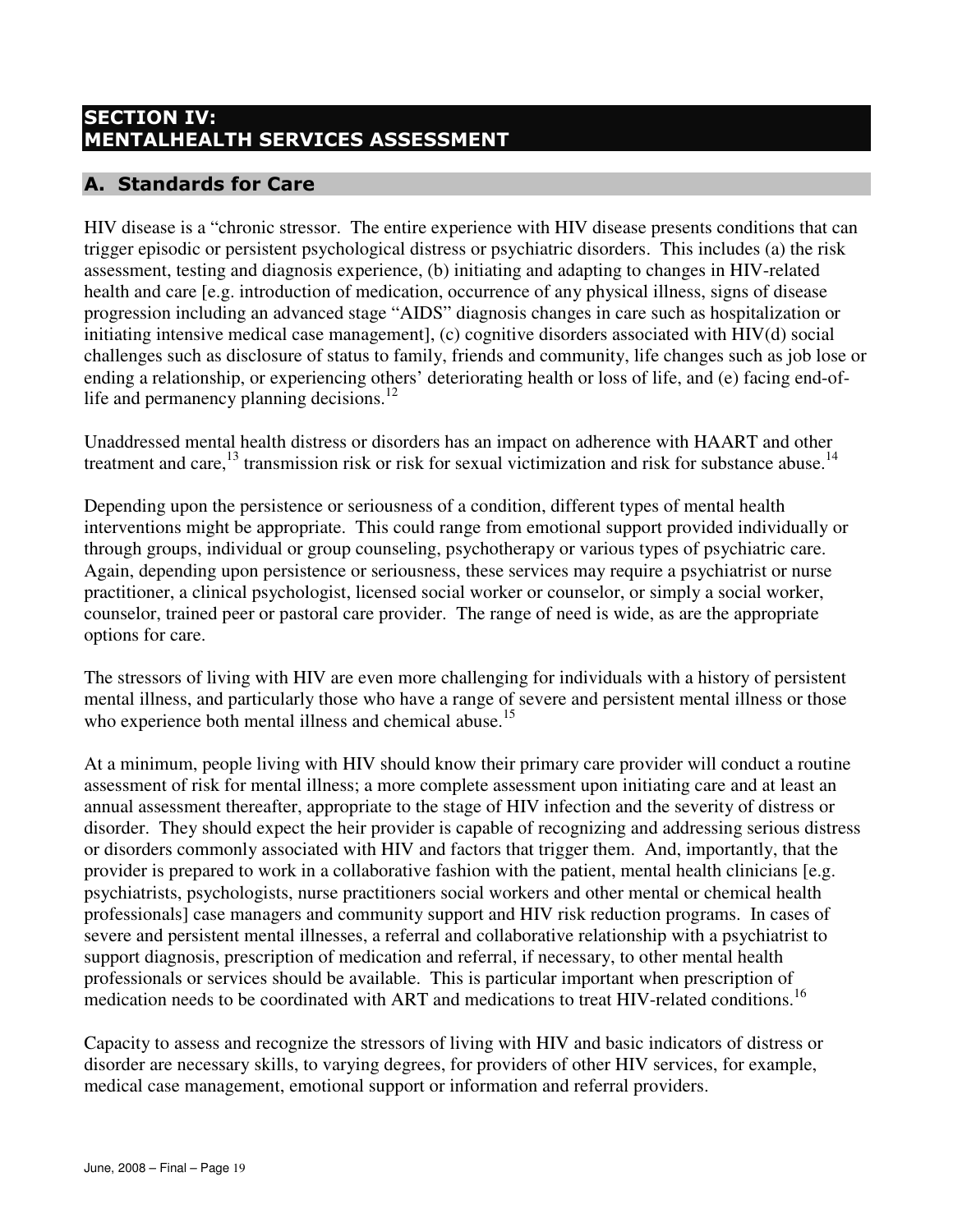#### B. Challenges & Barriers / Discussion

*(a) Individuals who have dual conditions of HIV and serious and persistent illness pose unique challenges for HIV care management and prevention. (b) Routine and timely access to the services of psychiatric care providers is a* 

*significant challenge to effectively treating individuals with co-diagnosis of HIV infection and mental illness.* 

*(c) Matching consumer-defined mental health needs with service has been a persistent problem.*

#### *Discussion –*

**(a)** *Individuals who have dual conditions of HIV and serious and persistent mental illness pose unique challenges for HIV care management and prevention.* Coordination of care for people with HIV and serious or persistent mental illness can be difficult. The consequences can be missed appointments or poor treatment adherence<sup>17</sup> or high risk for HIV infection or risk behaviors that might lead to infection of others.<sup>18</sup> Providers surveyed through this service assessment noted they experienced challenges when working to meet the needs of clients who were experiencing emotional or mental health difficulties, and particularly when working with those who had chronic or persistent mental health conditions. Some of what they expressed was as need for ongoing training and support to maintain their skills to help clients through difficult emotional situations or to manage their HIV care along with their mental health care. But concerns were also expressed about negotiating the complex and changing nature of the mental health service system. Understanding legal protections for those with serious and persistent mental illness, gaining access to specialized treatment services and facilities, and the varied public payment and coverage options tend to go beyond the routine for many HIV case managers. There was a lack of confidence in being able to both negotiate effective referrals, and to match clients with appropriate services. They expressed a need for additional training and the support of other professional peers who they could call upon for advice in difficult or unusual situations to help navigate the mental health services system.

According to the Planning Council's 2006 Minnesotans Living with HIV survey, a substantial portion, 96 percent of those living with HIV in the state who were surveyed, have some form of health coverage.<sup>19</sup> That's significant. An assessment of mental health services for people living with HIV completed by the Planning Council in 1999 offered the observation that the relatively low level of demand for mental health services funded through the Ryan White Program reflected the scope of both private and public insurance available to Minnesotans living with  $HIV^{20}$ 

Still, the Planning Council's 2006 Minnesotans Living with HIV survey revealed ten [10] percent of the people living with HIV responding to a survey conducted as part of the study of needs and gaps in health care services reported they had psychiatric, psychological or mental health counseling needs that went unmet. Of note, 28 percent of the ten [10] percent who said they did not get the care they needed reported they could not afford it and 19 percent said they could not find a provider they liked or trusted. Other reported barriers included not knowing how to find help, feelings of stigma, transportation problems, unable to get an appointment or being denied service, not having the time to get help, and in some cases, not able to find someone who speaks the same language. $^{21}$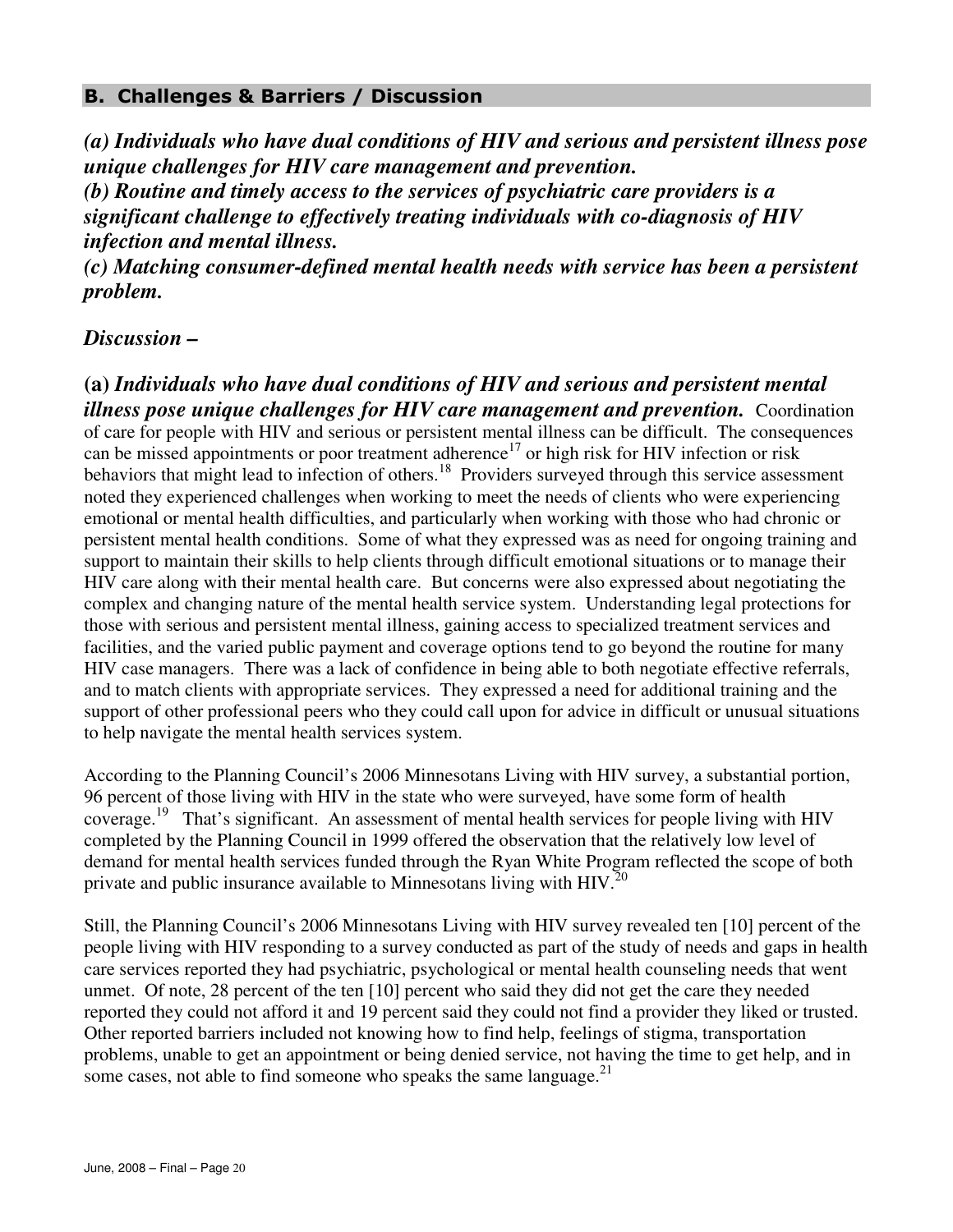Providers interviewed as part of this assessment suggested some of the challenges rested with not being able to negotiate administrative procedures to secure coverage for services. Some of this is not being familiar with how to take advantage of all public resources available to cover mental health services [see discussion above regarding lack of familiarity with mental health services system]. However, most of the concern was regarding the shift made in 2005 by the Department of Human Services in how funding for mental health services supported by the Ryan White Program was administered. The administrative system for pre-authorization, reimbursement and finding a provider was too cumbersome, both for consumers and mental health providers. This seems to be particularly true for the relatively small network of providers both experienced and well-known in the HIV community, who also tended to be smaller providers with limited administrative capacities. The impact of the barriers have been seen in steady underutilization of funds budgeted for the service.

In summary, providers of HIV services, and particularly case managers, feel they are facing clients with mental health needs that continue to challenge their skills and experiences, and would welcome ongoing training. They also find it can sometimes be difficult to connect clients with services and a way to pay for the services, particularly when it requires reaching outside of the conventional HIV service system and navigating the public mental health care system. They would like training and the opportunity to draw upon the occasional support of more experienced peers to help them work through unusual and difficult situations. Finally, integration of the Ryan White Program's service to help pay for mental health services when clients face coverage gaps into DHS's larger system for managing public health care access programs has not worked. It has made unmanageable and unworkable what should be a "niche service" designed to distribute a relatively small amount of funding to link a particular group of consumers with a specialized network of providers.

# **(b)** *Routine and timely access to the services of psychiatric care providers is a significant challenge to effectively treating individuals with co-diagnosis of HIV*

*infection and mental illness.* Clinic staff, HIV case mangers and consumers interviewed as part of this assessment process cited connecting clients to psychiatric care providers in a timely manner as an emerging problem. This observation was reinforced by the group of public program managers and technical advisors interviewed through this assessment.

The problem has a combination of elements. First, is the need to carefully coordinate and manage HIV drug treatment and use of psychotropic medications to manage serious chronic and persistent mental illnesses. The second is a shortage of psychiatrists in the Minnesota medical care market, and consequently, the high cost for services. This makes it difficult to both find and to hire psychiatric care staff to be part of an HIV clinic. The result is delayed access to psychiatric services for diagnosis, to initiate treatment and to coordinate ongoing treatment and care between the HIV care provider and the psychiatric care provider.

The seriousness of the consequences that can result from delayed and poorly coordinated treatment, combined with an anecdotally noted increase in the number of clients who present with chronic and persistent mental health conditions requiring psychiatric screening and/or treatment, suggest a service gap of unique concern in the context of HIV care.

# **(c)** *Matching consumer-defined mental health needs with service has been a persistent*

*problem.* According to the Planning Council's 2003 needs assessment, nearly half of the people living with HIV interviewed reported seeking emotional support or mental health services since their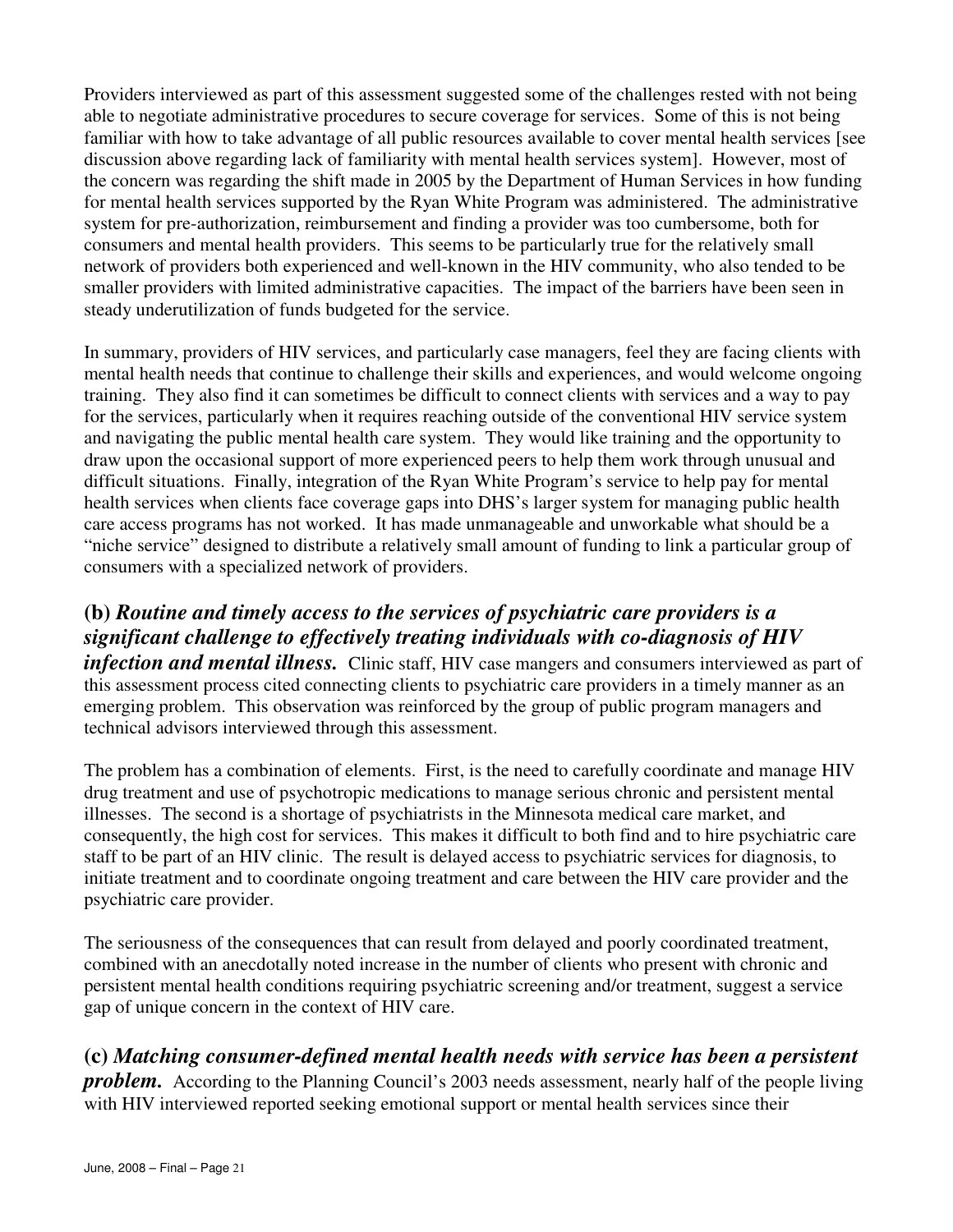diagnosis. One-quarter said their HIV diagnosis was the primary reason for seeking services. One half felt their therapist was knowledgeable about HIV [conversely, half did not].  $^{22}$ 

These findings were echoed in the interviews with consumers and their providers conducted as part of this service assessment. Consumers expressed a strong preference for working with a counselor or therapist who was knowledgeable about HIV and had experience working with patients from communities affected by HIV. They also expressed difficulties finding HIV-competent providers. Some indicated they were able to find providers based on referrals from peers in emotional support or health education groups. Others express confidence in providers who have a relationship with their clinic or social service provider [i.e. the service is offered as part of the clinic or agency or is co-located in the clinic or agency]. Finally, for those who are in case management, they rely on the assistance of their case manager. Both consumers and case managers expressed a strong interest in having access to information and referral support that can offer "cut to the chase" referrals to mental health providers who are HIV-competent and experienced and are likely to accept variety of public or private coverage plans.

Consumers also underscored the importance of emotional support in their mental health. They described emotional support, provided through support group, health education or social networking activities, as a core part of their ongoing, chronic care. They expressed several frustrations about current services, including the difficulty finding support groups due to dwindling offerings, a lack of commitment to providing these services, and varying quality and capability in programs and staff. While recognizing the value for emotional support services, providers noted difficulties developing and sustaining the services due to restrictions on public resources and low levels of private donor support. The Planning Council's needs assessment reported that 73 percent of the survey respondents anticipated a need for emotional support services [and 65 percent anticipated a need for mental health services].<sup>23</sup> Additionally, the Planning Council's outcome assessments have shown a correlation between use of emotional support and mental health services and fewer missed medical appointments and improved medication adherence.<sup>24</sup>

#### C. The Ryan White Program as a Resource

Mental health services are a HRSA core medical service. Ryan White Program resources can support mental health services including "psychological and psychiatric treatment and counseling services offered to individuals with a diagnosed mental illness, conducted in a group or individual setting, and provided by a mental health professional licensed or authorized within the state to render such services. This typically includes psychiatrists, psychologists and licensed clinical social workers."<sup>25</sup>

The Minnesota HIV Services Planning Council allocated approximately \$35,000 for mental health services in 2007, but only 26% of the allocated funds were utilized with services reach five individuals. While \$43,000 was allocated for the service in 2008, a mid-year reallocation was made to reduce the initial allocation by  $43\%$  to reflect anticipated underutilization of the service.<sup>26</sup>

Currently, the Ryan White Program provides mental health services funding through the DHS HIV/AIDS Program to pay expenses for mental health services that eligible individuals encounter once their insurance coverage has been exhausted for the year or for co-payments.

Funding for mental health services has gone through an extended period of flux. The adjustment to the current service structure administered by the DHS HIV/AIDS Program was made during 2005 and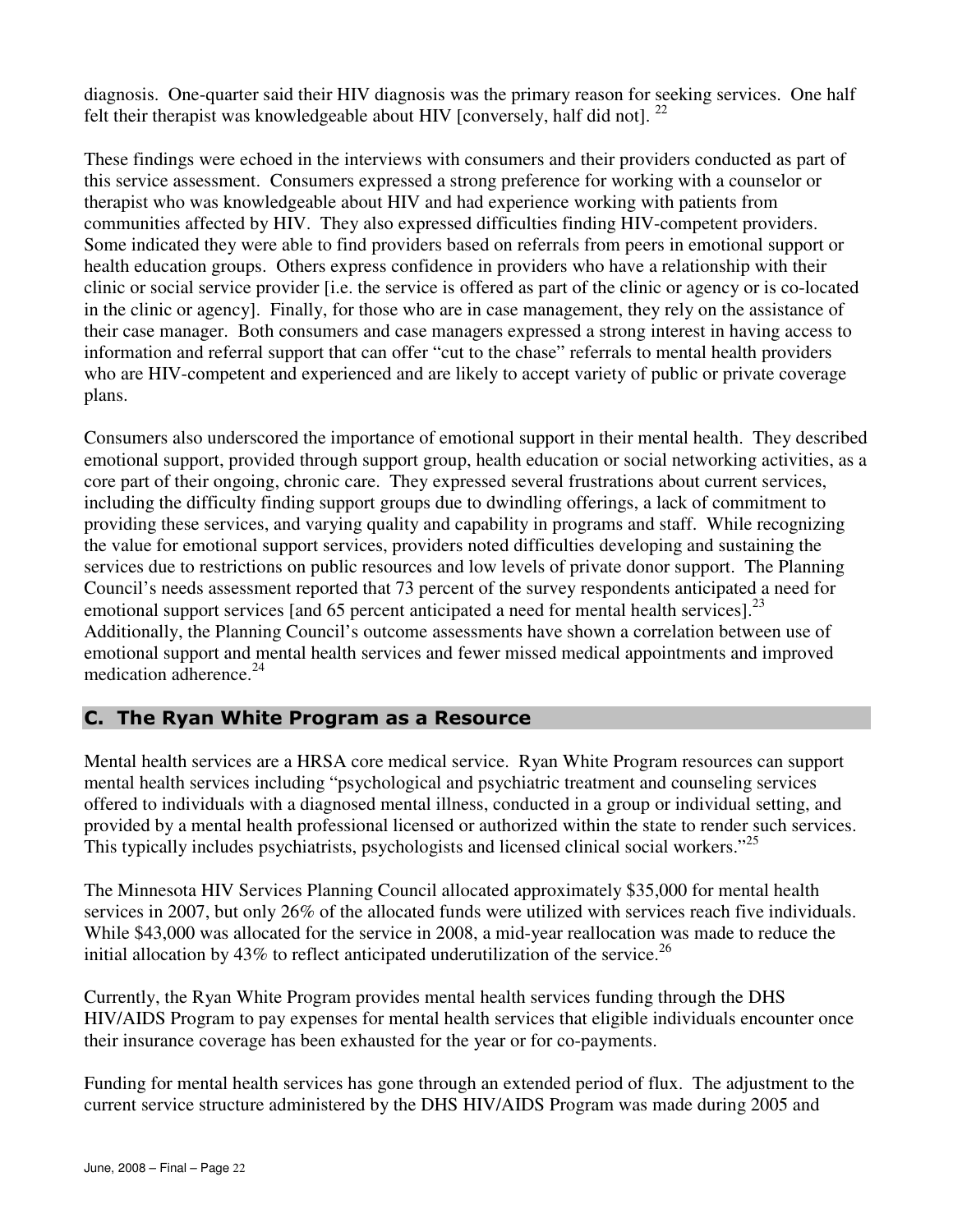initiated during the 2007 allocation year. Part of the rationale for making this adjustment was to expand the range of service provides program participants could use to include any Medical Assistance-eligible provider. Prior to 2005, mental health services supported by the Ryan White Program were provided under contract through five different providers with 77 individual using the service during the last year when it was available. Prior to 2005, mental health and emotional health services were combined as a Ryan White Program service area with 17 different providers and 463 individuals using the services during the last year when they were combined. Subsequently, allocation for emotional support services has been approached in combination with health education and risk reduction services and also as a separate service area. $27$ 

## D. Key Observations and Options for Action

## *Mental Health – Key Observations:*

- A. **Coverage is available for many low income Minnesotans.** In 2006, 536 lower income people living with HIV, slightly over ten percent of those reported to be living with HIV in Minnesota, received mental health services through a health care assistance program administered by the Minnesota Department of Human Services. The total expenditure for mental health services for people living with HIV was \$685,590.<sup>28</sup>
- B. **Navigating the mental health care system and finding an HIV-capable provider is challenging.** Numerous factors complicate finding a mental health services provider for people living with HIV. First, consumer knowledge about differences in types of mental health care and providers is limited [e.g. mental health care versus emotional support, or a counselor versus a therapist]. This can limit their abilities to be self care advocates. Then there are challenges finding a provider they can trust, particularly someone who has experience and a good reputation that supports their ability to incorporate HIV into their mental health service and sensitivity to populations affected by HIV. Finally, the pool of HIV-ready providers to choose from is shallow. The push for peer-to-peer training of mental health professionals to improve incorporation of HIV into their care has stalled, an indicator that the already small HIV-ready provider network is not growing. Additionally, providers and consumers indicate they have experienced a wide range of professional capacity within programs providing group support or counseling specifically for people living with HIV.
- C. **There are significant barriers to getting timely psychiatric care.** There is a shortage of psychiatric care providers in the Minnesota medical market. Consequently, psychiatric services are expensive. These factors combine to make it difficult for HIV clinics to include psychiatric service providers in their staff budgets. The consequence is that it makes it difficult to gain access to psychiatric services at the time when they are needed, and in some cases, it places HIV health care providers in the position of having to prescribe and manage both psychotropic medications and HIVrelated medications without the desired level of consultation with a psychiatric or psychiatric nurse practitioner.
- D. **Providers' routine skills and experiences are put to a test when working with and negotiating the needs of clients with mental distress or disorder.** Providers perceive an increase in the numbers of clients in their care who experience more serious mental distress or disorder, or at the very least, are finding clients with these higher needs are requiring more time and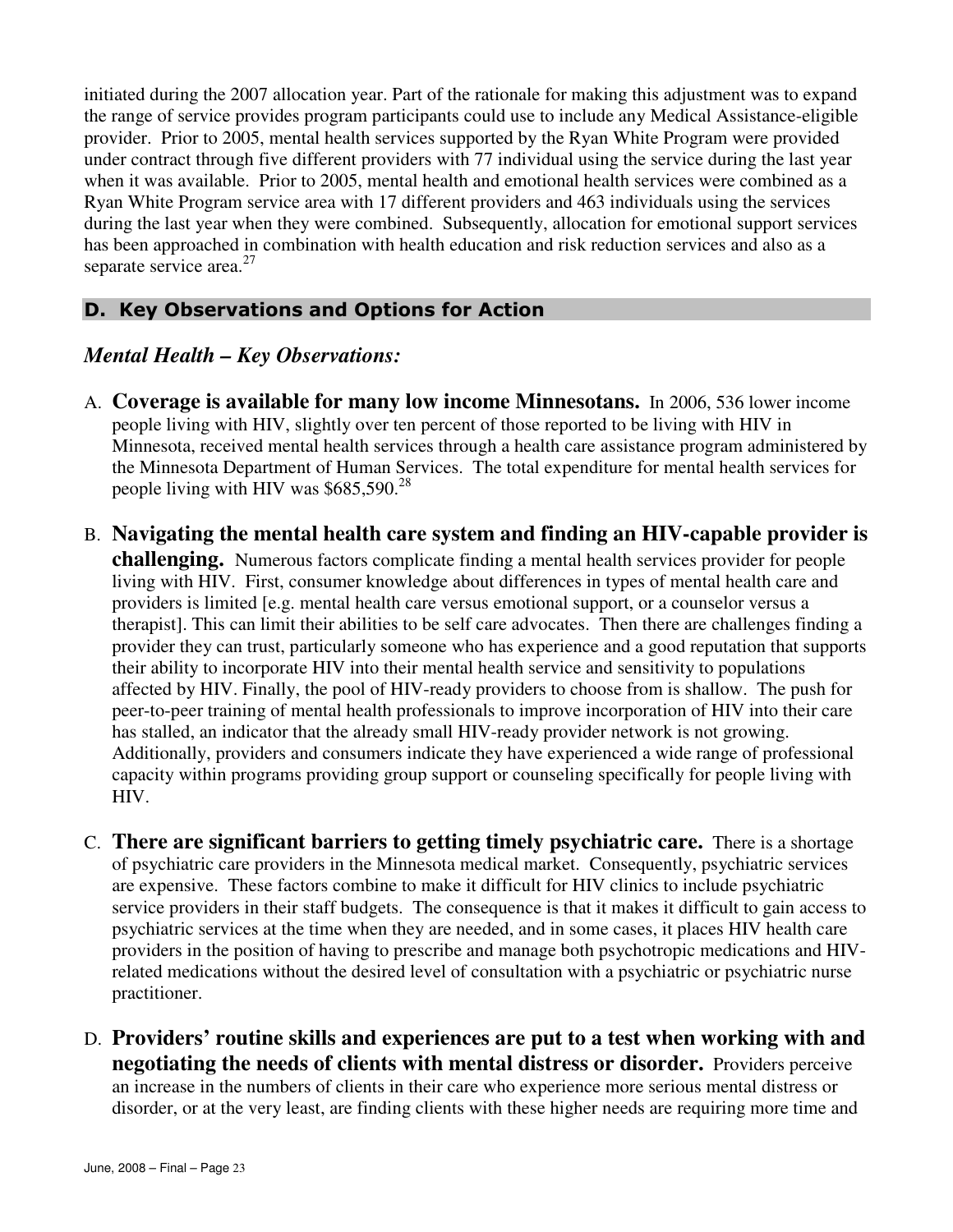skill. They also note the specialized nature of mental health screening and assessment processes, legal protections to guide care and treatment of those with mental illnesses, unique funding structures for reimbursing care and significant changes in how services are structured. In short, the mental health care system has unique features that are beyond the routine experiences of HIV medical case managers.

E. **The Ryan White Program's current approach to addressing gaps in access to mental health services is under performing.** Administrative complications with providing mental health care subsidy payments through DHS centralize health care services have proven to be out of scale for the service. Despite efforts to resolve the problem, the service continues to be underutilized.

## *Mental Health – Options for Action – Key Recommendations:*

- 1. **Ease access to psychiatric care.** HIV primary care providers need dedicated access to psychiatric care services, both those provided by a psychiatrist and qualified nurse practitioner. HIV care for clients who experience severe and persistent mental illness pose unique challenges for providers and to their own self care. Stabilizing HIV treatment and care, particularly if the prescription of drug treatments to address psychiatric distress or disorders is required, calls for timely collaboration between the HIV and the psychiatric care providers and coordinated care. HIV clinics, particularly those that see larger numbers of clients who present with severe and persistent mental illness, need assistance to purchase dedicated time and services of psychiatric care providers. While an expensive proposition, this is a critical gap in HIV-related mental health care for which there few other options and should be considered a priority should sufficient resources be available through mental health services allocations. Such an arrangement should include a consultative relationship with HIV care providers providing services in Greater Minnesota.
- 2. **Improve information and referral support to help find providers.** People living with HIV and those helping them find mental health services, particularly the services of a therapist or counselor, need access to a narrowed list of reliable providers of mental health services for people living with HIV. They need to know which providers are (a) known to be knowledgeable about and experienced working with populations affected by HIV, and also those who are (b) familiar with and likely to accept and take advantage of coverage provided through publicly funded programs. There is a need for a well-research and periodically updated "insiders guide" to help locate that relatively small network of HIV-ready providers who are working both in the Twin Cities metropolitan area and in communities in Greater Minnesota. In the interest of relieving a barrier and easing access to service, it is worth exploring the opportunity to leverage and build-upon the Ryan White Program's investment in the AIDSLine infrastructure to make this service available to people living with HIV who are looking for an HIV-ready therapist or counselor. Initial development of this service might be an appropriate use of mental health capacity development resources, should they be available. However, sustaining the service might be achieved through a refocusing of currently funded information and referral services.

## *Mental Health – Options for Action – Additional Recommendations:*

4. **Offer capacity development and support to providers.** Providers, particularly those who deliver medical case management services, need ongoing training and technical support related to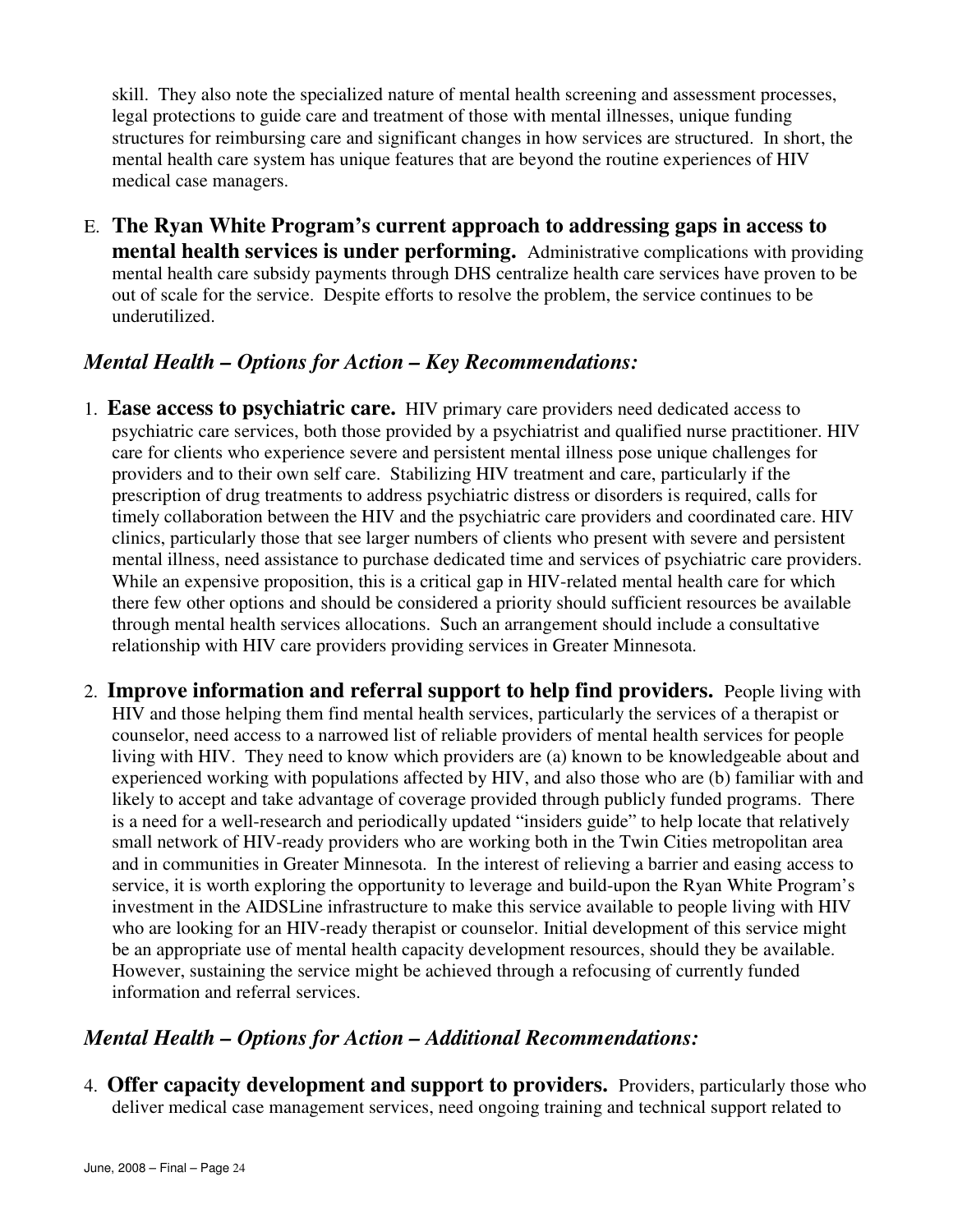mental health. Specifically they seek help to improve and sustain capacity to serve clients with clients experience mental distress or disorders, and particularly those with serious and persistent mental illness or who experience both mental illness and chemical abuse, and to navigate the mental health services and funding system. This is a need that could be met through a specialty team to be comprised of capable staff from existing Ryan White Program providers. Should resources be available, this might be an appropriate priority for medical case management capacity development funding.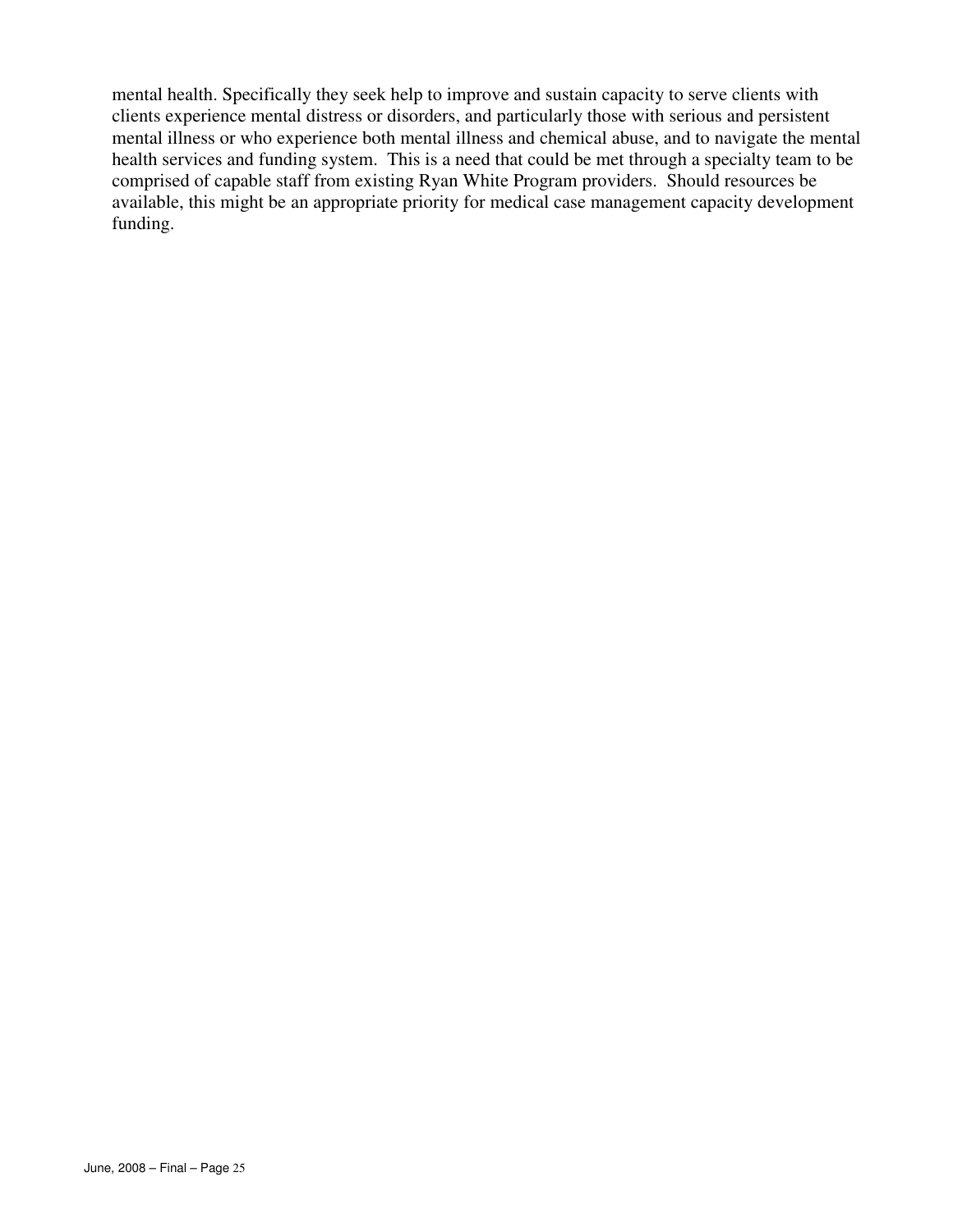## SECTION V: CHEMICAL HEALTH SERVICES ASSESSMENT

## A. Standards for Care

Identifying those living with HIV who meet standards for drug or alcohol dependency so they can be referred to treatment is a key component of HIV primary care. Assessment and counseling for those who might be risky drinkers – those who consume above daily, weekly or per-occasion amounts, can help reduce alcohol consumption and should also be part of primary care. Screening that reveals a pattern of heavy smoking can also provide a marker of substance and alcohol dependency. Clinicians who provide and social workers who support primary care should include drug or alcohol screening upon initiating service to establish a baseline for risk assessment and care planning, and should repeat the screening annually even if no problem becomes evident as part of the baseline screening.<sup>29</sup>

Those who provide or support HIV primary care need to be familiar with the range of substance use treatment options that are available to address drug or alcohol dependency and to be capable of facilitating referrals.<sup>30</sup> For those in their care who are in recovery, they should be prepared to provide positive feedback to support recovery and to recognize and respond considering the high risk for relapse. $31$ 

In addition to reducing risks abusive drug use, alcohol use and smoking pose for an HIV-compromised immune system, counseling to reduce use or treatment to address harmful dependency resolves problems for both the person living with HIV and the provider engaged with primary HIV care. Addressing these problems can reduce problems with treatment and care adherence and adopt risk reduction behaviors to reduce the effects of primary and secondary infection.<sup>32</sup>

## B. Challenges & Barriers / Discussion

*(a) While assistance for those who lack a method to pay for chemical health treatment is generally available in Minnesota, a key step in qualifying for assistance is an assessment by an individual certified by a county to conduct "Rule 25" assessments. Convenient and routine access to a Rule 25 assessor is a key challenge to providing timely access to chemical health services for people living with HIV. (b) Additionally, ongoing training for both HIV service providers and chemical health services providers to effectively address the needs of people who cope with dual HIV and chemical health conditions makes providing effective services a challenge.* 

## *Discussion –*

## **(a)** *Assistance for chemical health treatment is generally available in Minnesota.*

Five[5] percent of the respondents to the Planning Council's 2006 Minnesotans Living with HIV survey reported they needed drug or alcohol treatment, but for some reason were not able to get the service.<sup>33</sup> However, interviews with providers and public systems managers conduced as part of this assessment suggest that key to closing this gap is providing better access to "Rule 25 Assessments," the assessment counties conduct to determine service need and eligibility for county payment for treatment services.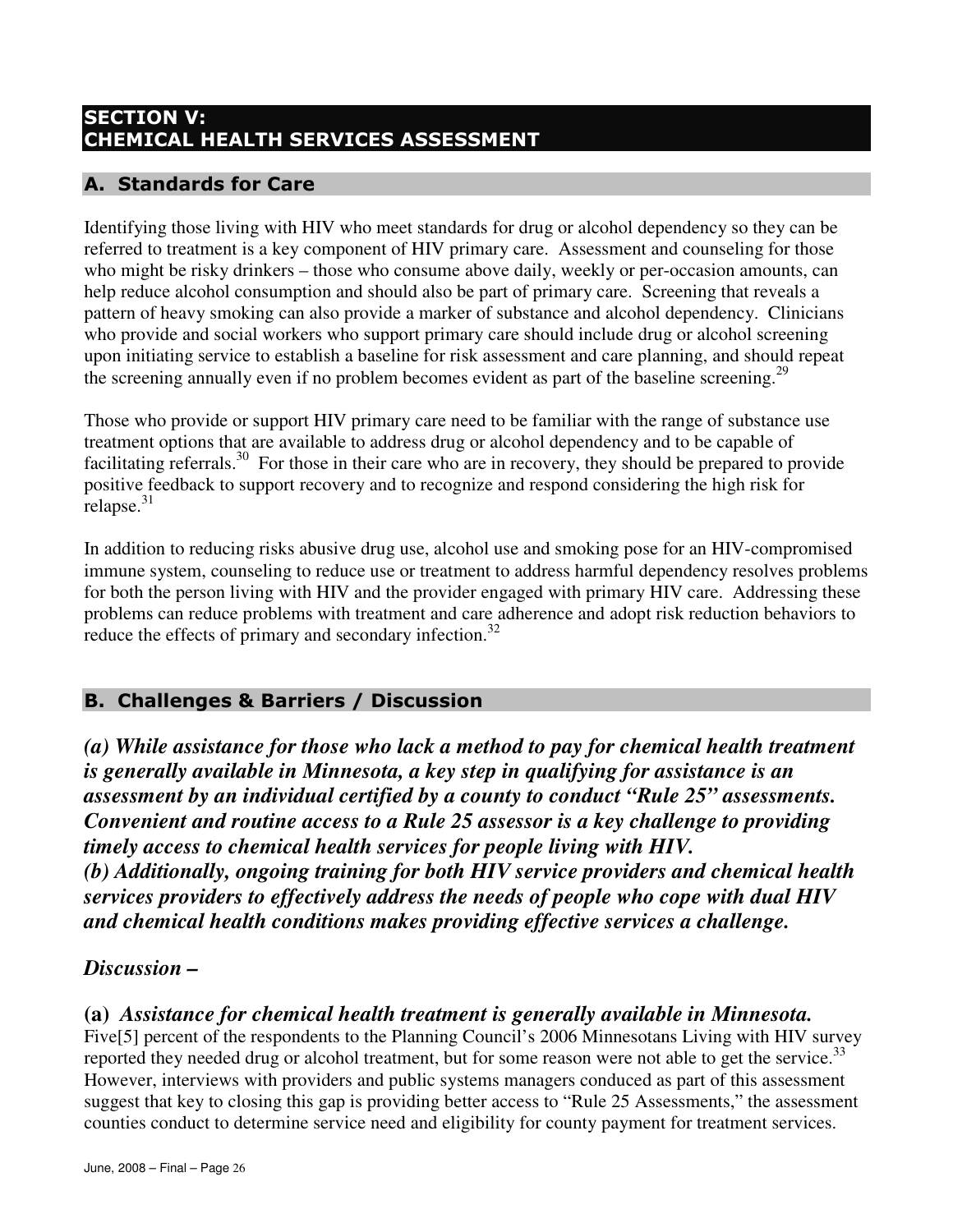Based on the experiences described by these HIV service providers and public systems managers, funding is substantially available for anyone who needs treatment and has used the services responsibly. The greatest barrier they experience connecting people to treatment is making sure a person who is qualified to conduct a Rule 25 assessment is available in a timely manner; when the client is open to treatment and is ready to participate in the assessment.

# **(b)** *Ongoing training is needed for both HIV services providers and chemical health*

**services providers.** Nearly two-thirds of the people living with HIV who responded to the Planning Council's 2003 needs assessment indicated that alcohol or drug use what a factor in their infection.<sup>34</sup> HIV case managers who were surveyed as part of the Planning Council's 2006 Minnesotans Living with HIV survey reported that 13 percent of their clients demonstrated problems adhering to their care plans because of alcohol or drug use.<sup>35</sup> HIV service providers interviewed as part of this assessment agreed this was a problem and suggested that based on their experiences, it was greater than reported. They expressed a strong interest in developing their capacities to better respond to the needs presented by clients who are HIV positive and are abusing drugs or alcohol, are in recovery, or are trying to reduce the harm their drug or alcohol use might present to their health. This approach was supported by public systems managers who were interviewed through this service assessment and strongly encouraged the development of new approaches to helping people manage, reduce or eliminate their substance abuse. Among the alternatives suggested was a combined social case management/CD treatment counselor service, a suggestion that in some respects reflects the interest HIV services provides expressed in learning more about working more directly with their clients on alcohol and drug abuse issues.

An additional concern expressed by both providers and consumers is access to "the right" treatment program, one that is both HIV-capable and culturally relevant. Because public assistance for treatment programs is administered at the county level, the choice of what type of program and facility is available for services can be more dependent on where a person lives rather than what kind of care he or she may need. This is particularly a problem for people living with HIV, both from the perspectives of quality of care [i.e. will the service capably address the interaction of personal issues that create risk for HIV and may underlie drug or alcohol abuse] and cultural appropriateness. While Minnesota requires all chemical dependency programs in the state to provide training to assure HIV-capability, assessments conducted by the Minnesota AIDS Project in 2001 and 2004 suggest compliance and consistency in training quality are severely lacking. While achieving HIV-capable service in all programs throughout the state is not a realistic expectation, both providers and public systems managers reflected favorably on the impact of past efforts in Minnesota, namely the work of ASAP [AIDS and Substance Abuse Partnership] to improve upon the number and quality of facilities ready to service people living with  $HIV.<sup>36</sup>$ 

#### C. The Ryan White Program as a Resource

Substance abuse services are a HRSA-designated core medical service. Ryan White Program resources can support substance abuse services that include "the provision o medical or other treatment and/or counseling to address substance abuse problems [i.e. alcohol and/or legal and illegal drugs] in an outpatient setting, rendered b a physician or under the supervision of a physician, or by other qualified personnel.<sup>37</sup>

The Minnesota HIV Services Planning Council has not authorized funding through the Ryan White Program for substance abuse services since 2005. Currently, no funds are allocated through the Ryan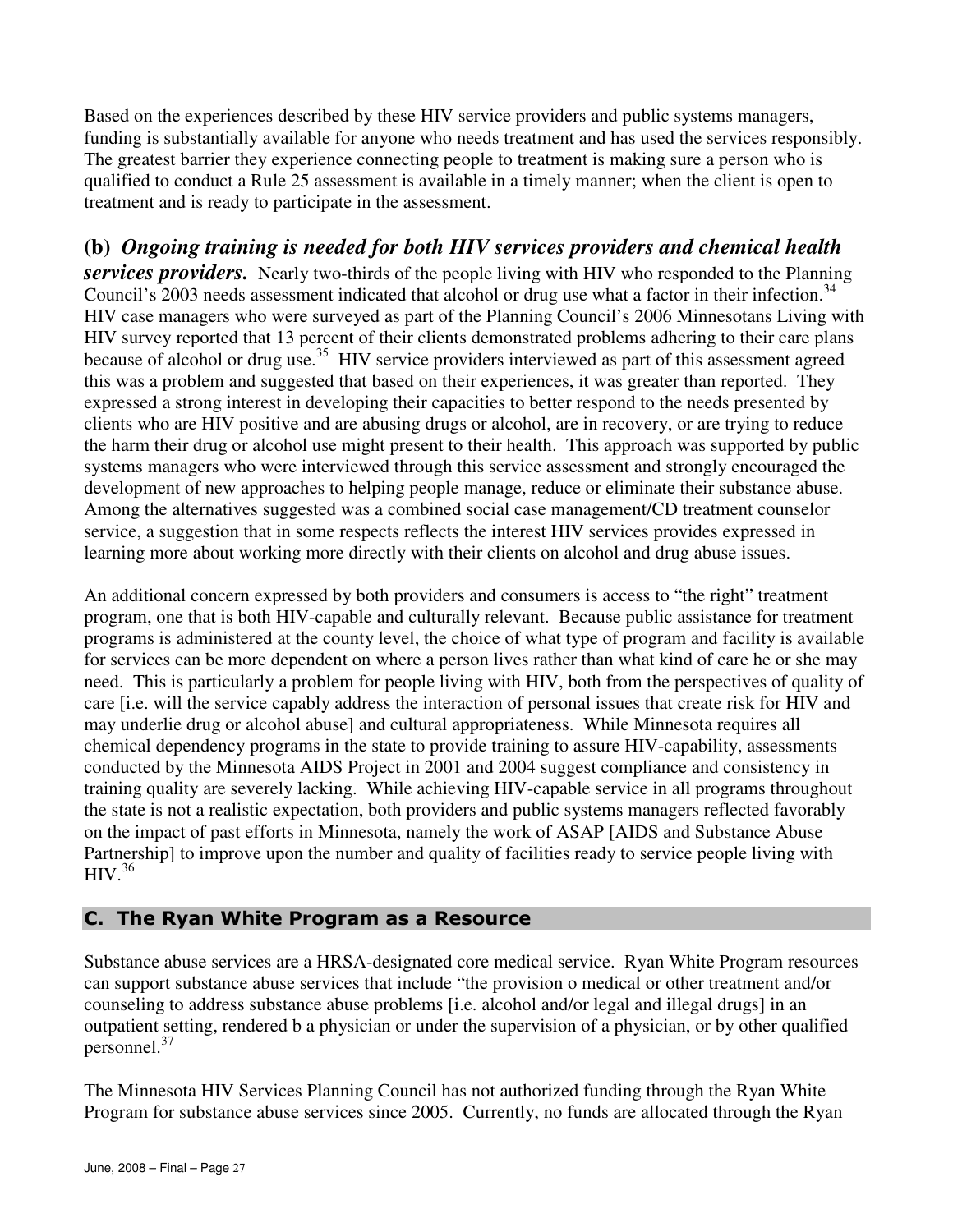White Program for substance abuse. Prior to 2005, Ryan White Program funding was authorized over a period of four years to support systems advocacy services intended to promote access to HIV-responsive chemical health services. Funding was also provided to support counseling and Rule 25 assessments provided in the conjunction with outreach and case management services to help people with HIV who were drug or alcohol dependent get connected with harm reduction or treatment services.

As part of the Service Area Review completed in 2006 for substance abuse services, the Planning Council's Needs Assessment and Evaluation Committee expressed a "hope that a focused systems assessment (and/or reviewing past assessments by systems advocates, when those positions were funded) would help identify any unmet needs and ways to target resources to needs."<sup>38</sup>

## D. Key Observations and Options for Action

## *Chemical Health – Key Observations:*

- A. **Chemical health issues complicate coordination of care for many.** HIV case managers surveyed as part of the Planning Council's 2006 Minnesotans Living with HIV survey reported that 13 percent of their clients demonstrated problems adhering to their care plans because of alcohol or drug use. HIV service providers who participated in service assessment interviews agreed this was a problem and suggested that based on their experiences it was greater than reported.
- B. **Timely access to a Rule 25 assessment is a critical step in the path to receiving treatment.** HIV service providers consider funding for treatment services to be accessible in Minnesota. However, they cite timely access to individuals capable of conducting Rule 25 assessments required to establish eligibility for funding for treatment as a barrier to linking clients to chemical health services.
- C. **Funding system doesn't assure access to HIV-capable service.** Consumers and HIV service providers report confidence in the system's ability to provide access to treatment services, but a concern that local differences in the administration of treatment access programs can limit access to providers that have specialized capacity to address the needs of people living with HIV.
- D. **Providers need capacity development and support to explore alternative approaches to care.** HIV service providers and systems planners report the need to develop alternative approaches to providing HIV services, including case management, and chemical health services. Alternative approaches were considered to be needed to for after care or and for those for whom a service based in harm-reduction principles might be more relevant.

## *Chemical Health – Options for Action – Key Recommendations:*

## 1. **Provide funding for staff to be trained, certified and to provide Rule 25**

**assessments.** A priority use for any funds allocated for chemical health services should be provide access to certified Rule 25 assessors, particularly for the Ryan White Program's primary care, early intervention services, medical case management and outreach services providers. Options for organizing such a service might include designating this as part of the responsibility of staff person within one of these programs, or by a group of providers coming together to purchase the service through an "on call" assessor. Additionally, capacity development resources should be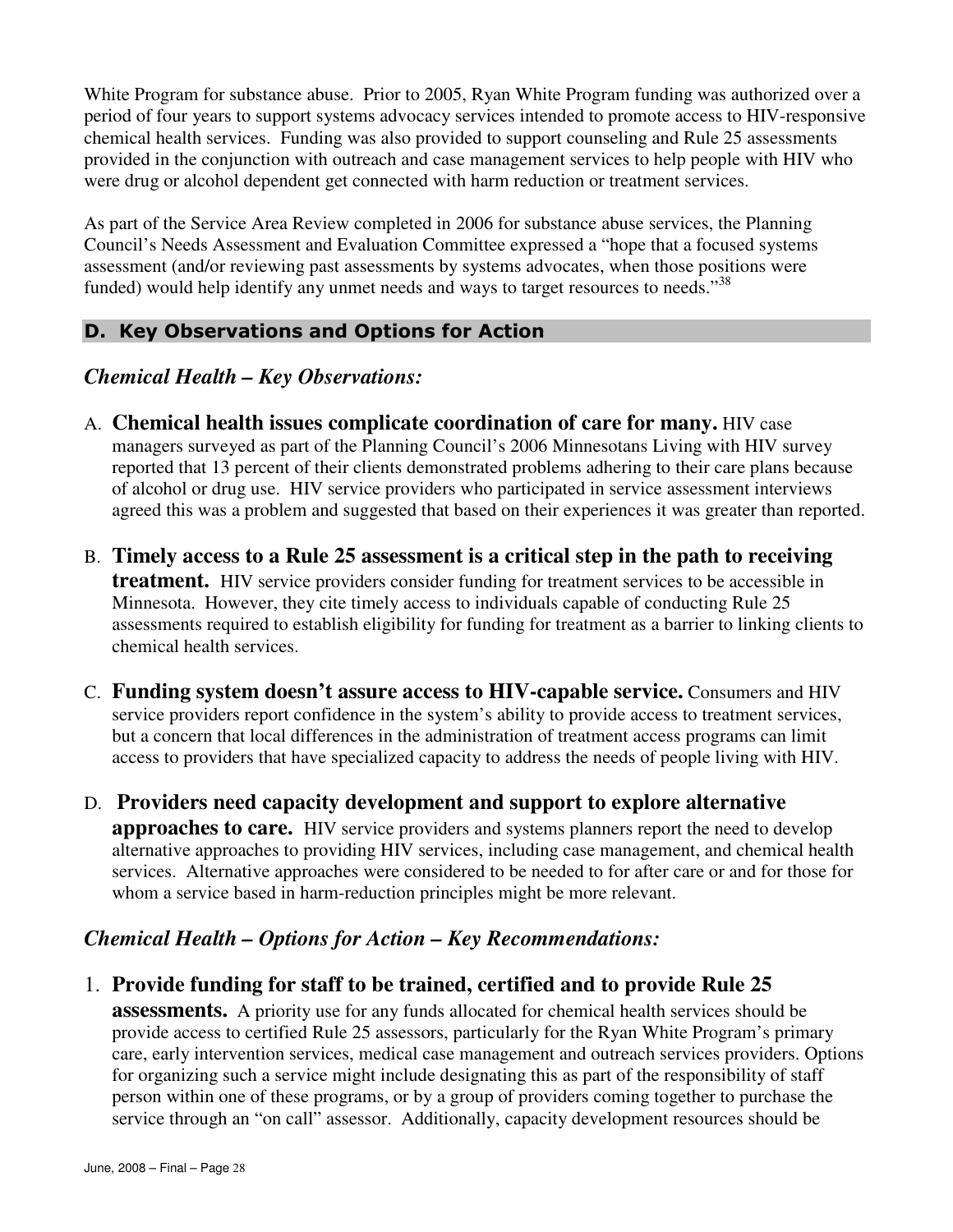available to support initial and ongoing training and certification for staff within these programs to qualify as Rule 25 assessors.

#### 2. **Re-establish ongoing HIV education and networking support for HIV and chemical health service providers.** There a number of challenges within HIV and chemical health services systems that create barriers for people with HIV who need chemical health services. Among these are staff training and support to either work more sensitively with people living with HIV or to be more effective in working with clients who have chemical health issues, developing policies and procedures that can relieve unnecessary barriers to getting people into treatment, or developing alternatives to treatment programs for helping people living with HIV address chemical health issues. ASAP [the AIDS and Substance Abuse Partnership] was an effective professional network that identified and created solutions within existing systems and services to improve chemical health services for people living with HIV. A combination of substance abuse services capacity development and quality management resources through the Ryan White Program might provide enough leverage to attract additional resources [for example through the DHS Chemical Health Division, a supporter of ASAP's initial development] to revive this valuable and effective professional network.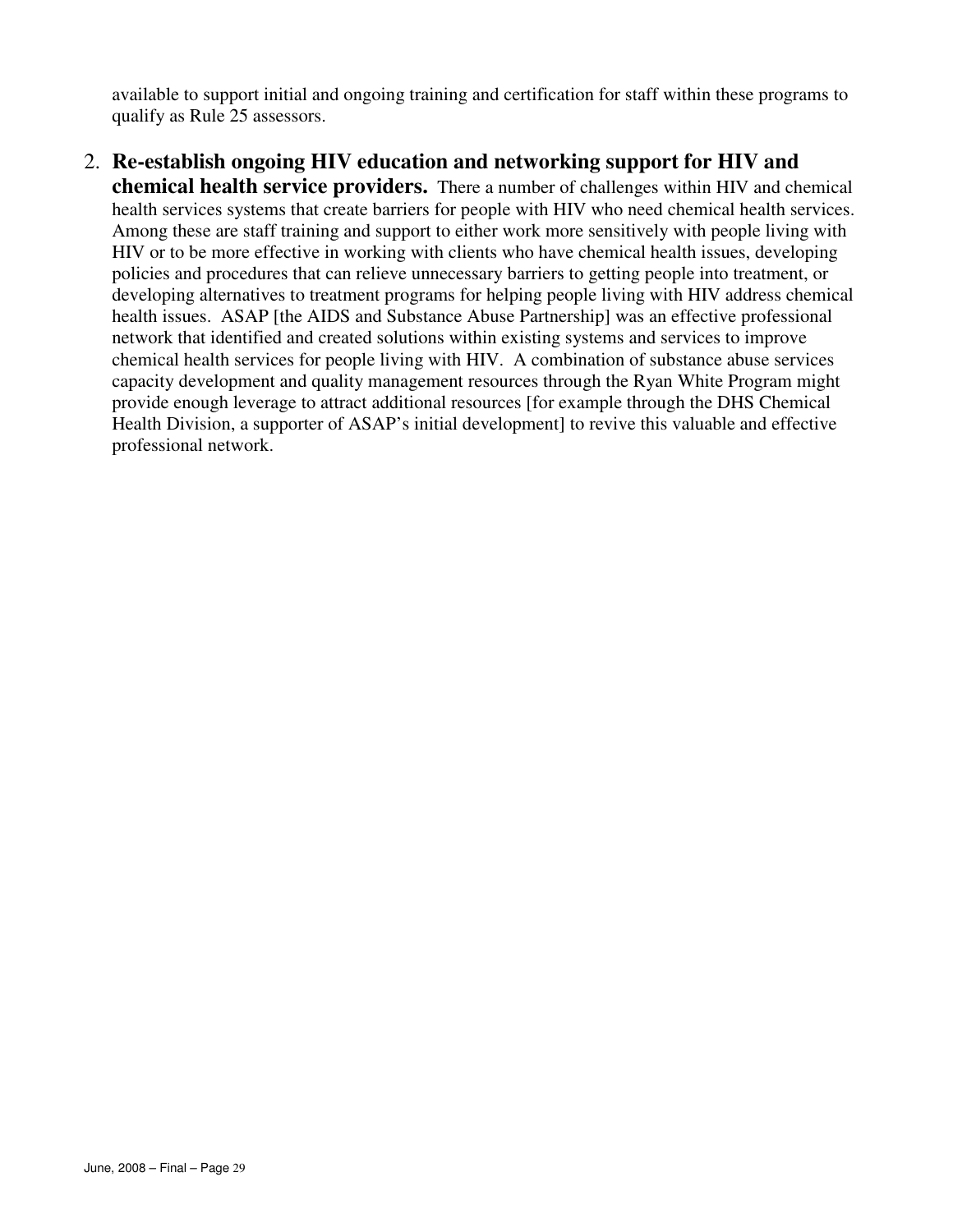## SECTION VI: PREVENTION WITH POSITIVES SERVICES ASSESSMENT

## A. Standards for Care

Three approaches to establishing a framework for standards of care for prevention with positives are shared below to illustrate the lack of consensus about what constitutes standards of care for prevention with positives.

The Centers for Disease Control and Prevention, in its 2004 Advancing HIV Prevention initiative promoted a strategy of preventing primary HIV infections through a four-prong strategy that included (1) making it easier for people infected with HIV to learn their status making screening and testing a part of routine medical care, (2) also making it easier for people infected with HIV to learn their status by expanding screening and testing into field based settings and increasing use of rapid testing, (3) providing education and counseling for persons diagnosed with HIV and their partners with an emphasis on incorporating HIV prevention into medical care, intensive behavior change counseling and support through prevention case management and partner notification and co-testing, and (4) full integration of screening and testing into prenatal care.<sup>39</sup>

The CDC's initiative was received with resistance and resentment by many leading HIV prevention advocacy groups. Most notably, the National Association of People with AIDS found the initiative to be in substantial conflict with its 14-point Prevention with Positive Principles.<sup>40</sup> Among the more notable NAPWA standards the initiative failed to satisfy were (a) requiring a central role for HIV-positive people in developing and delivering prevention strategies and services, (b) the recognition that knowledge of serostatus is important, but not enough – it's a first step, but still requires support and skills, (c) recognizing that just like every other population, people living with HIV need a variety of interventions delivered in a variety of settings, (d) that the responsibility for changing behavior is a shared one and not just an obligation of those who are HIV-infected, and (e) that efforts need to both support the process of creating and sustaining behavior change while also supporting the human right to a fulfilling sexual life.

From NAPWA's perspective and that of other HIV prevention advocates, the 2004 CDC initiative ended and abruptly reversed a course that had been established through its PHIPP [Prevention for HIV-Infected Persons Project] of the previous five years that was focused on developing the framework for a national prevention with positives strategy that was more in line with the NAPWA principles.<sup>41</sup>

In an effort to establish quality measurement standards for clinical HIV care, the National Committee for Quality Assurance [NQCA] convened representatives from a range of public and private sector organizations that shared and interest in establishing quality standards for HIV clinical care.<sup>42</sup> Of the six measures accepted by the American Medical Association's Physician Consortium for Performance Improvement for recognition as standards for measuring quality clinical care were:

- Screening for high risk injection drug use, and
- Screening for high risk sexual behaviors.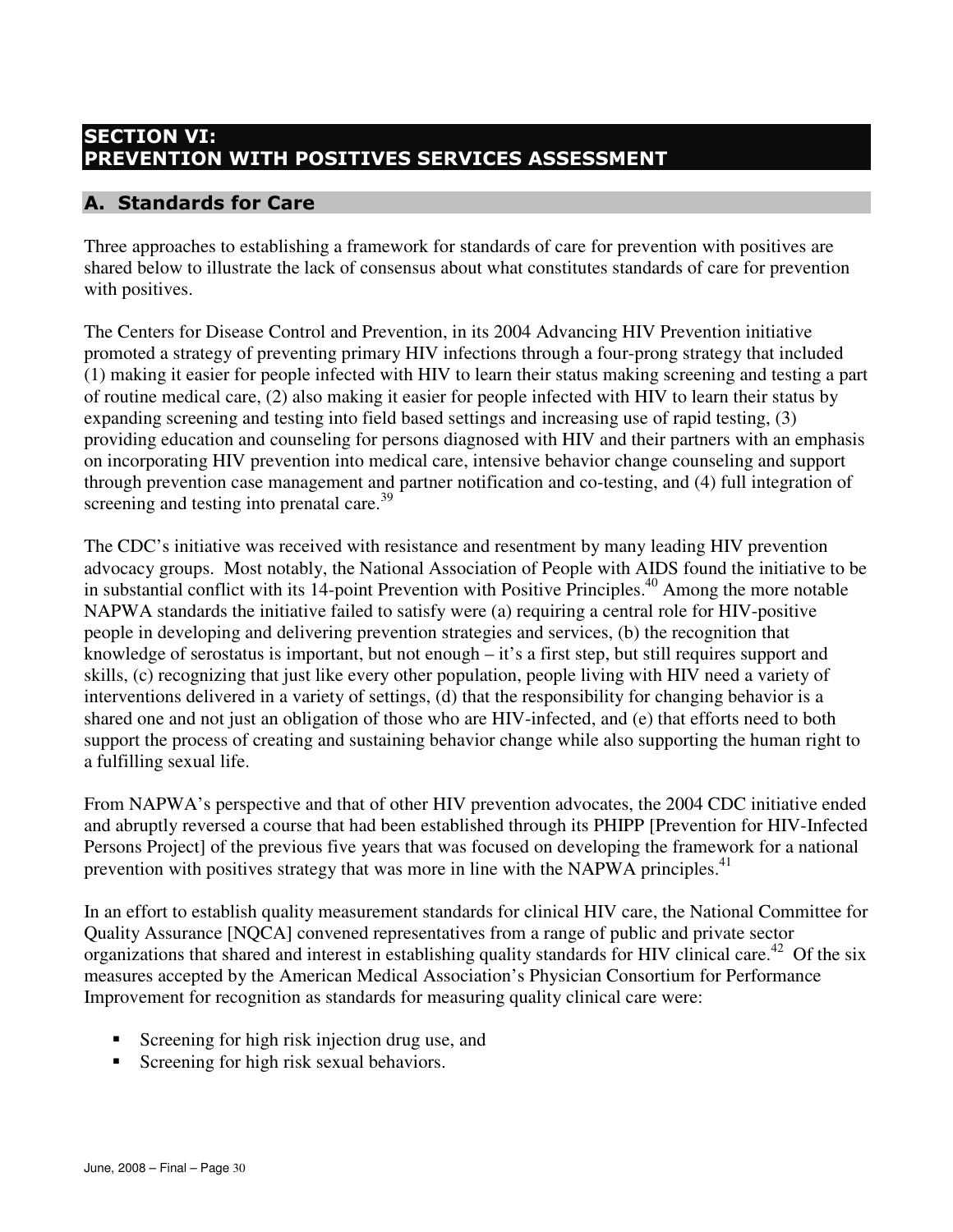Of note, the NQCA's expert panel rejected suggestions to incorporate into the quality measurement standards counseling or education or referral to community based HIV risk reduction services into the quality measurement standards.

## B. Challenges & Barriers / Discussion

*(a) The primary challenges to prevention with positives are structural and are rooted in the lack of consensus and leadership to advance a robust and effective prevention with positives strategy. (b) They also stem from a diminished role afforded to people living with HIV in shaping, delivering and assessing prevention with positives services.* 

*Summary of Key Findings from Interviews –*

*Discussion –* 

**(a)** *Funding structures for HIV prevention and care pose barriers.* Federal laws and regulations make it difficult to integrate HIV prevention and care. It is difficult to overcome these restrictions on how federal resources for HIV prevention administered through the CDC and those for HIV care administered through HRSA can be used in order to create well-integrated, prevention with positives services. This problem is further complicated by the multiple core and support service areas within the Ryan White Program structure that touch upon prevention-related activities.

Currently, almost a half million dollars is allocated through the Ryan White Program in Minnesota in three distinct service areas that include prevention as a significant service element. These include health education/risk reduction, emotional support and outreach.<sup>43</sup> Additionally, the Minnesota Department of Health [MDH] is required by the CDC to recognize people living with HIV as the top ranked target population in guideline allocation of federal funds for HIV prevention. Currently, MDH allocates approximately \$148,000 annually for services to support individual behavior change interventions including partner notification and counseling and prevention case management.<sup>44</sup>

The total amount of funding available for services that have an impact on prevention with positives is relatively significant. However, the dollars are not allocated in a coordinated manner that providers feel have a targeted or strategic impact. According to interviews with HIV service providers, because the resources are allocated through a variety of different service areas and in relatively small contracts across a range of providers, it is difficult for to develop and sustain services that replicate or adapt effective, research-based intervention models.

Additionally, this approach to funding tends to support small-scaled services, typically with one or fewer full time equivalent staff. Working in relative isolation, prevention with positives program staff do not experience the benefits that come from being able to share tasks with a co-worker and to develop skill and capacity through peer learning. The programs they support suffer in capacity and scale from this relative lack of organizational integration.

**(b)** *People living with HIV seek a more integrated approach to prevention with positives services, and feel they have a role to play.* The CDC's Advancing HIV Prevention initiative narrowed the national agenda to focus on prevention as a medical treatment and an individual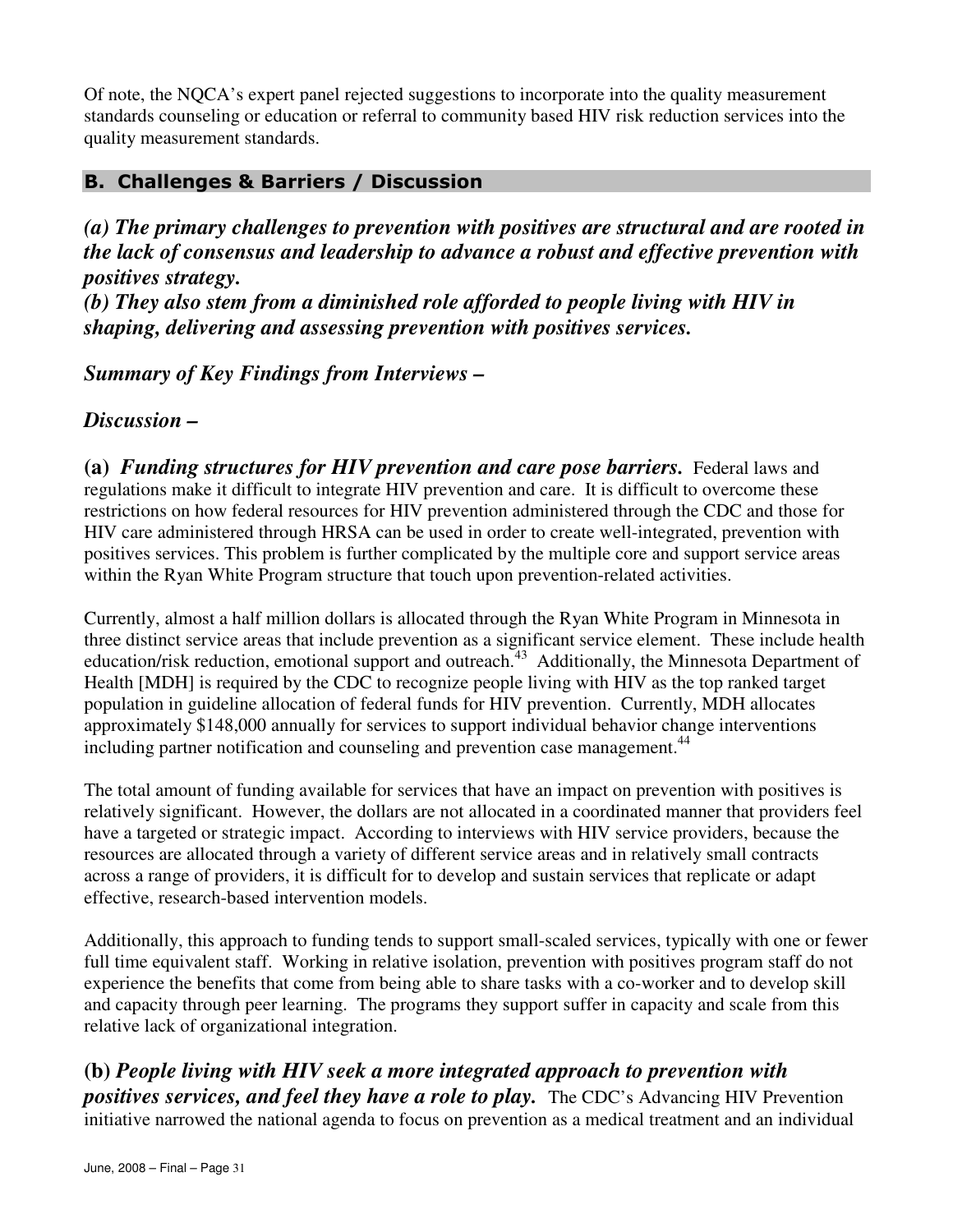behavior change strategy. This focus of significant federal resources on clinic-based or individual behavior change interventions limit efforts to create multi-level range of well-developed and researchsupported strategies. When the CDC launched the Advancing HIV Prevention initiative, the agency noted the relatively limited number of prevention with positives models that were research-based and found to be effective in supporting behavior changes, and could not support is own recommendations for clinic-based prevention services or prevention case management with solid research to support their effectiveness.<sup>45</sup> Notably, HIV service organizations throughout the country, including the National Association of People with AIDS [NAPWA], $46$  raised strong objections to the change in course in providing prevention with positives services the CDC took with the Advancing HIV Prevention initiative. From their perspective, the CDC did not include people living with HIV in a substantive and formative way in developing the initiative and its focus. The approach proposed in the Advancing HIV prevention initiative was not viewed as consistent with a basic premise NAPWA cites in its principles for prevention with positives – which is that people living with HIV should be involved with creating and delivering prevention with positives services.

The interviews conducted as part of this assessment revealed local experiences and opinions to support the concerns expressed by NAPWA and others when the CDC launched Advancing HIV Prevention in 2003. Clinical providers expressed frustration about their efforts to incorporate prevention into the clinic setting. Even those who led efforts to provide training to clinical providers on how to approach HIV prevention in the clinic setting noted that the initial enthusiasm for the effort could not be translated into sustained implementation. The most notable barrier was the many demands that come with addressing primary medical care and the time limitations imposed on clinics to accomplish even accomplish that task. While their experiences suggested there is a role for clinicians to help their patients become aware of prevention issues, an particularly for those who are new to HIV or new to care, and are opportunities to reinforce awareness about prevention and risk-reduction strategies, more was needed. Clinicians cited the need for individual, group and community services outside of the clinic to help their patients learn about risk reduction, incorporate it into their self-care and get peer support to make and sustain changes. That said, those working in the clinic setting did not seem to be familiar enough with prevention with positives services, with either their existence or their quality and reliability to make routine referrals.

Stories from consumers were quite different through the interviews. There were a number of people living with HIV who were engaged in prevention and wellness education and support, both as part of organizations and on their own. They were doing peer counseling, organizing health education activities – formal and informal, using the Web and internet to reach individuals, create communities and share information, and creating social networks to promote and support behavior changes. They were also being called in by clinic staff and other providers to offer information and support as a peer, though typically on an informal basis. People with HIV expressed a strong desire for these peer-based services, but like clinic staff and other providers, also noted that the services were sometimes hard to find and that the quality varied significantly from provider to provider.

A forceful message that came from consumers through the interview process was the need to connect risk-reduction with HIV self-care. In terms of meeting their needs, risk reduction education and skilldevelopment, HIV self-care education and treatment adherence, addressing psychosocial needs and emotional support were all connected. They wanted "prevention with positives" to be a seamless, integrated experience; one that was integral to general, HIV self-care. Additionally, they did not want to feel a sense of competition between the network of providers they relied upon [and that the funding structure tended to create] to provide the many pieces their "prevention with positives care." They wanted to be able to move comfortably between providers to get their varied needs met.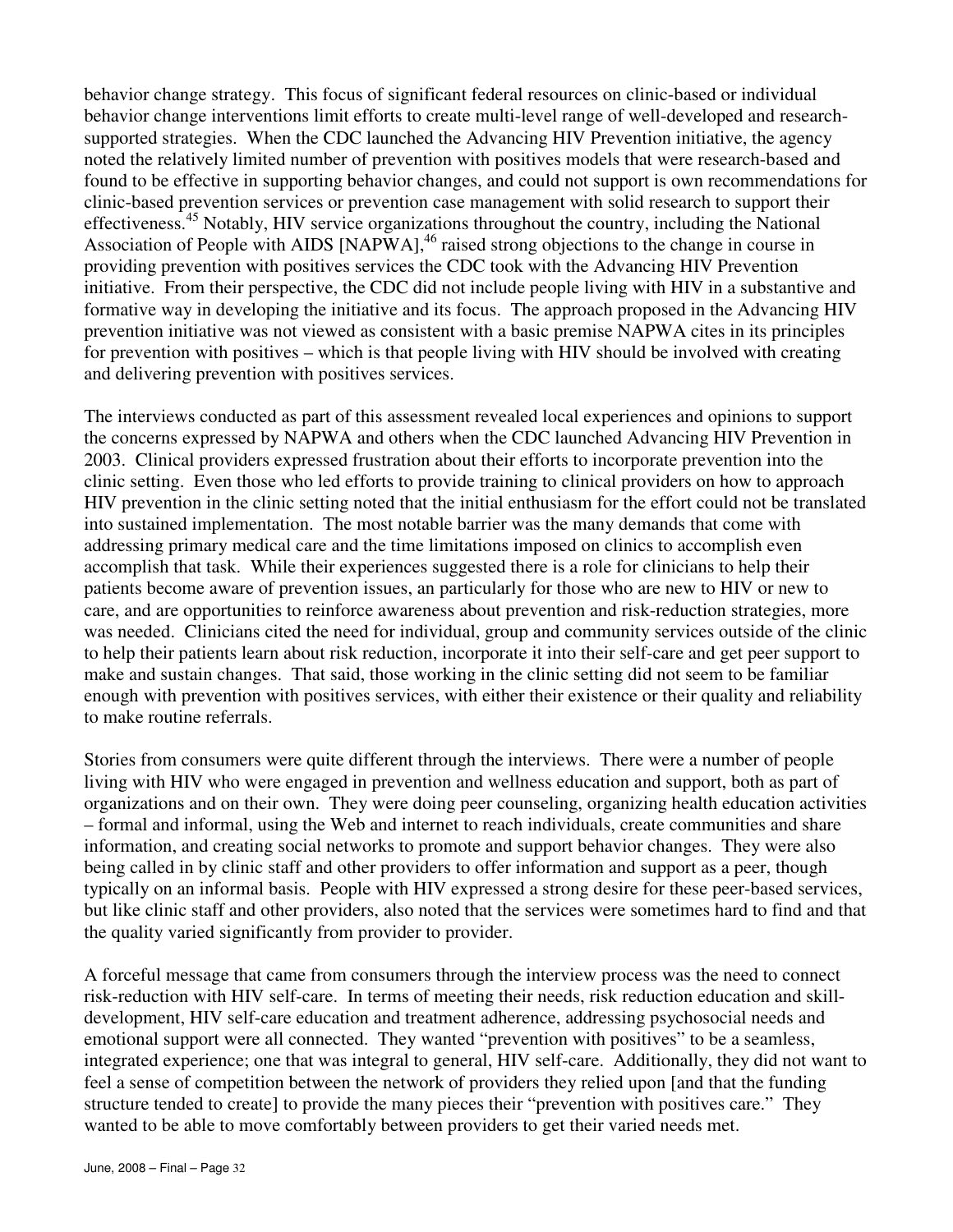Finally, prevention with positives brings together two professions and systems – the public health profession that primarily focuses on target populations to establish priorities for how to best use resources, and the health and social services professions that primarily focus on individuals and services [i.e. in the Ryan White "world," that would be "service areas." Managing the integration of these two professional systems is challenging, as has been noted above. However, drawing from both public health and the health and social services [or care] systems, it is important to be aware of what *populations* in Minnesota are most in need of prevention with positives *services*:

*The need for a different approach to prevention with positives services is evident in how the epidemic is growing in disproportionately affected communities.* The large prevalence of HIV, a continuing trend in syphilis infections with notable occurrences among men who are co-infected with HIV and who are in older age groups and substance abuse support a sustained trend in new infections among white men who have sex with men. Social stigma creates closed social networks that are facilitating disproportionately high and increasing infection rates among African American men who have sex with men and Latino men who have sex with men. Almost all of the new infections among young men are among men who have sex with men. Social stigma and cultural norms continue to create higher risk for women of color, particular women in African communities, who have heterosexual relationships.

#### C. The Ryan White Program as a Resource

Prevention with positives is not a HRSA-designated service activity. But prevention is a significant element of service delivery in health education/risk reduction [HERR], psychosocial support services and outreach services. Each of these services is HRSA-designated support service activities.

HERR includes "provision of services that educate clients with HIV about HIV transmission and how to reduce the risk of transmission. It includes the provision of information including information dissemination about medical and psychosocial support services and counseling to help clients with HIV improve their health status." It also includes health education and wellness support provided in a culturally appropriate manner," as well as "all day special events for consumers focused on health education issues such as, education on HIV and management of the disease including transmission, progression, treatment options, clinical trials, side effects, etc. Also, education focused on remaining healthy and promoting self-care; i.e. how to lead a healthier lifestyle, reduce stress, stop smoking, reduce harm, promote sexual health and reduce risk, and have healthy nutrition.<sup>47</sup>

Psychosocial support services includes emotional support that offers "support and counseling activities, child abuse and neglect counseling, HIV support groups, pastoral care, caregiver support, and bereavement counseling. It also includes nutrition counseling provided by a non-registered dietitian but excludes the provision of nutritional supplements." It also includes "emotional support provided in a culturally appropriate manner."<sup>48</sup>

Outreach services specifically do not include HIV prevention education, but are to be planned and delivered in coordination with local HIV prevention outreach programs and are intended to accomplish case finding to help people living with HIV get into care and treatment, which is inclusive of HERR and psychosocial support services. The services include "programs that have as their principal purpose identification of people with unknown HIV disease or those who know their status so that they may become aware of, and may be enrolled in care and treatment services [i.e. case finding], not HIV counseling and testing nor HIV prevention education. These services may target high-risk communities or individuals. Outreach program must be planned and delivered in coordination with local HIV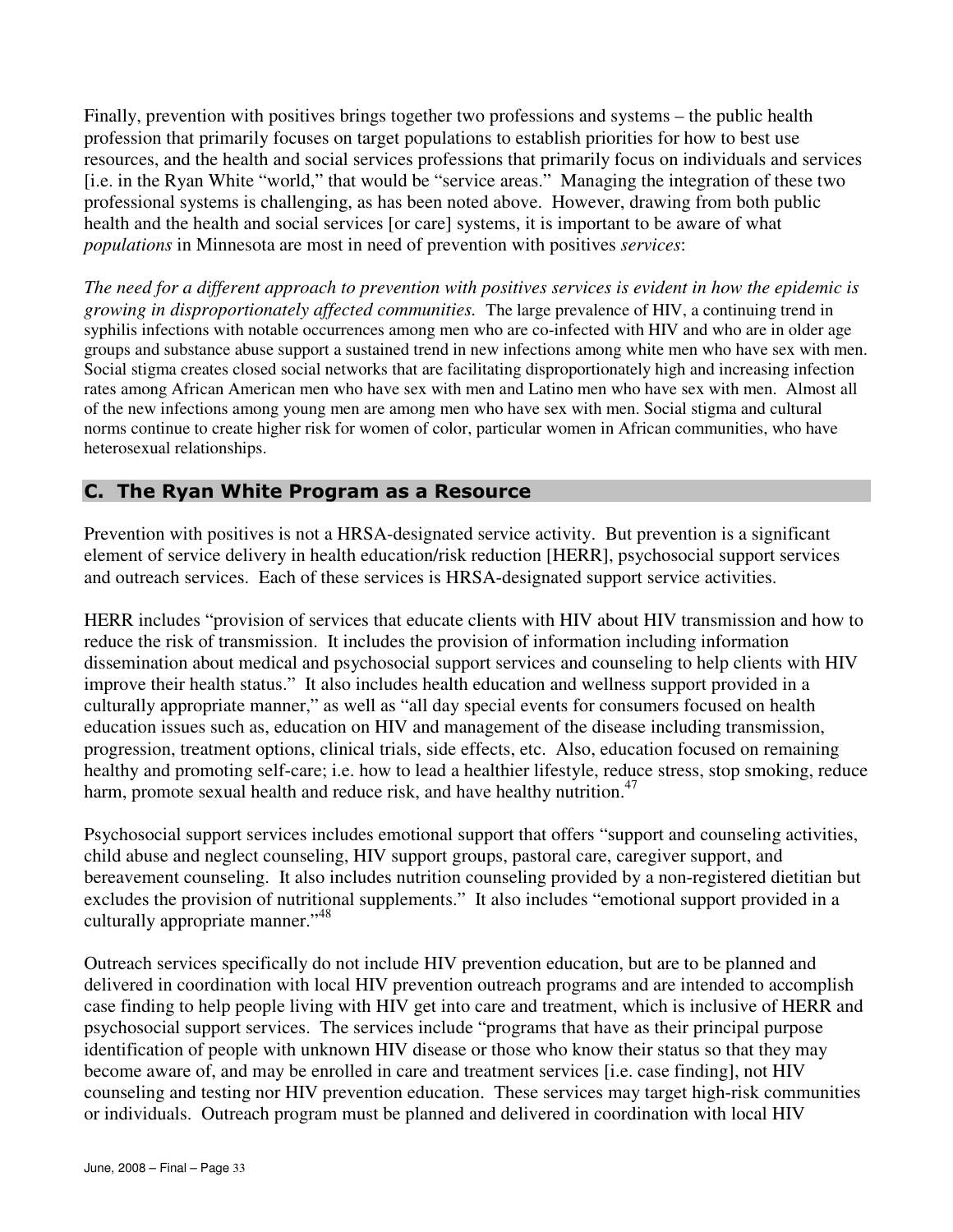prevention outreach program to avoid duplication of effort; be targeted to populations known through local epidemiologic data to be at disproportionate risk for HIV infection; be conducted at times and in places where there is a high probability that individuals with HIV infection will be reached; and be designed with quantified program reporting that will accommodate local effectiveness evaluation."<sup>49</sup>

The Minnesota HIV Services Planning Council approved allocations of \$176,000 for psychosocial support and \$176,000 for health education/risk reduction in 2007 for a total of \$352,000. An additional \$217,000 was allocated for outreach. This suggests an annual investment ranging from \$352,000 to \$569,000 [if outreach is included] for services that incorporate or are closely related to prevention with positives.<sup>50</sup>

Additionally, the Minnesota Department of Health is authorized to allocate \$152,000 annually for prevention with positives services, including \$67,000 for prevention case management targeting HIVpositive men who have sex with men and \$85,000 for partner notification and counseling targeting HIVpositive high risk heterosexuals [primarily African-born women and couples].<sup>51</sup>

## D. Key Observations and Options for Action

## *Prevention with Positives – Key Observations:*

A. **Consumers view prevention to be an integral part HIV self-care and wellness.** 

Consumers report risk-reduction information to be most useful when it is part of a holistic approach to HIV wellness that combines information about HIV disease management, general health and wellness promotion and risk-reduction, along with peer-influenced learning and support. Consumers look for providers of emotional support, health education, outreach and information and referral services to be able to provide reliable information about risk reduction and opportunities to explore options and problem-solve challenges to sustaining risk reduction behaviors. Consumers express a preference for emotional support and health education services that have clearly-defined beginning and ending points and that are centered on discussions related to HIV wellness. They identified the value of being introduced to role-models [e.g. Hero's Conference] and to access to anonymous or confidential, individual level services to help them start the process of learning HIV medical and emotional self-care and risk reduction behaviors [e.g. AIDSLine, confidential meetings with other individuals living with HIV].

B. **The funding structure poses barriers.** Difficulties associated with integrating federal funding for HIV prevention available through the CDC and HIV care available through HRSA make it difficult to develop and sustain prevention with positives service. This problem is further complicated by the multiple core and support service areas within the Ryan White Program structure that touch upon prevention-related activities. Currently, almost a half million dollars is allocated through the Ryan White Program in Minnesota in three distinct service areas that include prevention as a significant service element. An additional \$152,000 is authorized for allocation by the Minnesota Department of Health for prevention with positives services. The total amount of funding available for services that have an impact on prevention with positives is relatively significant. However, the dollars are not allocated in a coordinated manner that providers feel have a targeted or strategic impact. According to interviews with HIV service providers, because the resources are allocated through a variety of different service areas and in relatively small contracts across a range of providers, it is difficult for to develop and sustain services that replicate or adapt effective, research-based intervention models.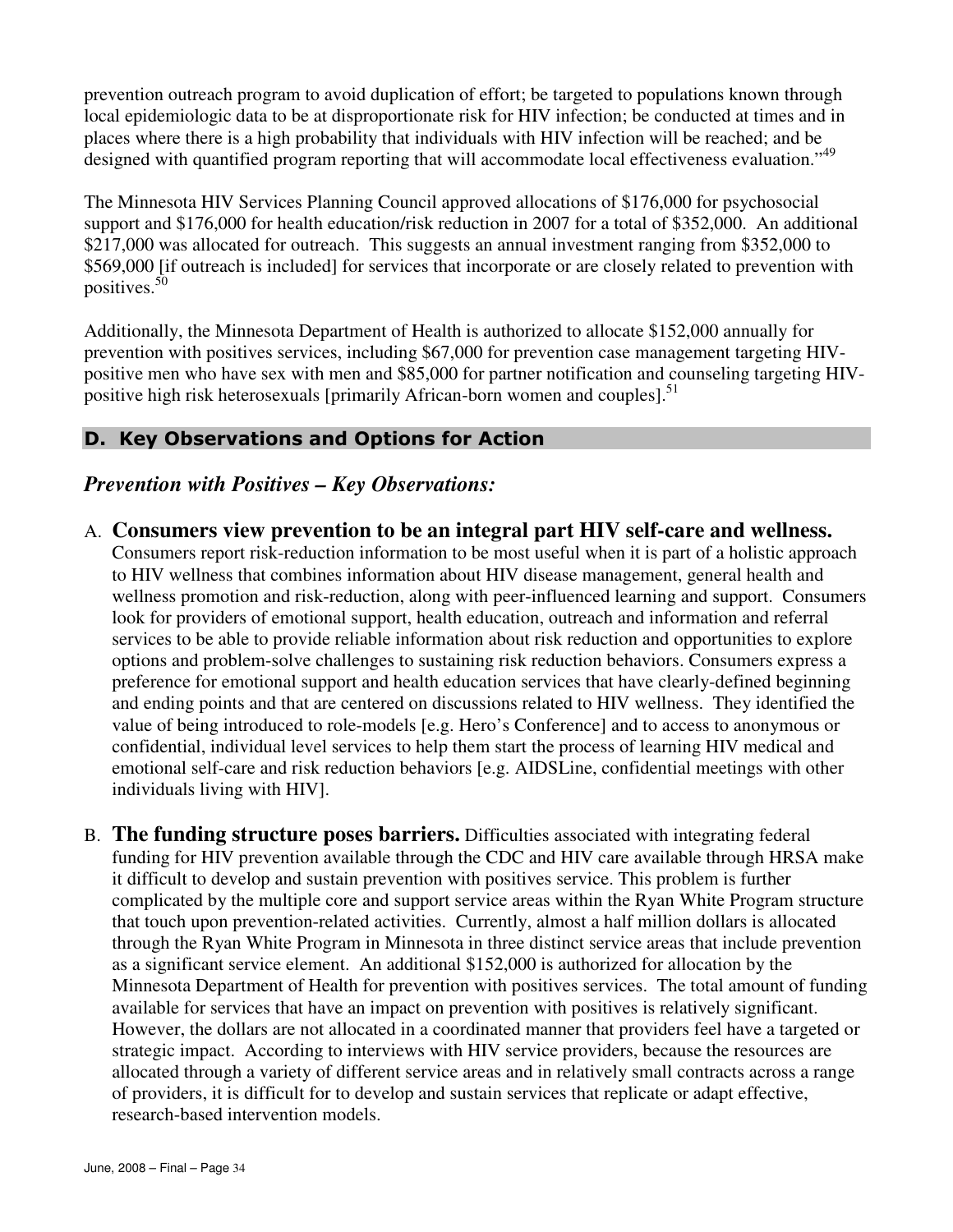- C. **Providers want to learn more about prevention with positives interventions.** Providers report a need for education and technical assistance to develop evidence-based prevention with positives services, particularly services incorporating group, community or multi-level interventions.
- D. **Peer-based service is what consumers want.** Consumers report a desire to promote riskreduction among peers. They also report a need for training and support for their efforts to provide services to peers. They identify individual, group and Web-based communication to all be effective approaches for providing peer-based learning and support. The role of peers in health education and prevention services added element of emotional support to these services.
- E. **Clinic-based prevention services are not maximized.** HIV medical care providers report limits to the effectiveness of HIV prevention education in medical care settings to be of without other, community-based interventions to influence and sustain behavior change. A notable exception is prevention of mother-to-child transmission, an intervention that is based primarily on medical rather than behavior intervention. Clinicians have expressed an interest in receiving technical assistance to identify and integrate simple, but effective interventions that are appropriate and sustainable in the clinic setting. Additionally, they note people with HIV are open to making behavior changes to reducing transmission risk upon learning of an HIV positive diagnosis. HIV medical care providers report a need to engage peers when promoting HIV wellness and riskreduction for those clients who are newly diagnosed or new to HIV care. However, they report challenges finding individuals living with HIV who are skilled and experienced at providing peerbased support to participate in this process in a timely manner.

#### *Prevention with Positives – Options for Action – Key Recommendations:*

- 1. **Promote collaborative, integrated service delivery.** Budgeting, administration of the requests for proposal and contract management should encourage service providers to collaborate and deliver multi-level prevention intervention services for people living with HIV that integrate risk reduction and health education, psychosocial support, outreach and referral for health care and support services intended to aid self-care. A strong link with one or more primary care clinics is encouraged to be part of such collaborative efforts in order to promote referrals and coordination of efforts to promote and sustain primary and secondary prevention and wellness.
- 2. **Expand peer-based service capacity.** Capacity development services should be available to the network of people living with HIV who deliver services through the Ryan White Program. They should focus on developing professional skills and attributes to support delivery of services as peers, balancing professional and HIV self-care to promote retention, and developing skills to support quality management and improvement with an emphasis on including the perspectives of people living with HIV. While this effort should emphasize supporting development of peer-based service capacity in health education/risk reduction, psychosocial support, outreach and referral for health care and support services intended to aid self-care, there would be benefits to opening this opportunity to peer-based providers of other services. This should be a priority for any capacity development funds available to support health education/risk reduction, psychosocial support, outreach and referral for health care and support services.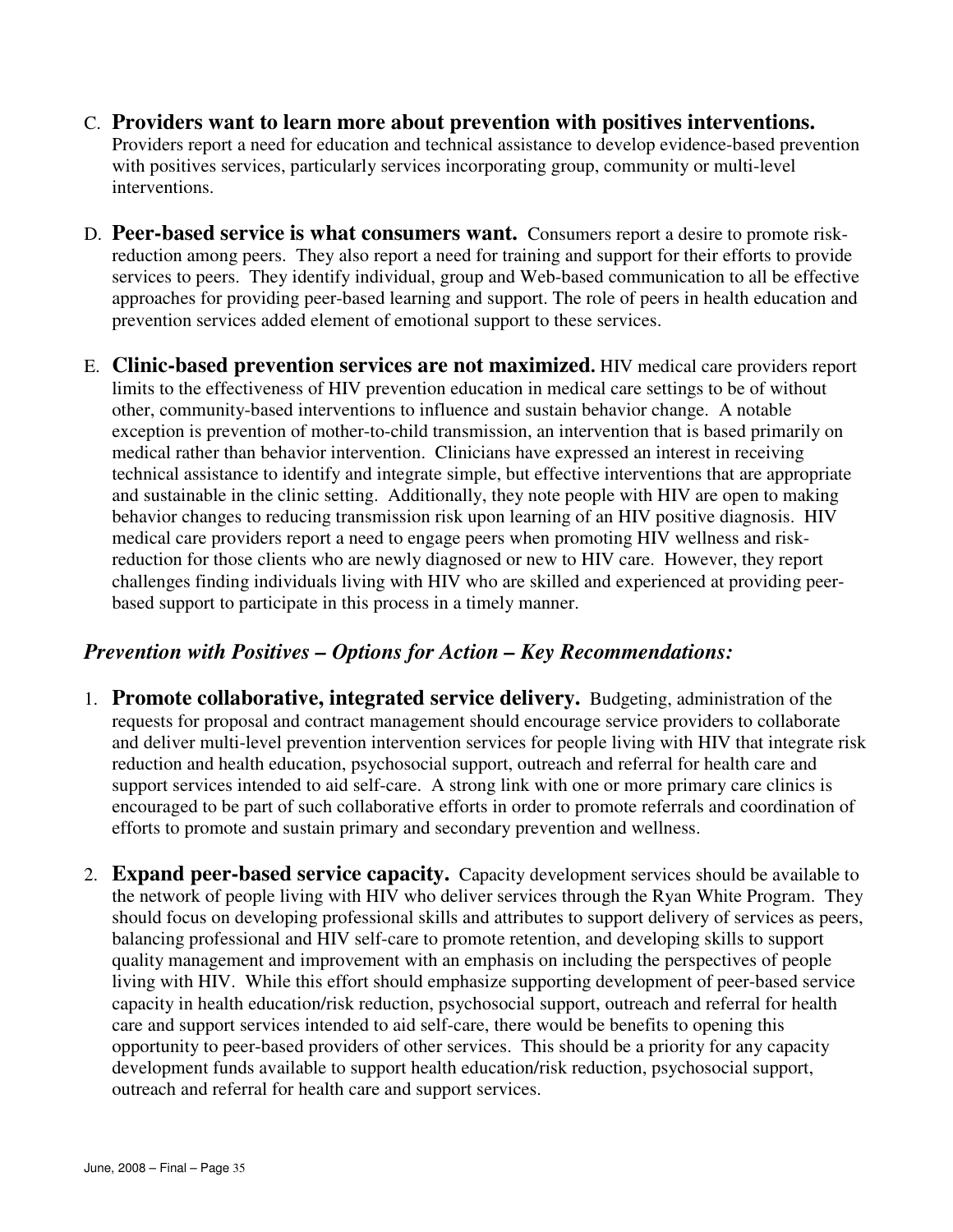Providers of Ryan White Program core services, particularly those providing primary care, early intervention and medical case management, indicate the need for peers to help their clients develop strategies for integrating primary and secondary prevention with general HIV self-care. They seek access to individuals living with HIV who have some training to provide peer support of consistent quality, can support introduction and navigation into the care system, and can be routinely accessed. Should short-term resources become available, it would be a worthy investment to develop this service on a pilot basis to assess its feasibility.

#### *Prevention with Positives – Options for Action – Additional Recommendations:*

- 3. **Provide training and capacity development.** Providers want to learn more about effective, research-based interventions and services that have been developed to support prevention with positives. A special effort should be made through quality management and improvement to respond to this interest for all providers, but particularly those who provide health education/risk reduction, psychosocial support, outreach and referral for health care and support services intended to aid self-care. This effort should be coordinated with the Minnesota Department of Health. [Also, see recommendation D, below.] These activities might be considered for support through existing quality management and administrative budgets.
- 4. **Reconvene the Prevention with Positives Work Group.** The co-chairs of the Minnesota HIV Services Planning Council and CCCHAP [formerly the Commissioners Task Force on HIV/STD Prevention Planning] convened the Prevention with Positives Work Group in 2000 and 2001. The group's work was coordinated by staff from Hennepin County, DHS and MDH. This group should be reconvened for a limited period of time for the purpose of reviewing and updating previous findings and recommendation, and to develop a strategic plan that the two planning groups and the agencies that support their work can use to improve and coordinate investments of public resources to advance prevention with positives initiatives in the state, and that providers can use to develop collaborative, integrated services. While administrative budgets are tight in the agencies responsible for administering the Ryan White Program and HIV prevention funds, the staffing and resources needed to reconvene this group for a limited period of time merit consideration.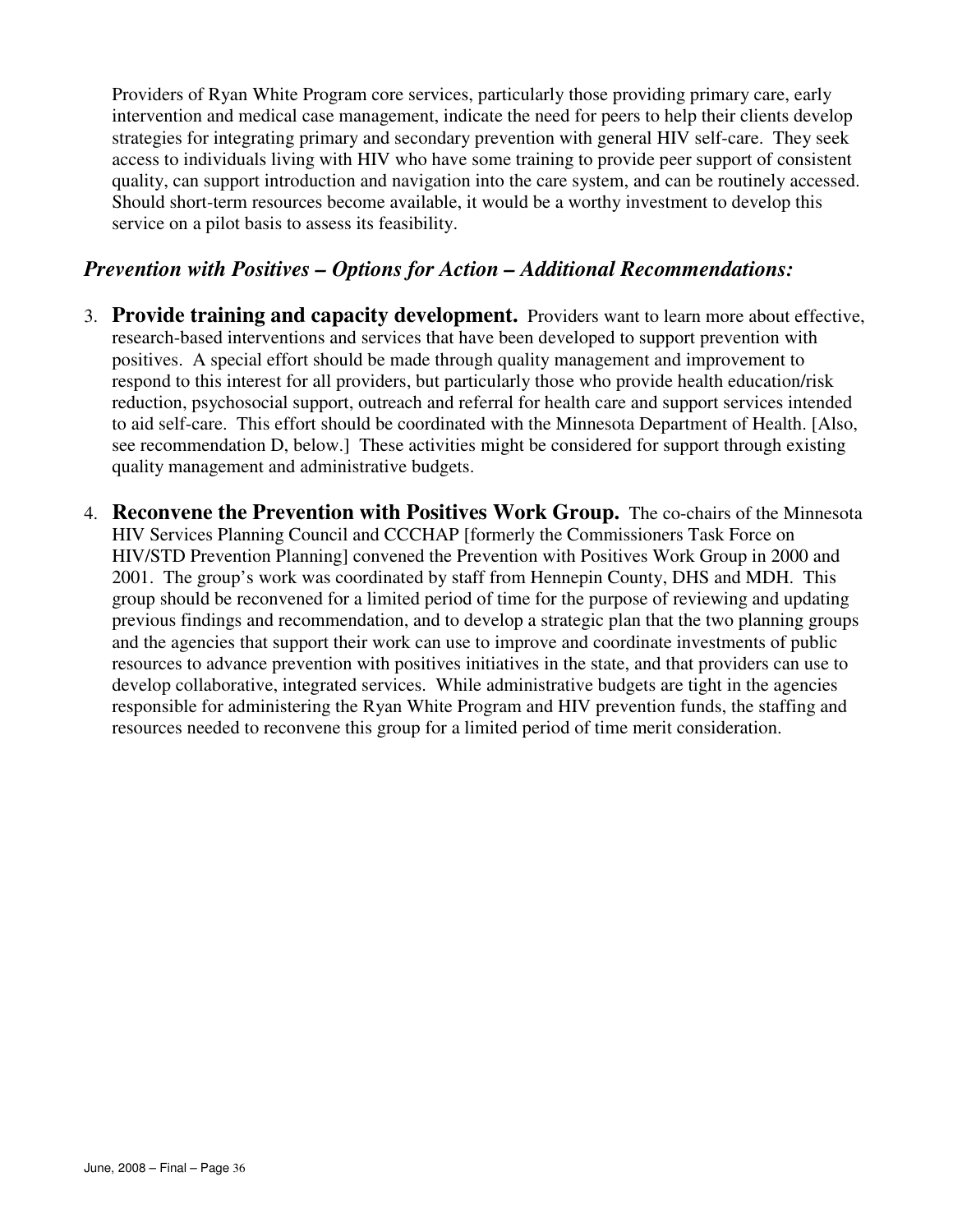#### **SECTION VII: APPENDICIES**

# A. Interview and Group Meeting Participants

#### **INTERVIEW PROFILE ORAL HEALTH & BEHAVIORAL HEALTH SERVICES ASSESSMENT**

| <b>Individuals Interviews -</b>         |                 | Category (1) | Focus (2)      |
|-----------------------------------------|-----------------|--------------|----------------|
| Ansell,                                 | Andy            | Systems Mgr  | $OH, P+$       |
| Bjerke,                                 | Colleen         | Provider     | OH, MH, CH, P+ |
| Borgus,                                 | Elizabeth       | Provider     | OH, MH, CH     |
| Caruso,                                 | Gayle           | Provider     | OH, MH, CH, P+ |
| Ellis,                                  | Howard          | Provider     | P+             |
| Falkowski,                              | Carol           | Systems Mgr  | <b>CH</b>      |
| Frank,                                  | Rae Eden        | Provider     | MH, CH         |
| Golden,                                 | Peter           | Provider     | OH, MH, CH, P+ |
| Hamza,                                  | Redwan          | Systems Mgr  | OH, MH, CH, P+ |
| Hanson Perez,                           | Julie           | Systems Mgr  | $MH, P+$       |
| Hempeck,                                | Charles         | Provider     | OH, MH, CH, P+ |
| Henry,                                  | Keith           | Provider     | OH, MH, CH, P+ |
| Hermes,                                 | Diane           | Provider     | OH, MH, CH, P+ |
| Houston,                                | Jennifer        | Provider     | OH, MH, CH, P+ |
| Huber                                   | James - TA Team | Systems Mgr  | OH, MH, CH     |
| Jeske,                                  | Duane           | Provider     | OH             |
| Kacheroski,                             | Rob             | Consumer     | OH, MH, CH, P+ |
| Kroll,                                  | Becky           | Systems Mgr  | OH, MH, CH, P+ |
| Langworthy,                             | James           | Provider     | OH, MH, CH, P+ |
| Lippert,                                | Lori - TA Team  | Systems Mgr  | OH, MH, CH, P+ |
| Lyne,                                   | Will            | Provider     | MH             |
| Marshall,                               | Judi - TA Team  | Systems Mgr  | OH             |
| Ness,                                   | Becky           | Provider     | OH, MH, CH, P+ |
| Novotny,                                | Gary            | Systems Mgr  | OH, MH, CH, P+ |
| Nygkundi,                               | Japhet          | Provider     | $MH, P+$       |
| Olander,                                | <b>Bob</b>      | Systems Mgr  | CН             |
| Olani,                                  | Ephraim         | Provider     | OH, MH, CH, P+ |
| Pioli,                                  | Rob             | Consumer     | OH, MH, CH, P+ |
| Purchase,                               | Sue             | Provider     | MH, CH         |
| Ramos,                                  | Elliot          | Consumer     | OH, MH, CH, P+ |
| Rompa,                                  | Dave            | Systems Mgr  | OH, MH, CH, P+ |
| Rybicki,                                | Sarah - TA Team | Systems Mgr  | OH, MH, CH, P+ |
| Sabey,                                  | Karin           | Provider     | OH, MH, CH, P+ |
| St. Marie                               | Mary            | Provider     | OH, MH, CH, P+ |
| Strobel,                                | Cathy           | Provider     | MH, CH, P+     |
| Tyrrell,                                | Gerry           | Provider     | OH, MH, CH, P+ |
| <b>Group Interviews -</b>               |                 | Category (1) | Focus (2)      |
| Twin Cities HOPE Advisory Committee     | Provider        | <b>CH</b>    |                |
| Planning Council (3)                    |                 | Systems Mgr  | OH, MH         |
| Planning Council - Needs Assessment (3) |                 | Systems Mgr  | OH, MH, CH, P+ |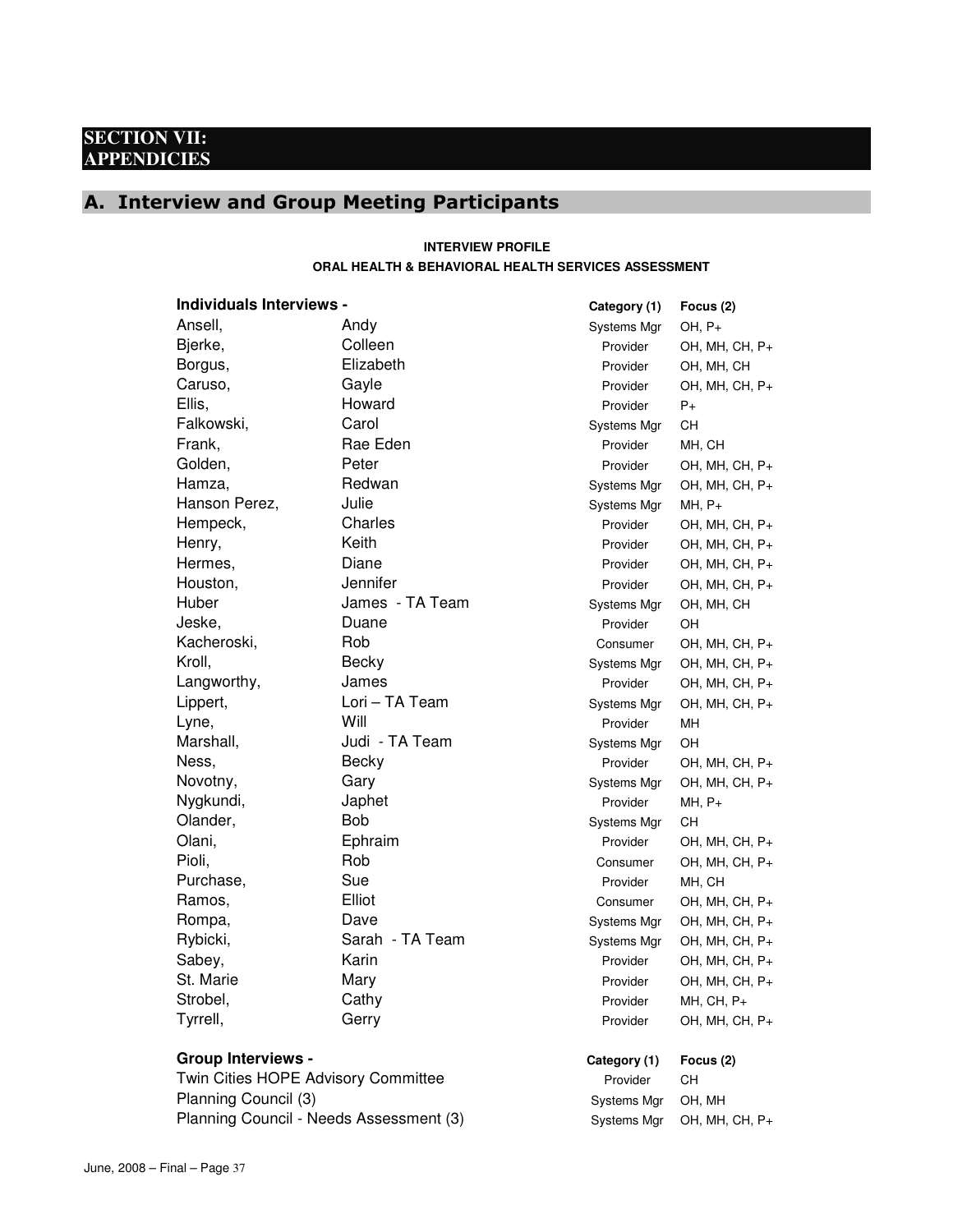| Individuals Interviews -                    | Category (1) | Focus (2)      |
|---------------------------------------------|--------------|----------------|
| Planning Council - Community Voice (3)      | Consumer     | OH. MH. CH. P+ |
| RAAN - West Central Regional Group Meeting  | Consumer     | OH. MH. CH. P+ |
| RAAN - South Central Regional Group Meeting | Consumer     | OH, MH, CH, P+ |

(1) *Category –* Denotes the *primary* perspective the interviewee brought to the process. However, some of the interviewees had experiences allowing them to draw upon two categories for the knowledge and opinions they shared through their interview.

(2) *Focus* - Denotes the focus for the interview, i.e. OH = Oral Health; MH = Mental Health; CH = Chemical Health;  $P+$  = Prevention with Positives.

(3) Periodic meetings were held between May 2007 and May 2008 with the Minnesota HIV Services Planning Council and its Needs Assessment and Evaluation Committee and Community Voice Committee to receive input into service assessment design, to participate in Service Area Review discussions, to conduct group interviews, and to collect input into preliminary findings and recommendations.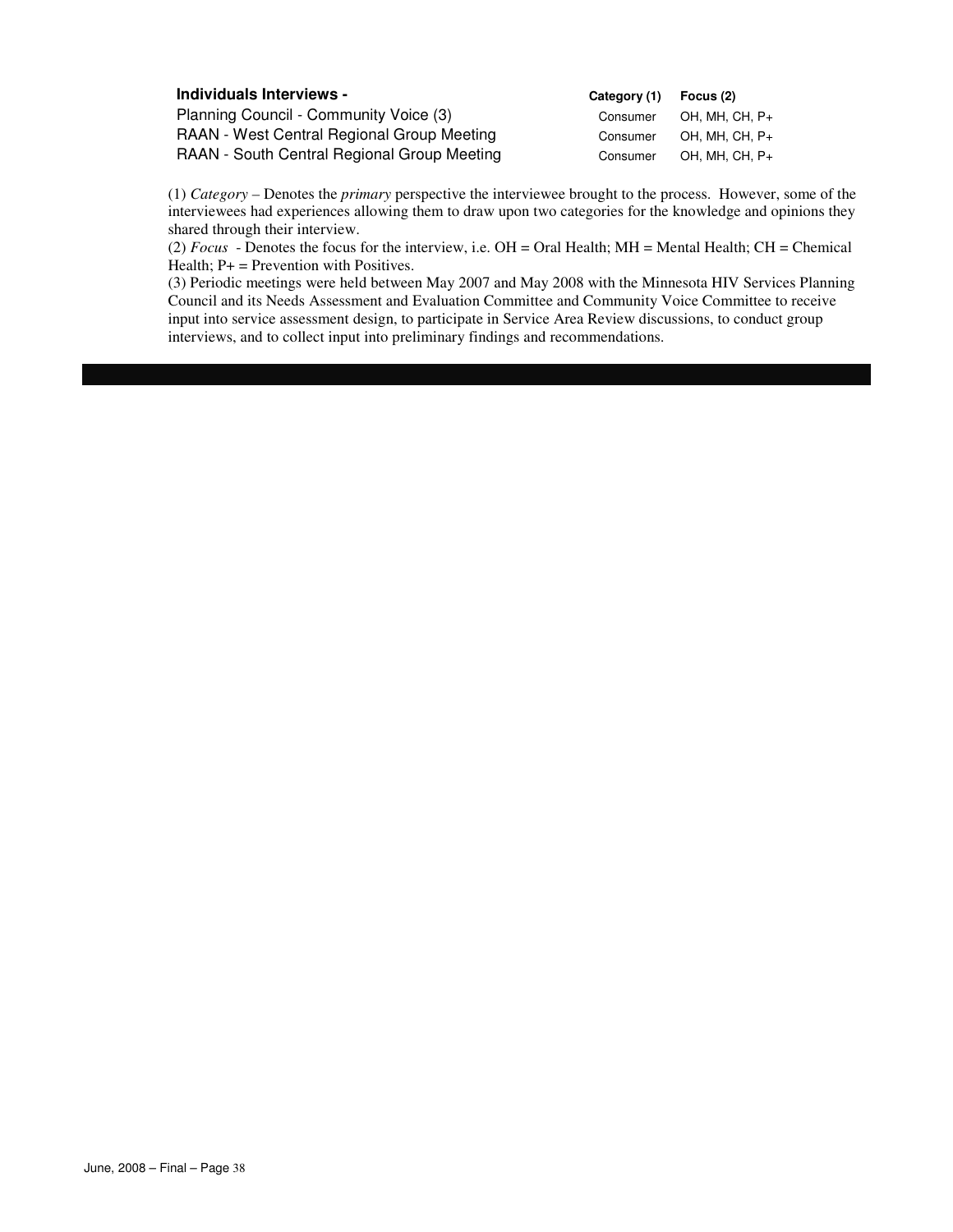#### **SECTION VII: APPENDICIES**

## B. Schedule of Group Meetings

December 4, 2007 *Consumer Input* – Minnesota HIV Services Planning Council's Community Voice Committee.

December 12, 2007 *Technical Input* – Service Assessment Technical Advisory Team.

January 18, 2008 *Provider Input* – Providers Retreat.

January 22, 2008 *Government Systems Managers Input* – Systems Managers Retreat.

January 24, 2008 *Consumer Input* – Community Forum.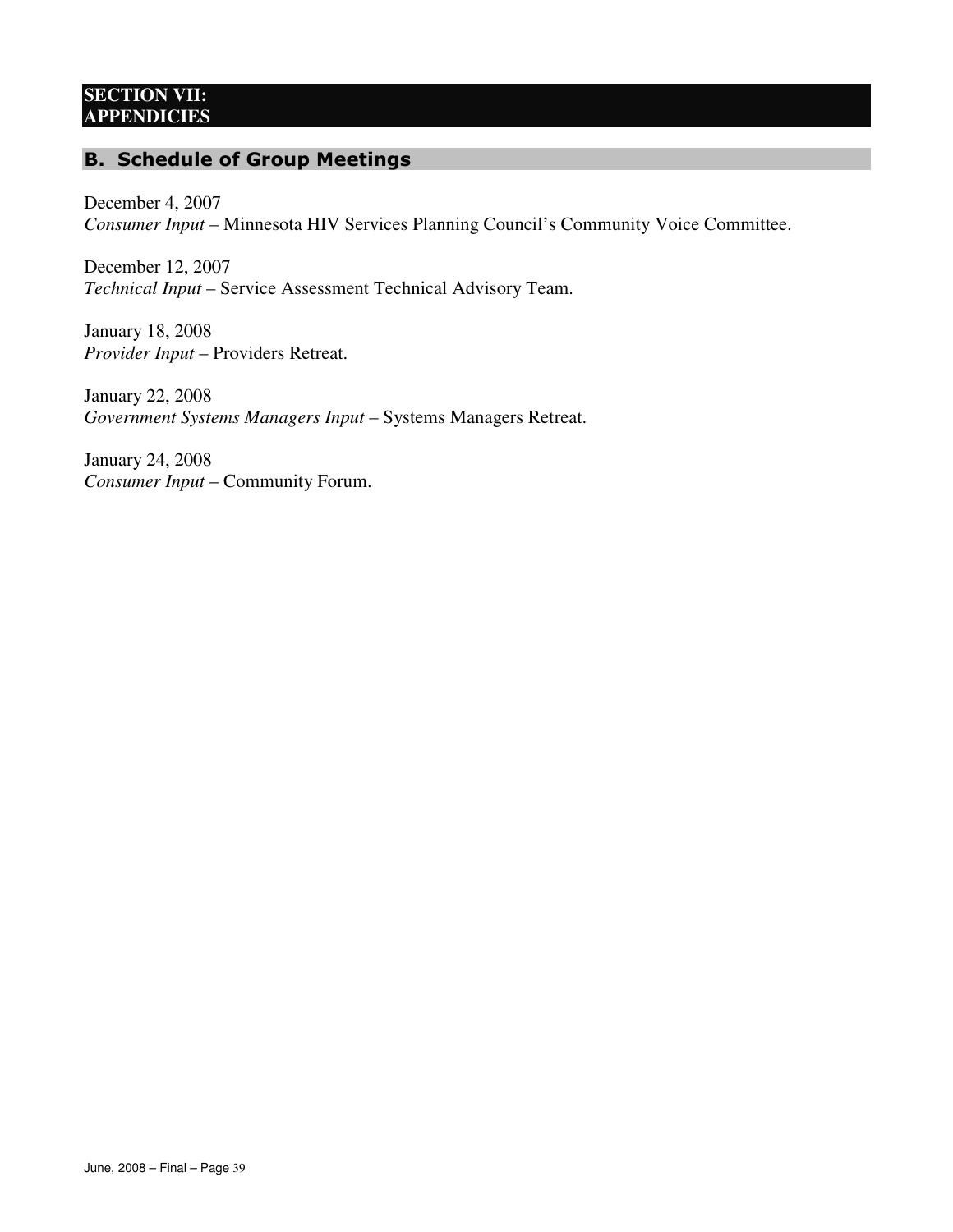#### **SECTION VII: APPENDICIES**

#### C. Endnotes & Resources

#### ENDNOTES -

<sup>1</sup> New York State Department of Health AIDS Institute, Measuring Clinical Performance: A Guide for HIV Health Care Providers, 2006 New York, New York.

2 Ibid.

<u>.</u>

 $3$  Ibid.

4 Ibid.

5 Ibid.

6 National Quality Assurance Committee, *HIV Expert Advisors Working Group*, 2007, Washington, D.C.

7 Positive Outcomes, Inc. and Community Consulting Group, LLC, *Assessing the Needs of Minnesotans Living With HIV or AIDS:* 

*Results of a Community Survey*, Minnesota HIV Services Planning Council, August, 2006, Minneapolis, MN.

<sup>8</sup> Minnesota HIV Services Planning Council, *Service Area Review – Oral Health*, 2008, Minneapolis, MN.<br><sup>9</sup> Positive Outcomes, Inc. and Community Consulting Group, LLC, *Assessing the Needs of Minnesotans Living With HIV* 

*Results of a Community Survey*, Minnesota HIV Services Planning Council, August, 2006, Minneapolis, MN.

<sup>10</sup> Minnesota HIV Services Planning Council, *Ryan White Program Services Definitions*, 2007, Minneapolis, MN.

<sup>11</sup> Minnesota HIV Services Planning Council, *Service Area Review – Mental Health*, 2008, Minneapolis, MN.

<sup>12</sup> New York State Department of Health AIDS Institute, *Measuring Clinical Performance: A Guide for HIV Health Care Providers*, 2006 New York, New York.

 $13$  Ibid.

 $^{14}$  Ibid.

 $^{\rm 15}$  Ibid.

 $16$  Ibid.

 $^{17}$  Ibid.

 $^{\rm 18}$  Ibid.

<sup>19</sup> Positive Outcomes, Inc. and Community Consulting Group, LLC, *Assessing the Needs of Minnesotans Living With HIV or AIDS*: *Results of a Community Survey*, Minnesota HIV Services Planning Council, August, 2006, Minneapolis, MN.

<sup>20</sup> Calabash: Learning, Evaluation, Assessment, Research [CLEAR], *HIV Mental Health Report*, Minnesota HIV Services Planning Council, 1999, Minneapolis, MN.

<sup>21</sup> Positive Outcomes, Inc. and Community Consulting Group, LLC, *Assessing the Needs of Minnesotans Living With HIV or AIDS*: *Results of a Community Survey*, Minnesota HIV Services Planning Council, August, 2006, Minneapolis, MN.

 $^{22}$  Calabash: Learning, Evaluation, Assessment, Research [CLEAR], Needs Assessment of HIV Positive Minnesotans, Minnesota HIV Services Planning Council, 2003, Minneapolis, MN.

<sup>23</sup>Positive Outcomes, Inc. and Community Consulting Group, LLC, *Assessing the Needs of Minnesotans Living With HIV or AIDS: Results of a Community Survey*, Minnesota HIV Services Planning Council, August, 2006, Minneapolis, MN.<br><sup>24</sup> Minneapolis, MN.

<sup>24</sup> Minnesota HIV Services Planning Council, *Service Area Review – Mental Health Care*, 2008, Minneapolis, MN.<br><sup>25</sup> Minnesota HIV Services Planning Council, *Pugu White Presseau Services Definitions*, 2007, Minneapolis,

<sup>25</sup> Minnesota HIV Services Planning Council, *Ryan White Program Services Definitions*, 2007, Minneapolis, MN.

<sup>26</sup> Minnesota HIV Services Planning Council, *Service Area Review – Mental Health Care*, 2008, Minneapolis, MN.

<sup>27</sup> Minnesota HIV Services Planning Council, *Service Area Review – Mental Health & Emotional Support,* 2006, Minneapolis, MN.

<sup>28</sup> Hennepin County Human Services and Public Health Ryan White Program, *Minneapolis-St. Paul TGA Application for 2008 Ryan White Treatment Modernization Act Part A Funding,* November 2007, Minneapolis, MN.

<sup>29</sup> New York State Department of Health AIDS Institute, Measuring Clinical Performance: A Guide for HIV Health Care Providers, 2006 New York, New York

 $^{\rm 30}$  Ibid.

 $^{31}$  Ibid.

 $^{32}$  Ibid.  $\,$ 

<sup>33</sup> Positive Outcomes, Inc. and Community Consulting Group, LLC, *Assessing the Needs of Minnesotans Living With HIV or AIDS*: *Results of a Community Survey*, Minnesota HIV Services Planning Council, August, 2006, Minneapolis, MN.

<sup>34</sup> Calabash: Learning, Evaluation, Assessment, Research [CLEAR], Needs Assessment of HIV Positive Minnesotans, Minnesota HIV Services Planning Council, 2003, Minneapolis, MN.

<sup>35</sup> Positive Outcomes, Inc. and Community Consulting Group, LLC, *Assessing the Needs of Minnesotans Living With HIV or AIDS*: *Results of a Community Survey*, Minnesota HIV Services Planning Council, August, 2006, Minneapolis, MN. Minnesota HIV Services Planning Council, *Ryan White Program Services Definitions*, 2007, Minneapolis, MN.

<sup>36</sup> Thompson, Jennifer, Assessment of Minnesota AIDS Project's Substance Use Systems Development Program, Minnesota AIDS Project, February 2004, Minneapolis, MN.

<sup>37</sup> Minnesota HIV Services Planning Council, *Ryan White Program Services Definitions*, 2007, Minneapolis, MN.

<sup>38</sup> Minnesota HIV Services Planning Council, *Service Area Review – Substance Abuse Services*, 2006, Minneapolis, MN.